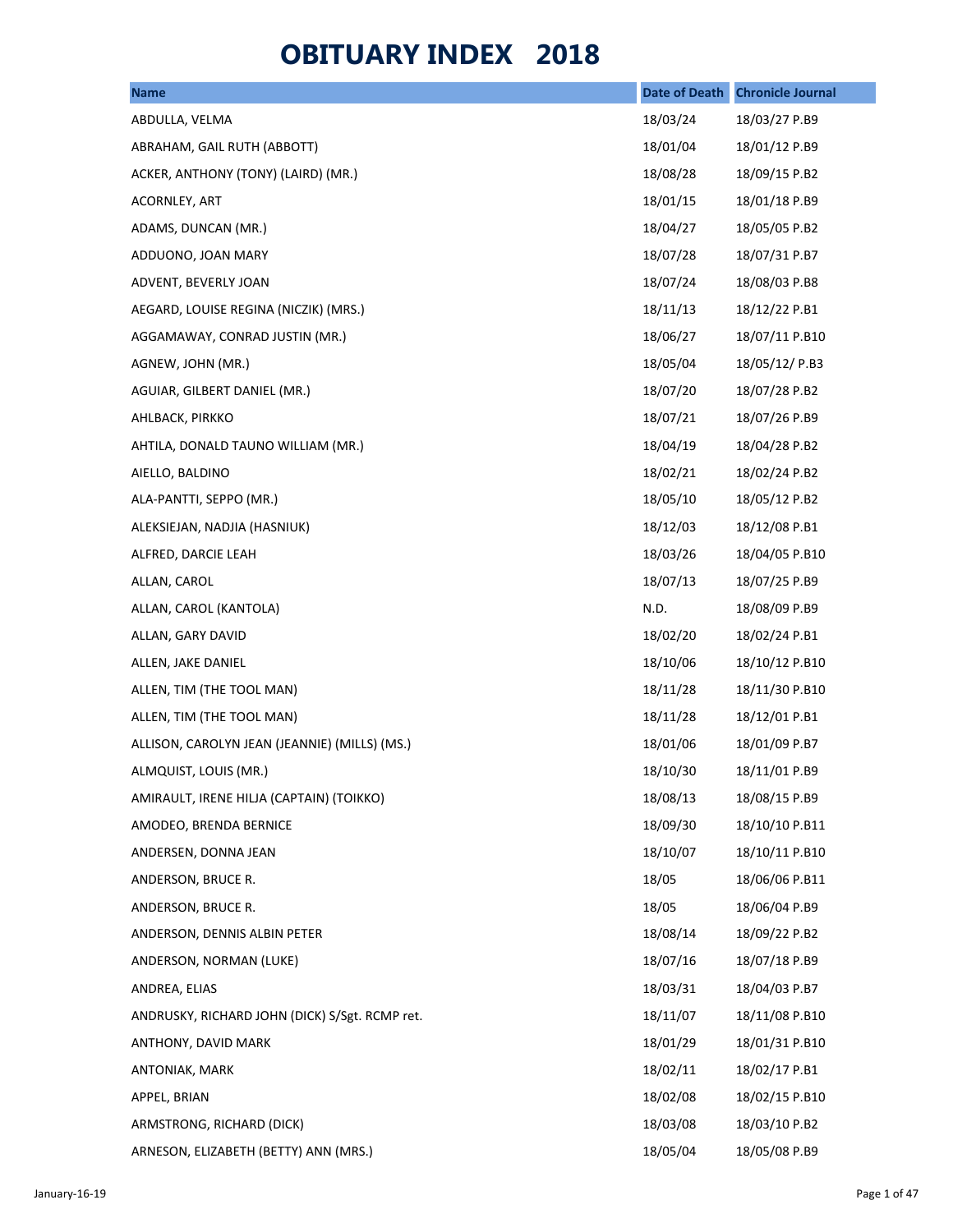| <b>Name</b>                            | <b>Date of Death</b> | <b>Chronicle Journal</b> |
|----------------------------------------|----------------------|--------------------------|
| ARNOLD, DIANNE MARIE (ASSELIN)         | 17/12/20             | 18/05/19 P.B1            |
| ARVELIN, TRAVIS WILLIAM                | 18/09/23             | 18/09/26 P.B10           |
| ASH, KAREN ELIZABETH (MS.)             | 17/12/20             | 18/01/20 P.B2            |
| ASHFORD, ROBERT OLIVER DARWIN (MR.)    | 18/10/23             | 18/10/27 P.B1            |
| ASSAD, VELMA JOAN (LUXTON) (MRS.)      | 18/07/10             | 18/07/18 P.B9            |
| ASSELIN, EDMOND (ED) LAWRENCE          | 18/06/27             | 18/07/07 P.B1            |
| ATCHISON, ROBERT WAYNE                 | 18/09/21             | 18/09/26 P.B10           |
| ATCHISON, ROBERT WAYNE                 | 18/09/21             | 18/09/29 P.B2            |
| ATLOOKAN, SIMON                        | 18/07/06             | 18/07/08 P.B8            |
| AUBEY, MARY WANDA (WOJICK)             | 18/08/19             | 18/08/21 P.B9            |
| AUBIN, LOUIS ARTHUR (MR.)              | 18/11/04             | 18/11/07 P.B9            |
| AUDET, KIM MARIE                       | 18/11/26             | 18/12/08 P.B2            |
| AUDET, KIM MARIE                       | 18/11/26             | 18/12/07 P.B10           |
| BABIN, MARIE                           | 18/01/14             | 18/01/24 P.B9            |
| BABULA, JULIE (MRS.)                   | 18/10/14             | 18/10/17 P.B11           |
| BACCI, ADALGISA (STILLA) (MRS.)        | 18/10/04             | 18/10/09 P.B2            |
| <b>BACHER, LORETTA</b>                 | 18/07/25             | 18/10/20 P.B2            |
| <b>BAILEY, BARRY WAYNE</b>             | 18/12/27             | 18/12/31 P.B7            |
| BAILEY, DALLAS LESLIE                  | 18/10/17             | 18/10/31 P.B9            |
| BAILEY, DALLAS LESLIE                  | 18/10/17             | 18/10/27 P.B2            |
| BAILEY, HAZEL                          | 18/02/21             | 18/03/03 P.B2            |
| BAILEY, MARK KENNETH (MR.)             | 18/08/04             | 18/08/09 P.B9            |
| BAKALA, MARILYN                        | 18/02/17             | 18/03/03 P.B1            |
| BAKER, CHARLES EDWARD (BUD)            | 18/09/20             | 18/09/25 P.B9            |
| BAKER, LINDA G. SUMNER                 | 18/02/25             | 18/03/09 P.B8            |
| <b>BALONE, SHARON</b>                  | N.D.                 | 18/11/03 P.B2            |
| BANNON, ANNE ROSALIE (MRS.)            | 18/05/02             | 18/05/05 P.B4            |
| BANNON, ANNE ROSALIE (MRS.)            | 18/05/02             | 18/05/06 P.B7            |
| BANNON, WILLIAM ROBERT                 | 18/11/06             | 18/11/10 P.B2            |
| BARABASH, GENEVIEVE (ZACK)             | 18/11/06             | 18/11/10 P.B1            |
| BARAN, ALICE                           | 18/07/15             | 18/08/04 P.B1            |
| BARAN, RICHARD                         | 18/08/14             | 18/08/18 P.B1            |
| BARASKEWICH, GILBERT (MR.)             | 18/04/10             | 18/04/14 P.B2            |
| BARBIERO, DOMENIC ROBERT               | 18/04/27             | 18/05/02 P.B9            |
| BARBISAN, LILLEY                       | 18/05/01             | 18/05/03 P.B9            |
| BARCH, SOFIA (MRS.)                    | 18/07/15             | 18/07/18 P.B9            |
| BARCLAY, JOYCE ELLEN                   | 18/05/02             | 18/05/19 P.B1            |
| BARCLAY-ESTRUP, PATRICIA MAUD          | 18/05/01             | 18/05/09 P.B10           |
| BARLOW, MARGARET (MARGO) MURIEL (MRS.) | 18/02/12             | 18/02/17 P.B1            |
| <b>BARNES, DEBBIE</b>                  | 18/10/06             | 18/10/16 P.B7            |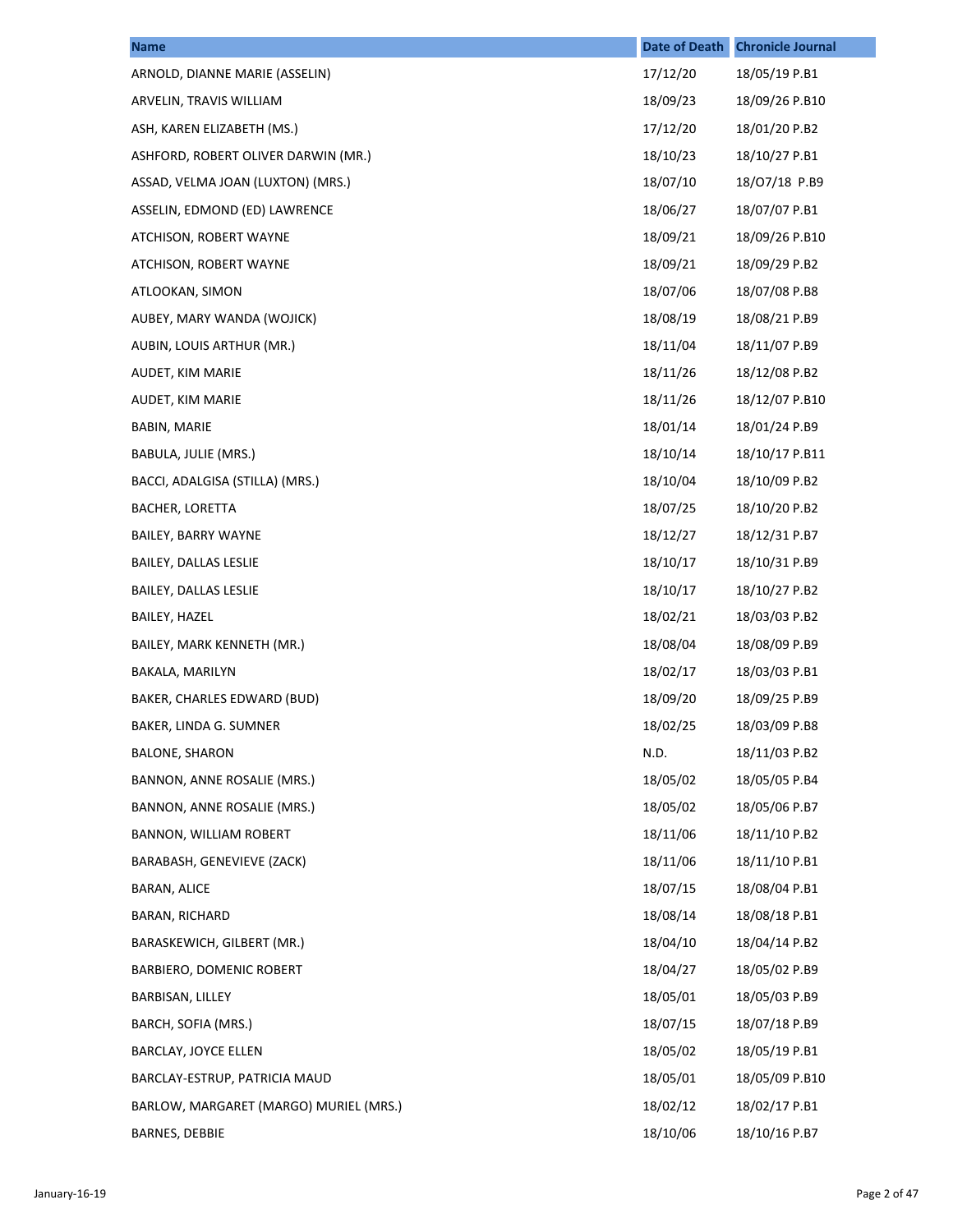| <b>Name</b>                                  | <b>Date of Death</b> | <b>Chronicle Journal</b> |
|----------------------------------------------|----------------------|--------------------------|
| BARNES, DEBBIE                               | 18/10/06             | 18/10/13 P.B1            |
| BARNES, DOROTHY HELEN                        | 18/09/03             | 18/09/08 P.B2            |
| BARNETT, ANITA (JOLIN) (MRS.)                | 18/10/11             | 18/10/16 P.B7            |
| BARNWELL, KAREN ANNE                         | 18/11/27             | 18/12/01 P.B1            |
| BARNWELL, KAREN ANNE                         | 18/11/27             | 18/12/03 P.B7            |
| BARRETT, ISABELLE ELIZABETH                  | 18/01/10             | 18/01/13 P.B2            |
| BARRIE, STEWART GRANT                        | 18/08/30             | 18/09/05 P.B9            |
| BARROW, AUDREY (DURNFORD)                    | 18/03/10             | 18/04/28 P.B2            |
| BARROW, AUDREY EMILY (DURNFORD)              | 18/03/10             | 18/03/24 P.B1            |
| BARTEN, PAUL                                 | 18/01/26             | 18/01/28 P.B7            |
| BARTEN, PAUL ZOEL JOSEPH                     | 18/01/26             | 18/01/27 P.B2            |
| BEARDY-WYNN, AGNES MARY (MRS.)               | 18/08/06             | 18/08/16 P.B10           |
| BEARMAN, VELMA                               | 18/01/20             | 18/01/26 P.B9            |
| BEAUDOIN, JEAN LUC (MR.)                     | 18/05/14             | 18/05/18 P.B9            |
| BEAVIS, WILLIAM (BILL) (MR.)                 | 18/02/08             | 18/02/17 P.B2            |
| BEAZLEY, PAUL ROLAND (MR.)                   | 18/03/23             | 18/03/27 P.B9            |
| BECHARD, MILISSA BERNADETTE                  | 18/09/18             | 18/09/20 P.B10           |
| BECKER, KOREY (MR.)                          | 18/10/12             | 18/10/15 P.B7            |
| BECKINGHAM, EDWARD                           | N.D.                 | 18/05/19 P.B2            |
| BECKINGHAM, EDWARD                           | 18/05/05             | 18/05/06 P.B7            |
| BEEBE, ELOISE RUTH WALKER                    | 18/03/10             | 18/03/13 P.B7            |
| BEGIN, ANDRE PHILLIPE LOUIS (MR.)            | 18/09/08             | 18/09/11 P.B9            |
| BEGIN, GORDON ALEXANDER (MR.)                | 18/01/02             | 18/01/04 P.B7            |
| BEGIN, MARY CHERYL (CHERIE)                  | 18/04/09             | 18/04/11 P.B10           |
| BEGIN, PAUL DAVID GEORGE                     | 18/04/20             | 18/04/24 P.B9            |
| BELANGER, THEODORE (TED) CHESLEY             | 18/09/20             | 18/09/22 P.B1            |
| BELCAMINO, BIAGIO (MR.)                      | 18/08/11             | 18/08/15 P.B9            |
| BELISLE, SHERYL (WASTILA)                    | 18/01/19             | 18/01/25 P.B10           |
| BELLETINI, SETTIMIO (SAM) (MR.)              | 17/12/29             | 18/01/03 P.B7            |
| BELLIN, IRIS FREDA DELORES (SCHUTTE)         | 18/12/19             | 18/12/29 P.B1            |
| BELLIN, KEVIN W.                             | 18/07/13             | 18/07/16 P.B9            |
| BELLIN, WAYNE M.                             | 18/07/22             | 18/07/25 P.B9            |
| BENWICK, THEODORE GODFRID (FARMER TED) (MR.) | 18/10/06             | 18/10/10 P.B10           |
| BERGER, ANNE                                 | 18/10/03             | 18/10/06 P.B1            |
| <b>BERGER, RICHARD</b>                       | 18/01/13             | 18/01/17 P.B9            |
| BERGLUND, NORMA INGRID (SVENSSON)            | 18/12/02             | 18/12/06 P.B10           |
| BERNARD, JANETTE L.                          | 18/10/10             | 18/10/13 P.B3            |
| BERNARDO, MICHELE (MIKE) (MR.)               | 18/05/10             | 18/05/15 P.B9            |
| BERNST, RICHARD E. (JR.)                     | 18/01/31             | 18/02/10 P.B2            |
| BERRINGER, BETTY (NORTHWAY)                  | 18/08/05             | 18/08/14 P.B9            |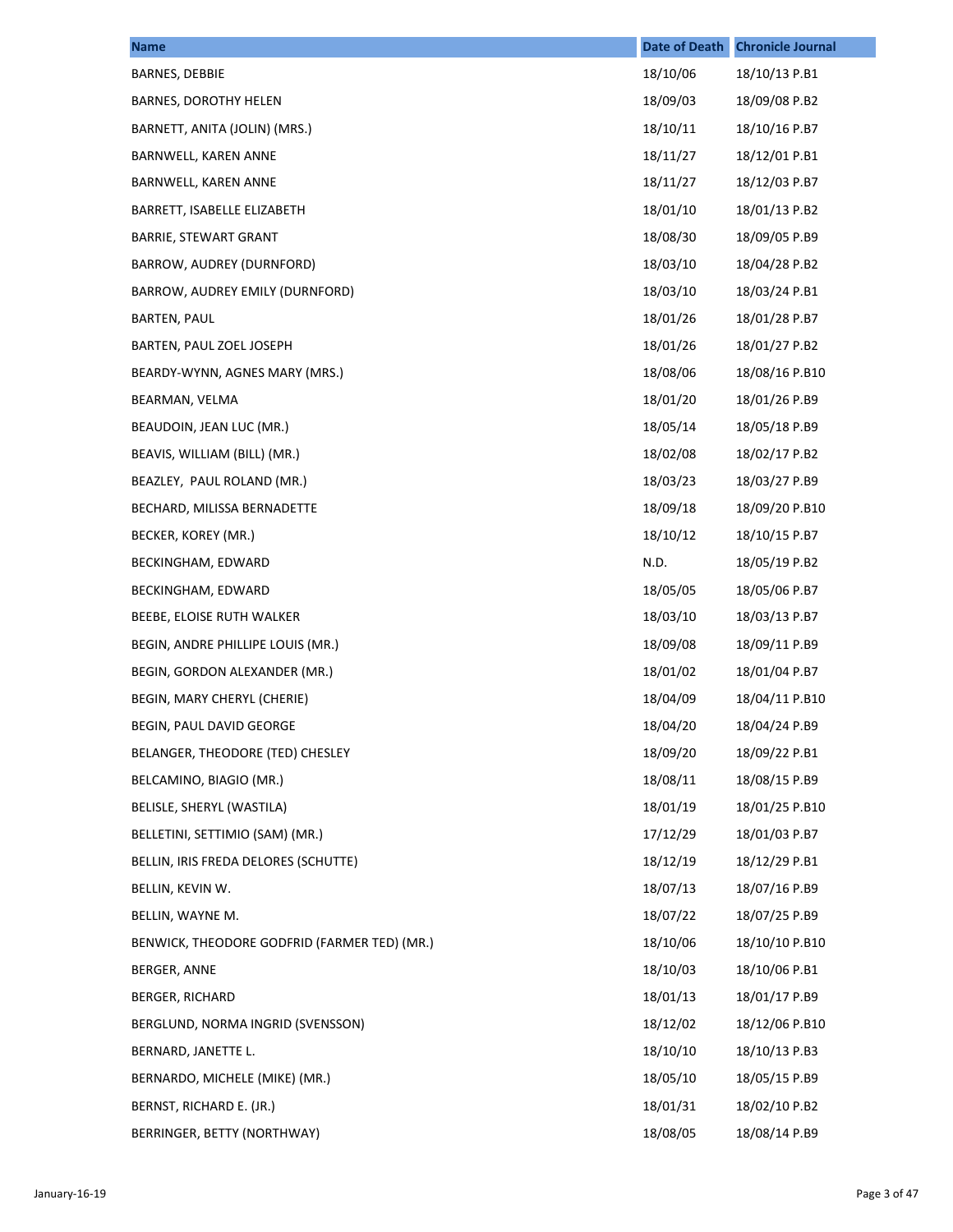| <b>Name</b>                                     | <b>Date of Death</b> | <b>Chronicle Journal</b> |
|-------------------------------------------------|----------------------|--------------------------|
| BERTI, ANTONIO (TONY) (MR.)                     | 18/03/23             | 18/03/25 P.B8            |
| BERTIN, LARRY (LORENZO)                         | 18/03/09             | 18/03/12 P.B7            |
| BERTIN, LARRY (LORENZO)                         | 18/03/09             | 18/03/10 P.B2            |
| BESIGNANO, PHYLLIS (BESSIE) (MISS)              | 18/07/08             | 18/07/11 P.B10           |
| BIALEK, JOYCE ELIZABETH (Sr) (SISTER M. REGINA) | 18/11/16             | 18/11/20 P.B7            |
| BILOSKI, BRANDY ANN                             | 18/05/26             | 18/06/02 P.B1            |
| BILOSKI, BRANDY ANN                             | 18/05/26             | 18/06/03 P.B8            |
| BILOSKI, DOROTHY (MRS.)                         | 18/03/23             | 18/03/27 P.B9            |
| BINETTE, RAYMOND JOSEPH SYLVIO (MR.)            | 18/10/09             | 18/10/13 P.B3            |
| BINGHAM, DONNA LEE                              | 18/11/11             | 18/11/14 P.B9            |
| BINIARIS, ANTONIOS (TONY)                       | 18/07/11             | 18/07/16 P.B9            |
| BIRCH, RUBY IRENE (MRS.)                        | 18/02/10             | 18/02/13 P.B9            |
| BISHOP, BEVERLEY JOAN (BEV)                     | 18/11/13             | 18/11/20 P.B7            |
| <b>BLAIKIE, BETTY LOU</b>                       | 18/09/28             | 18/10/06 P.B1            |
| BLAIKIE, BETTY LOU (HAMILTON)                   | 18/09/28             | 18/10/05 P.B8            |
| BLAIKIE, LORNA RUTH (LANDMESSER)                | 18/02/11             | 18/02/14 P.B10           |
| BLAINE, WILFRED DALE (DR.)                      | 17/11/21             | 18/01/13 P.B1            |
| BLAKE, KENNETH (KEN)                            | 18/12/26             | 18/12/31 P.B7            |
| BLANCH, CECILE MARIE (OSTER)                    | 18/09/04             | 18/09/07 P.B9            |
| <b>BLEKKENHORST, JED</b>                        | 18/09/03             | 18/09/08 P.B1            |
| BLOOM, DONNA                                    | 18/04/21             | 18/04/28 P.B2            |
| BLUNDEN, MARK EDWARD (MR.)                      | 18/05/17             | 18/05/23 P.B10           |
| BLUSTEIN, JOSEPH (JOE) EDWARD (DR.)             | 18/11/09             | 18/11/17 P.B2            |
| BOBER, SHANE                                    | 18/04/09             | 18/04/14 P.B1            |
| BOCZKOWSKI, JOHN LEO (MR.)                      | 18/11/07             | 18/11/14 P.B9            |
| BODNAR, LORETTA (MRS.)                          | 18/03/01             | 18/03/03 P.B2            |
| BODNAR, LORETTA AUDREY                          | 18/03/01             | 18/03/06 P.B9            |
| BOGDAN, PETER (MR.)                             | 18/07/03             | 18/07/07 P.B2            |
| <b>BOILARD, YVAN GABRIEL</b>                    | 18/02/27             | 18/03/03 P.B1            |
| BOISSONEAU, INGRID (EDE) (KUNZE)                | 18/04/19             | 18/05/12 P.B2            |
| BOLAND, MARLENE (JUNE)                          | 18/08/07             | 18/08/09 P.B9            |
| <b>BOLDUC, GASTON JOSEPH ROGER (GUS)</b>        | 18/06/03             | 18/06/09 P.B1            |
| <b>BOLEN, CARL ROGER</b>                        | 18/05/16             | 18/05/19 P.B1            |
| <b>BOLESKY, JON</b>                             | 18/11/16             | 18/11/24 P.B1            |
| BONAZZO, ALLAN                                  | 18/05/27             | 18/05/30 P.B10           |
| BOND, COLLEEN (CONNIE) (MRS.)                   | 18/03/30             | 18/04/07 P.B2            |
| BONECA, ANTONIO GODINHO (MR.)                   | 18/03/18             | 18/03/21 P.B10           |
| BONOLI, SILVANO (MR.)                           | 18/07/04             | 18/07/06 P.B8            |
| BONOLI, SILVANO (MR.)                           | 18/07/04             | 18/07/07 P.B1            |
| BOOTH, JENNIE (WYNN) (ANDERSON)                 | 18/04/12             | 18/04/18 P.B9            |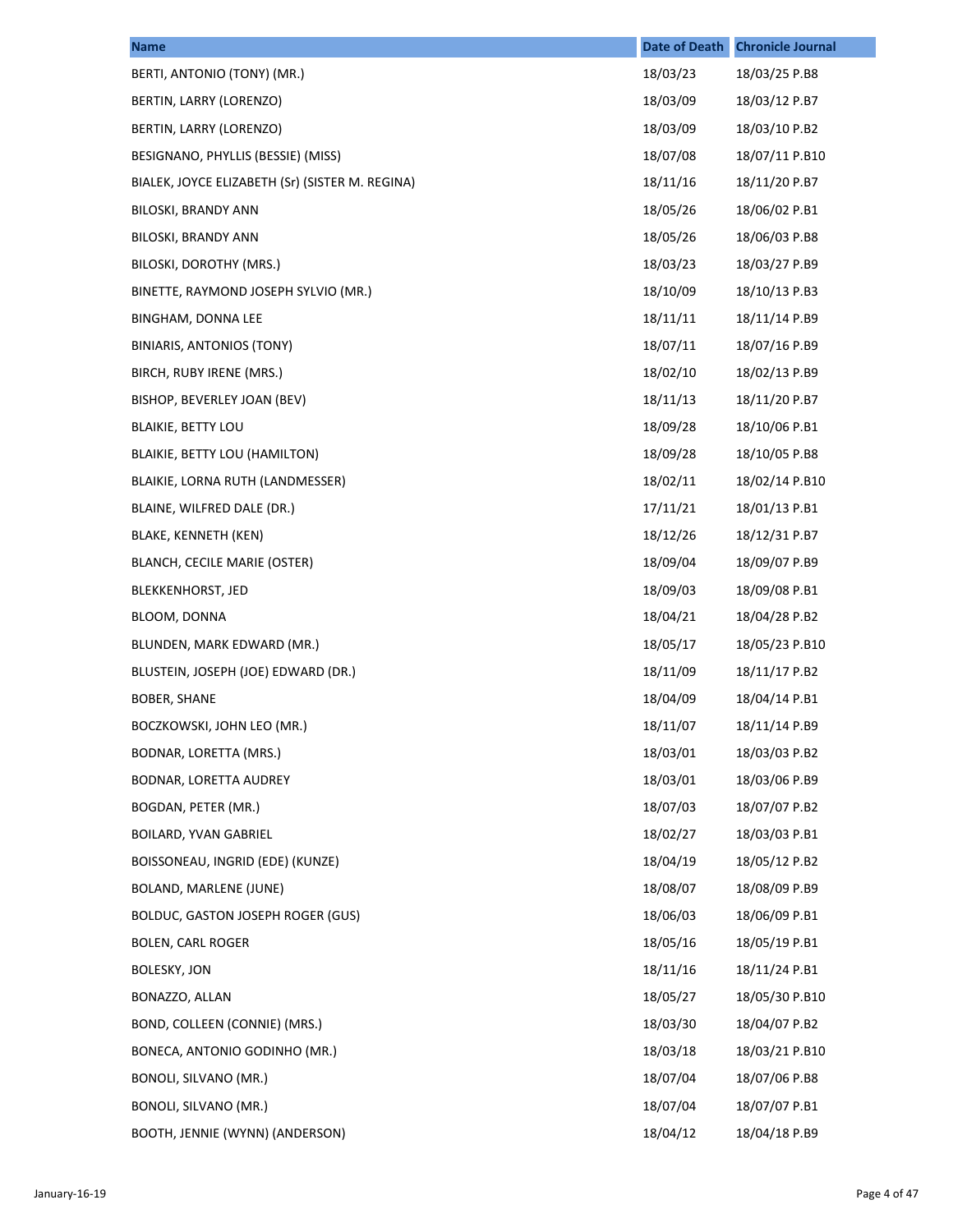| <b>Name</b>                                              | <b>Date of Death</b> | <b>Chronicle Journal</b> |
|----------------------------------------------------------|----------------------|--------------------------|
| <b>BOOTH, JENNY</b>                                      | 18/04/12             | 18/04/17                 |
| BORESS, BEVERLEY (BEV)                                   | 18/11/12             | 18/11/17 P.B1            |
| BORTUZZO, SERGIO LUCIANO                                 | 18/02/21             | 18/02/24 P.B2            |
| BOSCH, BEATRICE (BEA) FELICIA RITA (MRS.)                | 18/01/04             | 18/01/06 P.B2            |
| BOUCHARD, (IVAN) JOHN JOSEPH                             | 18/10/28             | 18/11/07 P.B9            |
| BOUCHER, CORA LEAH (MARSON)                              | 18/01/17             | 18/01/24 P.B9            |
| <b>BOUCHER, JEAN GUY</b>                                 | 18/04/29             | 18/05/09 P.B10           |
| <b>BOUCHIE, STAN</b>                                     | 18/01/16             | 18/01/20 P.B1            |
| BOULEY, ALEX                                             | 18/05/21             | 18/05/26 P.B1            |
| <b>BOURGUIGNON, PAT</b>                                  | N.D.                 | 18/05/10 P.B10           |
| BOURQUE, KATHERINE JEANETTE                              | 18/09/14             | 18/09/20 PB.10           |
| BOURRET, LOUISE (MRS.)                                   | 18/02/04             | 18/04/14 P.B1            |
| <b>BOVILLE, JEANNE (NORMA)</b>                           | 18/08/12             | 18/08/18 P.B1            |
| BOWERS, MARION (CHASE)                                   | 18/01/06             | 18/01/10 P.B9            |
| BOYES, ANNE                                              | 18/01/29             | 18/02/01 P.B9            |
| BOYES, ERNEST JOSEPH                                     | 18/04/26             | 18/05/05 P.B2            |
| BOYES, ERNEST JOSEPH (ERNIE)                             | 18/04/26             | 18/05/05 P.B2            |
| BOYLE, AGNES THERESA (EVANS)                             | 18/11/08             | 18/11/10 P.B2            |
| BOZIC, MARY (MS.)                                        | 18/03/15             | 18/03/21 P.B10           |
| BOZZO, IRENE ROSE                                        | 18/02/11             | 18/02/14 P.B10           |
| BRADICA, SIME (SAM)                                      | 18/05/18             | 18/05/22 P.B10           |
| BRADY, ALPHONSUS GERALD (GERRY)                          | 18/12/16             | 18/12/22 P.B1            |
| BRANDON, LORNE (TOAD)                                    | 18/11/10             | 18/11/22 P. B10          |
| <b>BREGG, BRUCE GILBERT</b>                              | 18/02/01             | 18/02/10 P.B2            |
| BRESCACIN, BARBARA (MRS.)                                | 17/12/26             | 18/01/13 P.B1            |
| <b>BREUKELMAN, EGBERT</b>                                | 18/10/27             | 18/10/31 P.B9            |
| BRIDGMAN, CHARLES                                        | 18/01/04             | 18/01/06 P.B2            |
| BRINK, JOHN (JAN) HARM                                   | 18/01/05             | 18/01/09 P.B7            |
| BRIZARD, LOUIS OSWALD (DUEYBOY)                          | 18/07/07             | 18/07/11 P.B10           |
| BROAD, BEVERLEY ANNE (MS.)                               | 18/08/17             | 18/08/22 P.B10           |
| BROOKS, ANNE (ANNIE) (WARNYCA)                           | 18/01/01             | 18/01/06 P.B2            |
| BROPHY, BARRY (MR.)                                      | 18/04/26             | 18/04/28 P.B1            |
| BROTHERTON, ANNE (SISTER) (SISTER ST. DOMINIC) (LAVILLA) | 18/09/09             | 18/09/11 P.B9            |
| <b>BROUGHAM, SHIRLEY ISABELLE</b>                        | 18/04/23             | 18/04/25 P.B10           |
| BROUGHAM, SHIRLEY ISABELLE                               | 18/04/23             | 18/04/28 P.B2            |
| <b>BROWN, CLIVE</b>                                      | 18/12/04             | 18/12/06 P.B10           |
| BROWN, DARCY ANNE                                        | 18/06/16             | 18/06/23 P.B1            |
| BROWN, DARREN (NIEMI)                                    | 18/01/18             | 18/02/01 P.B9            |
| BROWN, DEBORAH (DEB) LYNN                                | 18/01/13             | 18/01/20 P.B2            |
| BROWN, ELIZABETH (BETTY) JEAN (ALLISON)                  | 18/01/12             | 18/01/20 P.B1            |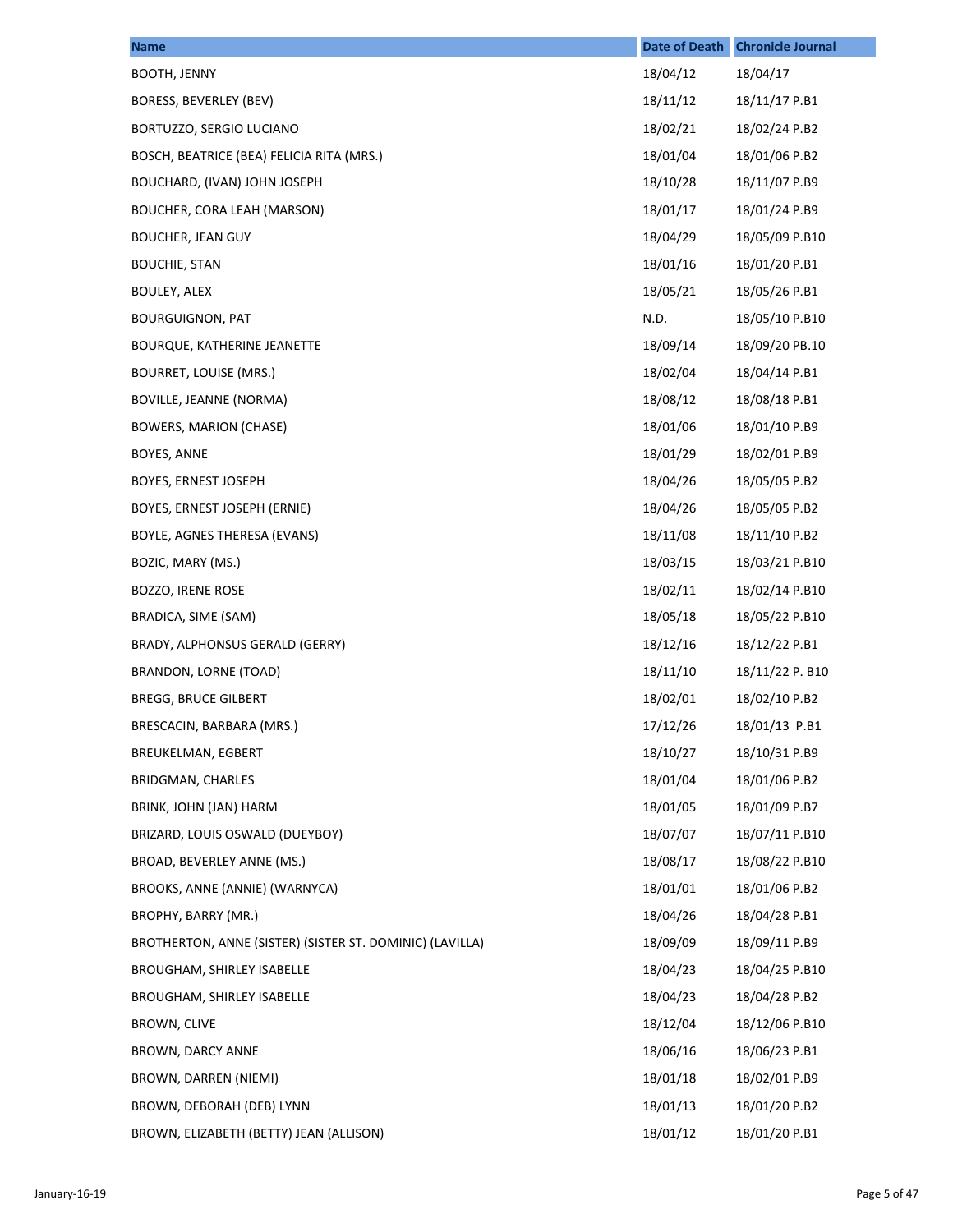| <b>Name</b>                                 | <b>Date of Death</b> | <b>Chronicle Journal</b> |
|---------------------------------------------|----------------------|--------------------------|
| BROWN, GLEN                                 | 18/11/08             | 18/11/23 P.B1            |
| BROWN, LOUISE ETHEL (TOZER)                 | 18/09/14             | 18/09/29 P.B1            |
| BROWNING, ROBERT MICHAEL                    | 18/07/01             | 18/07/07 P.B2            |
| BROWNLEE, DONNA ROSE                        | 18/03/25             | 18/03/28 P.B10           |
| BRUCE, ALLAN RICHARD                        | 18/07/11             | 18/07/14 P.B1            |
| <b>BRUCE, ELVIE</b>                         | 18/12/16             | 18/12/18 P.B9            |
| <b>BRUCE, ELVIE</b>                         | 18/12/16             | 18/12/19 P.B10           |
| BRUNETTI, MARGARET THERESA (MRS.)           | 18/06/04             | 18/06/23 P.B2            |
| <b>BRUNI, FRANCESCO</b>                     | 18/04/04             | 18/04/09 P.B9            |
| <b>BRUNI, IDA</b>                           | 18/01/29             | 18/01/31 P.B10           |
| BRUNI, IDA (MRS.)                           | 18/01/29             | 18/01/30 P.B7            |
| BRUNI, PETER (MR.)                          | 18/04/19             | 18/04/22 P.B2            |
| BRUNO, CLAUDIO ESTEBAN                      | 18/04/01             | 18/04/07 P.B2            |
| BRUNO, FORTUNATA (CAPUTO) (MRS.)            | 18/02/24             | 18/02/27 P.B7            |
| BRUZZESE, MARY (SGAMBELLURI)                | 18/06/26             | 18/06/30 P.B1            |
| BRYAN, GERALD (JERRY)(JEBO) RUSSEL          | N.D.                 | 18/12/03 P.B7            |
| BRYDGES, JORDON PAUL                        | 18/03/25             | 18/03/28 P.B10           |
| BRYSCH, ANDREW (TODD)                       | 18/07/25             | 18/07/30 P.B9            |
| BUCHANAN, FRANK MCKENZIE                    | 18/06/21             | 18/07/07 P.B1            |
| BUDD, DAVID (DAVE)                          | 18/01/21             | 18/01/27 P.B2            |
| BUDNER, CAIRINE BERTHA INGA (BECK)          | 18/01/14             | 18/01/20 P.B1            |
| BUDNER, EDWARD (ED) REINHOLD                | 18/03/16             | 18/03/24 P.B1            |
| BUDNIK, MARION REBECCA PEARL (SEARGEANT)    | 18/04/19             | 18/04/28 P.B2            |
| BUDZYK, ANJA (KORPI) (MRS.)                 | 18/12/14             | 18/12/18 P.B9            |
| BUGERA, ELISE HELENE (SABOURIN) (MS.)       | 18/09/06             | 18/09/08 P.B2            |
| <b>BURKE, BETTY GLOVER (HUNT)</b>           | 18/07/21             | 18/07/24 P.B7            |
| <b>BURNS, IRENE EVELYN</b>                  | 18/11/02             | 18/11/24 P.B1            |
| <b>BURNS, KENNETH JOHNS</b>                 | 18/10/15             | 18/10/24 P.B10           |
| <b>BURNS, SHIRLEY MARGARET</b>              | 18/05/12             | 18/05/15 P.B9            |
| BURROWS, EDWARD GRANT (TED)                 | 18/02/28             | 18/03/03 P.B1            |
| BURSTROM, ROSS OSCAR (JR.) (MR.)            | 18/07/07             | 18/07/10 P.B9            |
| <b>BUSCH, HEINZ WERNER</b>                  | 18/09/23             | 18/09/26 P.B10           |
| BUTSCHLER, MARY (MARIE)                     | 18/02/20             | 18/02/24 P.B2            |
| BUZZIE, WALTER (MR.)                        | 18/05/16             | 18/05/19 P.B2            |
| BYZEWSKI, ELSIE MACDONALD PATIENCE CUMMINGS | N.D.                 | 18/02/28 P.B9            |
| CABAN, EDWARD (ED) JOHN MICHAEL             | 18/08/05             | 18/08/11 P.B1            |
| CADORIN, LILIANA                            | 18/08/07             | 18/08/09 P.B9            |
| CAIN, DENNIS                                | 18/03/28             | 18/04/01 P.B8            |
| CAIN, MICKEY                                | 18/11/24             | 18/11/27 P.B9            |
| CAIONE, VERONICA MARTHA                     | 18/02/27             | 18/03/06 P.B9            |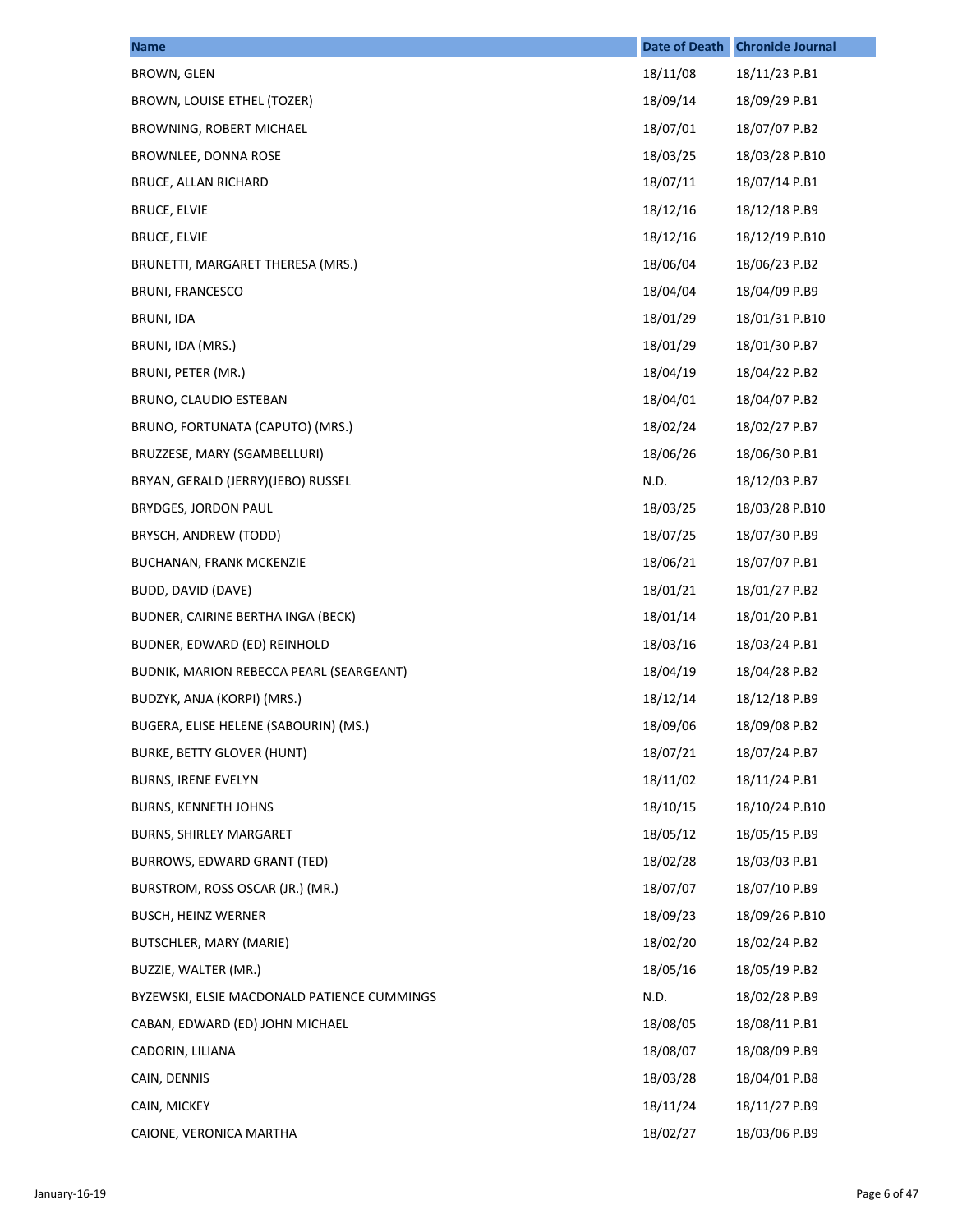| <b>Name</b>                           | <b>Date of Death</b> | <b>Chronicle Journal</b> |
|---------------------------------------|----------------------|--------------------------|
| CALDER, JASON HAMILTON (MR.)          | 18/04/09             | 18/04/13 P.B10           |
| CALDER, JASON HAMILTON (MR.)          | 18/04/09             | 18/04/12 P.B10           |
| CALEK, VILEM (MR.)                    | 18/03/07             | 18/03/12 P.B7            |
| CAMBLY, ANN MAXINE                    | 18/06/03             | 18/06/11 P.B9            |
| CAMERON, BARBARA JOANNE               | 18/04/28             | 18/05/02 P.B9            |
| CAMERON, DAN                          | 18/11/11             | 18/11/17 P.B2            |
| CAMPBELL, ANNA LORETTA (DOUCET)       | 18/01/08             | 18/01/13 P.B2            |
| CAMPBELL, ESTHER                      | 18/09/01             | 18/09/08 P.B1            |
| CAMPBELL, HELEN (BEAUREGARD)          | 18/09/25             | 18/10/03 P.B9            |
| CAMPBELL, JEAN L. (BUTERIN)           | 18/10/27             | 18/10/30 P.B7            |
| CAMPBELL, LLOYD LEONARD IRA           | 18/05/31             | 18/06/26 P.B7            |
| CAMPBELL, MARIE                       | 18/02/24             | 18/02/27 P.B7            |
| CAMPBELL, MARIE (SANDE)               | 18/02/24             | 18/05/05 P.B2            |
| CAMPBELL, SHARON (MS.)                | 18/09/10             | 18/09/15 P.B2            |
| CAMPEAU, PHILLIP                      | 18/05/13             | 18/05/26 P.B2            |
| CAMPLING, IRENE (JIL) (104)           | N.D.                 | 18/10/26 P.B8            |
| CAPITAN, JOHN ARMAND ELDON            | 18/11/25             | 18/11/28 P.B9            |
| CAPON, GERALD SYDNEY (MR.)            | 18/09/28             | 18/09/29 P.B1            |
| CARATTI, SILVANA (LODOLO)             | 18/04/26             | 18/04/30 P.B7            |
| CAREN, EDMUND GEORGE (TED)            | 18/06/20             | 18/06/27 P.B10           |
| CARIA, MARIA LUISA (FERRARO)          | 18/01/02             | 18/01/06 P.B1            |
| CARLAW, ANN SHIRLEY (GICIUK)          | 17/12/29             | 18/01/03 P.B7            |
| CARLSON, LLOYD                        | 18/10/01             | 18/10/06 P.B2            |
| CARLSON, LOUELLA JEAN (SAVITSKY)      | 18/02/26             | 18/03/07 P.B9            |
| CARMEAN, WILLARD H.                   | 17/12/30             | 18/01/06 P.B2            |
| CARR, SOPHIA (SYLVIA) (BOYCHUK)       | 18/03/28             | 18/04/04 P.B9            |
| CARRIERE, KELLI-ANNE (O'NEILL) (MRS.) | 18/01/28             | 18/01/31 P.B9            |
| CARRIERE, KELLI-ANNE (O'NEILL) (MRS.) | 18/01/28             | 18/02/01 P.B9            |
| CARSO, ANTHONY J. (TOTO)              | 18/02/05             | 18/02/08 P.B10           |
| CARSON, DEMA LEONA (MANARY)           | 18/01/04             | 18/01/13 P.B2            |
| CARSON, KENNETH I.                    | 18/01/10             | 18/01/20 P.B2            |
| CARTER, BEVERLY JOAN (MRS.)           | 18/05/05             | 18/05/08 P.B9            |
| CARUSO, BRIAN                         | 18/06/09             | 18/06/23 P.B2            |
| CARUSO, BRIAN ANTHONY                 | 18/06/10             | 18/06/23 P.B2            |
| CARUSO, CARMINE                       | 18/12/19             | 18/12/27 P.B9            |
| CARUSO, MIKE GAETANO                  | 18/08/13             | 18/08/15 P.B9            |
| CASTAGNE, ELEONORE (THIBODEAU)        | 18/11/24             | 18/12/01 P.B1            |
| CEBROWSKI, ANNE HELEN                 | 18/06/09             | 18/06/19 P.B9            |
| CECON, CELINA MARIA                   | 18/07/31             | 18/08/09 P.B9            |
| CELLA, ROSE                           | 18/10/03             | 18/10/10 P.B11           |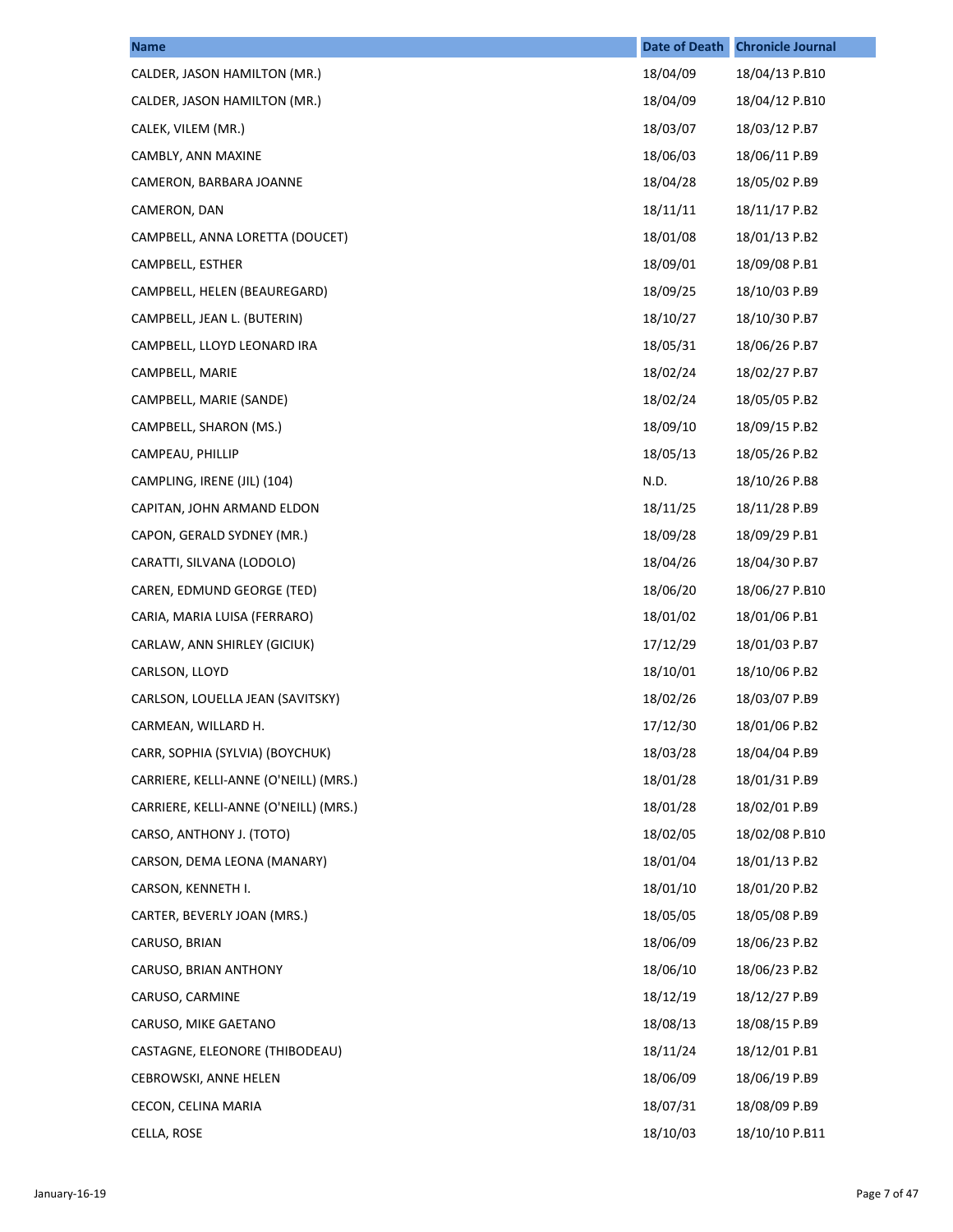| <b>Name</b>                              | <b>Date of Death</b> | <b>Chronicle Journal</b> |
|------------------------------------------|----------------------|--------------------------|
| CERNJUL, JOSIP                           | 18/01/01             | 18/01/06 P.B1            |
| CERQUEIRA, ROSA                          | 18/01/22             | 18/01/24 P.B9            |
| CHABOYER, DANIEL JAMES                   | 18/02/26             | 18/03/07 P.B9            |
| <b>CHABOYER, GEORGE</b>                  | 18/08/06             | 18/08/11 P.B2            |
| CHAMBERS, BARBARA PAULINE (MRS.)         | 18/07/07             | 18/07/10 P.B9            |
| CHAMUT, MARGARET                         | 18/11/03             | 18/11/07 P.B9            |
| CHARBAN, NOREEN ELIZABETH                | 18/01/14             | 18/01/24 P.B9            |
| CHARLEBOIS, WILLIAM (BILL) DOUGLAS       | 18/02/07             | 18/02/10 P.B1            |
| CHARRON, LISE                            | 18/07/01             | 18/07/07 P.B2            |
| CHARTERS, RAMONA (RIMMER)                | 18/09/04             | 18/09/15 P.B2            |
| CHASE, DONALD OWEN                       | 18/04/10             | 18/04/14 P.B1            |
| CHASE, JEAN (MISS)                       | 18/06/28             | 18/07/07 P.B2            |
| CHEADLE, DAVID STANLEY QC                | 18/11/05             | 18/11/08 P.B10           |
| CHEPIL, DORIS GEORGINA (MAPPE GRAVES)    | 18/09/22             | 18/10/06 P.B1            |
| CHEPIL, E. ROSE (MRS.)                   | 18/01/02             | 18/01/05 P.B7            |
| CHERNESKI, HAZEL                         | 18/08/11             | 18/08/24 P.B10           |
| CHERNESKI, HAZEL                         | 18/08/11             | 18/08/23 P.B10           |
| CHEZICK, KARL GREGORY                    | 18/09/07             | 18/09/12 P.B10           |
| CHIASSON, ROBERTA (TUCKER) (MS.)         | 18/02/25             | 18/03/07 P.B10           |
| CHICORLI, PAUL ANTHONY                   | 17/11/23             | 18/01/06 P.B1            |
| CHOCHLA, TONY                            | 18/04/28             | 18/05/05 P.B3            |
| CHOPP, RONALD (CHOPPER)                  | 18/07/04             | 18/07/05 P.B9            |
| CHORNEY, ALICE MARY                      | 18/10/01             | 18/10/04 P.B9            |
| CHORNEY, ALICE MARY (TURNER)             | 18/10/01             | 18/10/03 P.B9            |
| CHORNEY, ALICE MARY (TURNER)             | 18/10/01             | 18/10/06 P.B1            |
| CHORNEY, ALICE MARY (TURNER)             | 18/10/01             | 18/10/27 P.B1            |
| CHORNOPSKI, EVELYN ANN (BOBBIE)          | 18/04/12             | 18/04/14 P.B2            |
| CHRUSTIE, DOREEN ELIZABETH MAY (DICKSON) | 18/04/22             | 18/04/26 P.B10           |
| CHUCKREY, MATTHEW (MATT)                 | 18/05/16             | 18/05/19 P.B1            |
| CIRTWILL, BEN                            | 18/02/08             | 18/02/10 P.B1            |
| CLARK, PATRICIA ANN (NIXON)              | 18/02/12             | 18/02/24 P.B1            |
| CLARK, SHEILA (MANTYLA)                  | 18/11/18             | 18/12/01 P.B3            |
| CLARKE, GERALDINE BROOKE                 | 18/11/11             | 18/11/17 P.B1            |
| CLARKSON, KATHARINE (KATE) HELEN (BUNDZ) | 18/08/26             | 18/08/30 P.B9            |
| CLASON, LAWRENCE                         | 18/05/18             | 18/06/07 P.B10           |
| CLAVET, ANN (MRS.)                       | 18/08/21             | 18/08/25 P.B1            |
| CLAVET, ROBERT (BOB) ARTHUR (MR.)        | 18/03/21             | 18/03/24 P.B1            |
| CLEMENZA, ANTONIO                        | 18/01/29             | 18/01/31 P.B10           |
| COCCIMIGLIO, ALFREDO                     | 18/05/14             | 18/05/16 P.B10           |
| COGGER, DONALD (MR.)                     | 18/03/01             | 18/03/12 P.B7            |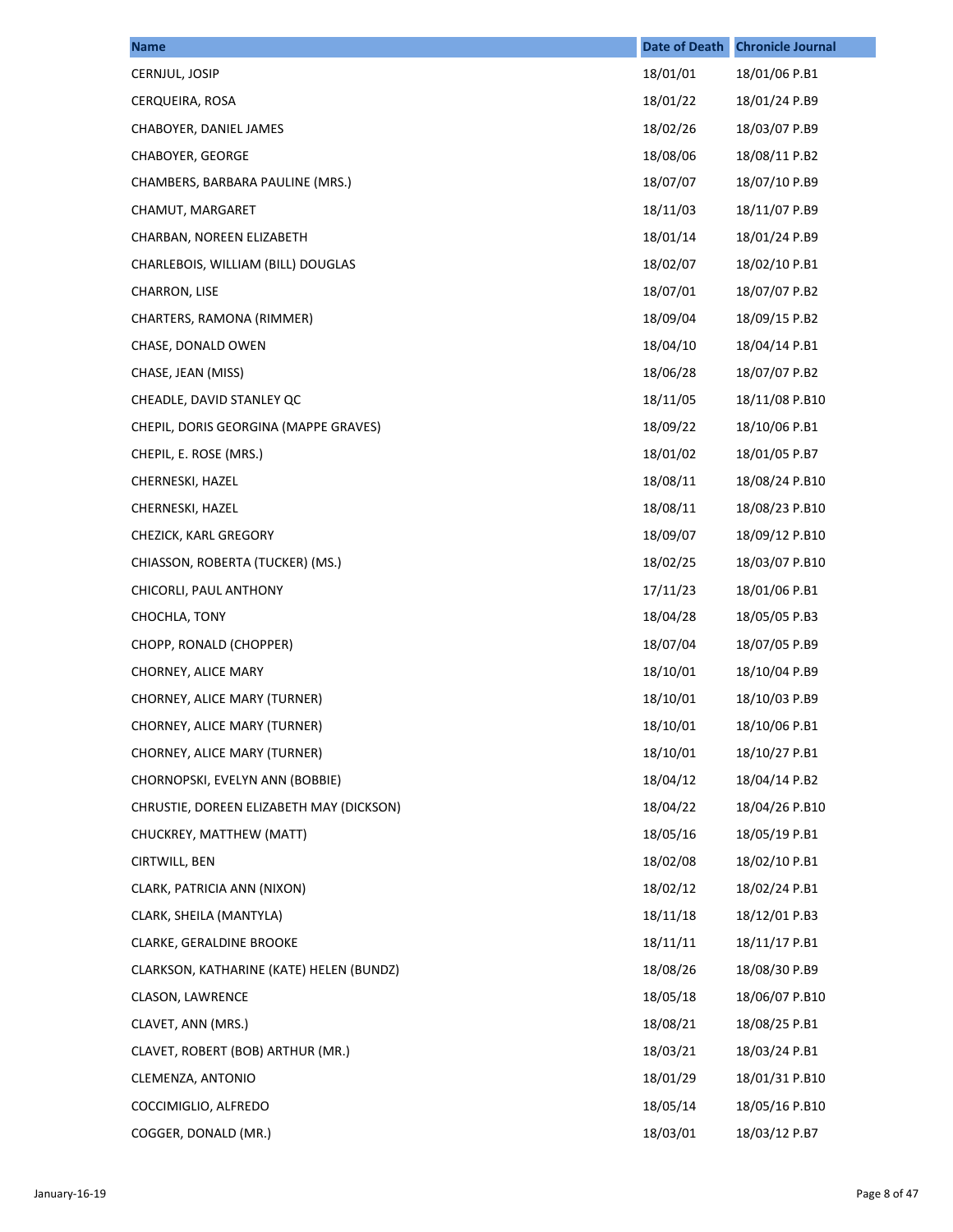| <b>Name</b>                                     | <b>Date of Death</b> | <b>Chronicle Journal</b> |
|-------------------------------------------------|----------------------|--------------------------|
| COGHLAN, DANIEL JOHN (JACK)                     | 18/09/30             | 18/10/05 P.B8            |
| COLE, DONALD LESLIE (MR.)                       | N.D.                 | 18/02/27 P.B7            |
| COLEMAN, GEORGE ARTHUR                          | 18/03/30             | 18/04/04 P.B9            |
| COLLIER, MARY (MAISIE) (MRS.)                   | 18/03/25             | 18/03/28 P.B10           |
| COLLINS, BRUCE JAMES                            | 18/07/24             | 18/07/26 P.B9            |
| COLLVER, BARBARA (MRS.)                         | 18/10/15             | 18/10/18 P.B10           |
| COLOSIMO, MARILYN (MACKAY)                      | N.D.                 | 18/03/07 P.B10           |
| COMEAU, URSULA (JEANETTE) MARIE                 | 18/10/26             | 18/10/29 P.B7            |
| COMEAU, VICTOR (MR.)                            | 18/10/14             | 18/10/17 P.B11           |
| CONNOLLY, FRANCIS CORTLAND                      | 18/12/07             | 18/12/12 P.B10           |
| CONNOLLY, HELEN-LYNN                            | 18/05/28             | 18/05/30 P.B10           |
| CONROY, MICHAEL JOSEPH                          | 18/10/17             | 18/10/24 P.B10           |
| CONTIN, CLARENCE (BINDER) (VE3WCW) (MR.)        | 18/08/04             | 18/08/11 P.B1            |
| COOK, WENDY GAIL                                | 18/09/15             | 18/09/19 P.B9            |
| COOPER, WILLIAM JAMES (MR.)                     | 18/11/16             | 18/11/21 P.B10           |
| COPEMAN, WENDY                                  | 18/05/21             | 18/05/26 P.B2            |
| CORBETT, PHILLIP HAROLD                         | 18/03/12             | 18/04/23 P.B7            |
| CORDEIRO, MANUEL BENEVIDES                      | 17/12/29             | 18/01/02 P.B7            |
| CORKUM, DAVID (DAVE) ALLEN                      | 18/03/07             | 18/03/10 P.B2            |
| <b>CORMIER, JUDY LYNNE</b>                      | 18/06/11             | 18/06/13 P.B10           |
| CORNESS, DENISE LARUE                           | 18/09/01             | 18/09/02 P.B7            |
| COSTA, ALBERT                                   | N.D.                 | 18/03/13 P.B7            |
| COSTA, FRANCESCO (FRANK)                        | 18/04/11             | 18/04/14 P.B2            |
| COSTANZO, CONSTANTINO                           | 18/05/27             | 18/05/30 P.B10           |
| COSTELLO, BARBARA                               | N.D.                 | 18/06/02 P.B2            |
| COTTON, PHILIP (PHIL) JAMES                     | 18/05/06             | 18/05/12 P.B3            |
| COURCHENE, ELMER (AYLMER) (STANDING STRONG MAN) | 18/12/05             | 18/12/08 P.B1            |
| COURTEMANCHE, ANNETTE                           | 18/01/23             | 18/01/30 P.B7            |
| COURTEMANCHE, GERRY (GERALDINE) WILNA (KETTLES) | 18/06/25             | 18/06/30 P.B2            |
| COURTNEY, DOREEN ANNIE (BIRCH)                  | 18/01/03             | 18/01/15 P.B7            |
| COUSINS, IRJA RACHEL (HILL)                     | 18/07/21             | 18/07/25 P.B9            |
| COUZELIS, RON                                   | N.D.                 | 18/03/03 P.B1            |
| <b>COVELLO, JOHN PETER</b>                      | 18/08/19             | 18/08/21 P.B9            |
| COVINO, LEONARD                                 | 18/06/18             | 18/06/23 P.B1            |
| COX, HELEN MARGUERITE (MISS)                    | 18/05/27             | 18/06/01 P.B8            |
| COX, HELEN MARGUERITE (MISS)                    | 18/05/27             | 18/06/02 P.B2            |
| COX, ROBERT (BOB) WILLIAM                       | 18/08/11             | 18/09/01 P.B2            |
| COX, ROBERT (BOB) WILLIAM (MR.)                 | 18/08/11             | 18/09/08 P.B2            |
| CRAGO, TIMOTHY JOHN                             | 18/05/26             | 18/06/01 P.B8            |
| CRAIG, RENWICK RONALD                           | 18/06/02             | 18/06/06 P.B10           |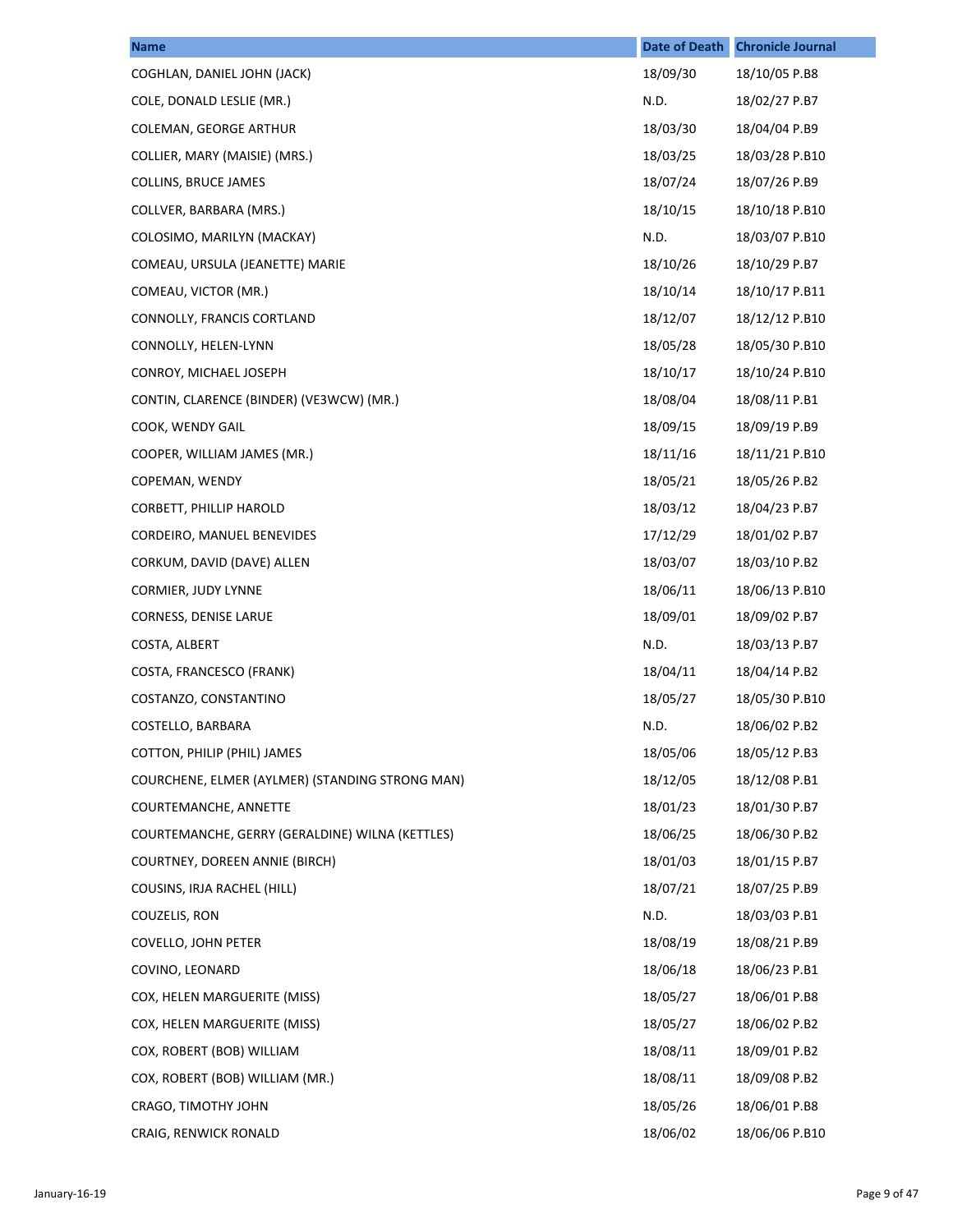| <b>Name</b>                                       | Date of Death | <b>Chronicle Journal</b> |
|---------------------------------------------------|---------------|--------------------------|
| CRAWFORD, MARY CLARICE (KIRZY)                    | 18/12/13      | 18/12/15 P.B1            |
| CRAWFORD, MARY CLARICE (KIRZY)                    | N.D.          | 18/12/22 P.B2            |
| CREED, CURTIS                                     | 18/10/22      | 18/10/27 P.B1            |
| CREVIER, EVANGELISTE (GILLIS)                     | 18/02/24      | 18/02/28 P.B9            |
| CROCKER, DARLENE ELIZABETH (DUCE)                 | 18/01/30      | 18/02/07 P.B10           |
| CROCOMBE, MARK (MR.)                              | 18/07/30      | 18/08/01 P.B9            |
| CROCOMBE, ROGER ARTHUR GEORGE                     | 18/01/29      | 18/02/01 P.B9            |
| CROMPTON, JOAN EDYTHE (SUTTON)                    | 18/01/10      | 18/01/13 P.B1            |
| CROOKS, JOHN WHITE                                | 18/03/24      | 18/03/27 P.B9            |
| CROOKS, JOHN WHITE (DR.)                          | 18/03/24      | 18/03/28 P.B10           |
| CROSS, MILLIE                                     | 18/03/02      | 18/03/10 P.B 1           |
| CROSS, WAYNE HERBERT JOSEPH (DR.) (DVM)           | 18/12/06      | 18/12/11 P.B9            |
| CRUPI, ANGELINA A. (BATTIGAGLIA)                  | 18/01/15      | 18/01/23 P.B7            |
| CSOKA, IRENE (MRS.)                               | 18/10/16      | 18/10/18 P.B10           |
| CUFF, JAY (MR.)                                   | 18/12/21      | 18/12/26 P.B9            |
| CUFF, JOAN (MRS.)                                 | 18/02/16      | 18/02/21 P.B9            |
| <b>CUMMING, JOHN LORNE</b>                        | N.D.          | 18/07/24 P.B7            |
| CUMMINS, ALEXANDRA                                | 18/08/10      | 18/08/23 P.B10           |
| CURCIARELLO, DOMENICO (MR.)                       | 18/07/30      | 18/07/31 P.B7            |
| CURLE, MARY                                       | 18/11/15      | 18/11/20 P.B7            |
| CURLE, MARY                                       | 18/11/15      | 18/11/22 P.B10           |
| CURRIE, GLEN                                      | 18/06/24      | 18/06/27 P.B10           |
| CYBA, PEARL JENNY (MRS.)                          | 18/08/10      | 18/08/13 P.B7            |
| CZACZKOWSKI, HALINA                               | 18/03/29      | 18/04/03 P.B7            |
| DAIGLE, LESLIE                                    | 18/08/23      | 18/08/30 P.B9            |
| DAIGLE, MARY JOAN (MRS.)                          | 18/01/15      | 18/01/20 P.B2            |
| DAIGLE, REJEANNE (REGGIE)                         | 18/07/14      | 18/07/17 P.B7            |
| DAIGLE, REJEANNE (REGGIE)                         | 18/07/14      | 18/07/18 P.B9            |
| DAMPIER GORDON (ALFRED)                           | 18/03/29      | 18/04/01 P.B8            |
| DAMPIER, ELVIN STANLEY EDWIN (CAPTAIN JACK) (MR.) | 18/11/11      | 18/11/13 P.B7            |
| DANCE, JAMES (JAMIE)                              | 18/09/09      | 18/09/19 P.B9            |
| DANCHUK, JUNE MARIE (TIBONI)                      | 18/04/14      | 18/04/21 P.B1            |
| DANCO, LAWRENCE (LARRY) (MR.)                     | 18/12/22      | 18/12/28 P.B8            |
| DANCO, LAWRENCE (LARRY) (MR.)                     | 18/12/22      | 18/12/26 P.B9            |
| DANIELSON, ROBERT ORVAL                           | 18/10/21      | 18/10/24 P.B9            |
| DANIHER, GEORGIA ANN (THOMPSON)                   | N.D.          | 18/01/12 P.B9            |
| DARGAVEL, MARY (SLOBOJAN)                         | 18/02/13      | 18/02/17 P.B1            |
| DARK, BERTHA (SOHLMAN)                            | 18/12/05      | 18/12/08 P.B2            |
| DAROSA, MARIA CELISA (GRACA)                      | 18/03/11      | 18/03/13 P.B7            |
| DASILVA, ADELINA (MRS.)                           | 18/06/20      | 18/06/23 P.B2            |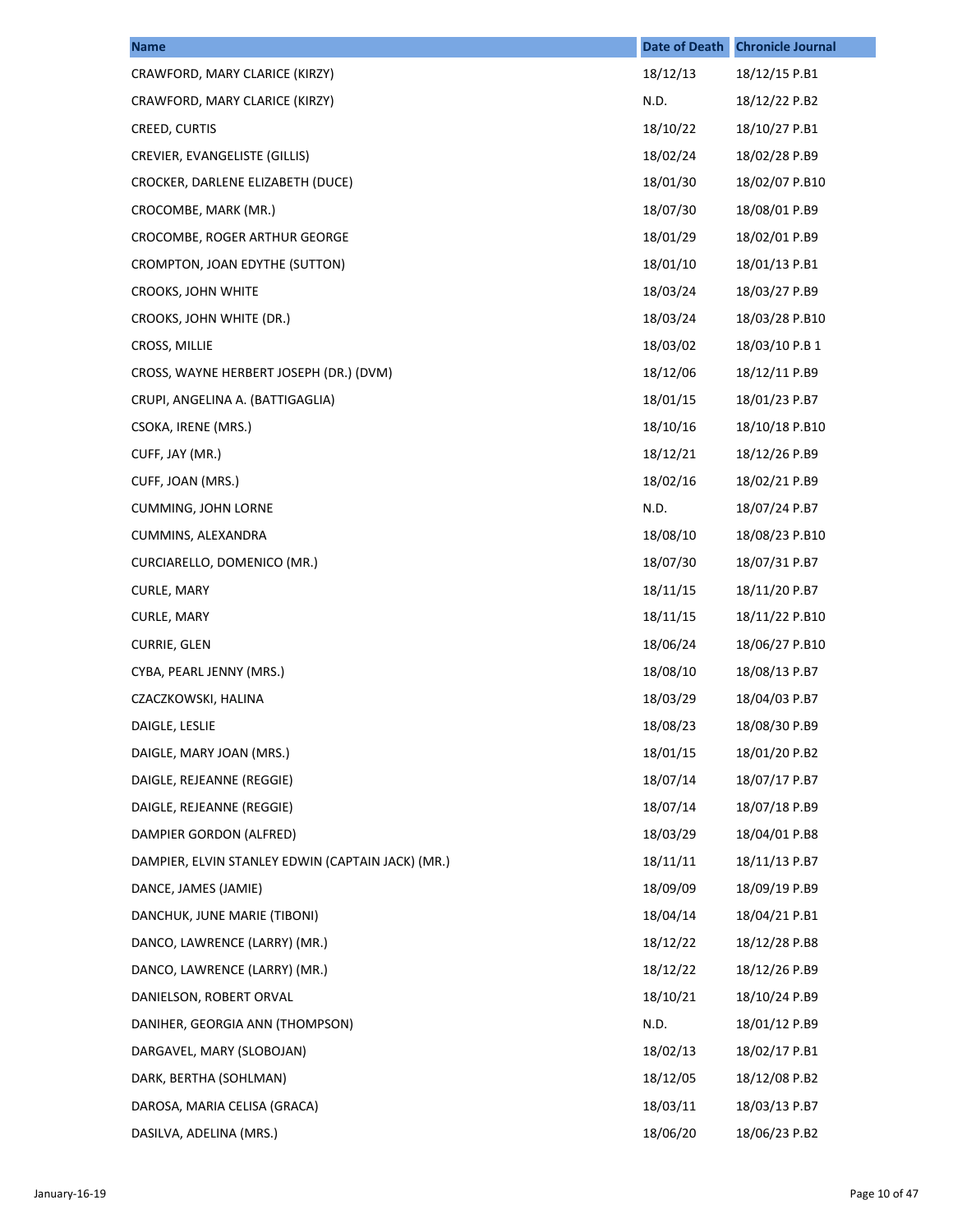| <b>Name</b>                                     | <b>Date of Death</b> | <b>Chronicle Journal</b> |
|-------------------------------------------------|----------------------|--------------------------|
| DAVEY, DONOVAN (DON)                            | 18/05/30             | 18/06/02 P.B1            |
| DAVIDSON, ROBERT (BOBBY) GEORGE                 | 18/06/24             | 18/07/11 P.B10           |
| DAVIES, JOHN STEPHEN (STEVE)                    | 18/04/03             | 18/04/07 P.B2            |
| DAVIS, MARTHA ELIZABETH (MAKI)                  | 18/01/25             | 18/01/27 P.B1            |
| DAVIS, ROY KENNETH THOMAS                       | 18/08/10             | 18/08/13 P.B7            |
| DAWSON, JOHN WALTER (MR.)                       | 18/10/12             | 18/10/20 P.B8            |
| DAY, JOHN SIMPSON (MR.)                         | 18/10/17             | 18/10/20 P.B2            |
| DE AMICIS, FERNANDO (FRED)                      | 18/11/06             | 18/11/08 P.B10           |
| DE JONG, JOHANNES (JOHN) CORNELIUS              | 18/10/01             | 18/10/04 P.B9            |
| DE SANTIS, ROCCO (MR.)                          | 18/01/01             | 18/01/04 P.B7            |
| DEAFY, MICHAEL JOSEPH                           | 18/10/08             | 18/10/17 P.B11           |
| DEBASSIGE, THOMAS                               | N.D.                 | 18/09/13 P.B9            |
| DECICCO, VINCENZA NUCCI                         | 18/03/28             | 18/03/31 P.B1            |
| DECORTE, (JOSEPH) ARMAND (MR.)                  | 18/09/18             | 18/09/22 P.B2            |
| DEFOY, JOSEPH RAYMOND LOUIS                     | 18/11/20             | 18/11/22 P.B10           |
| DEGRAZIA, MARY MARIA                            | 18/02/04             | 18/02/10 P.B2            |
| DELLA VEDOVA, ERNEST                            | 18/08/24             | 18/08/25 P.B1            |
| DELYEA, WILLIAM JOHN (BILLY) (JR.)              | 18/09/23             | 18/09/26 P.B10           |
| DENNIS, RICHARD JOHN (SGT. OPP)                 | 18/04/21             | 18/04/24 P.B10           |
| DEPERRY, WILLIAM PATTRICK (WEEWEE) (JR.)        | 18/02/13             | 18/02/16 P.B10           |
| DESCHENES, BLANCHE (PRAIRIE)                    | 18/02/02             | 18/02/12 P.B9            |
| DESROSIERS, DAVID ARMAND                        | 18/01/02             | 18/01/06 P.B2            |
| DEVINE, HEATHER MARLENE (MCEACHERN)             | 18/02/14             | 18/03/03 P.B2            |
| DI BLASIO, ELSIE KATHLEEN                       | N.D.                 | 18/09/26 P.B10           |
| DI GIACINTO, ANTONIO (TONY)                     | 18/02/26             | 18/03/10 P.B1            |
| DI PAOLO, SILVINO                               | N.D.                 | 18/12/01 P.B1            |
| DIANA, VINCENT (VINCE)                          | 18/04/15             | 18/04/21 P.B1            |
| DICKENSON, LAWRENCE (LARRY) T.                  | 18/03/29             | 18/04/07 P.B1            |
| DICKSON, JAMES (JIM) ROBERT (MR.)               | 18/04/10             | 18/04/25 P.B10           |
| DICKSON, JIM                                    | 18/04/10             | 18/04/26 P.B10           |
| DIENESCH, MARIA                                 | 18/10/19             | 18/10/24 P.B9            |
| DIFFER, JAMES FRANK                             | 18/11/07             | 18/11/15 P.B10           |
| DIGIUSEPPE, ROBERT (BOB)                        | 18/04/26             | 18/04/28 P.B3            |
| DISCEPOLO, SOPHIE (LUSKI)                       | 18/07/30             | 18/08/04 P.B2            |
| DISIMONE, FRANCESCA                             | 18/01/23             | 18/01/26 P.B9            |
| DIXON, JIM (JAMIE)                              | 18/05/18             | 18/05/23 P.B10           |
| DOBLEJ, JOSEPHINE (MRS.)                        | N.D.                 | 18/12/21 P.B10           |
| DOLCE, ROBERT JOSEPH                            | 18/04/18             | 18/05/16 P.B10           |
| DOLCETTI, ENRICA                                | 18/11/20             | 18/11/24 P.B1            |
| DOLISKA, DRAGICA (CAROLINE) (MAGAJNA) (PASTIRK) | 18/04/07             | 18/04/28 P.B2            |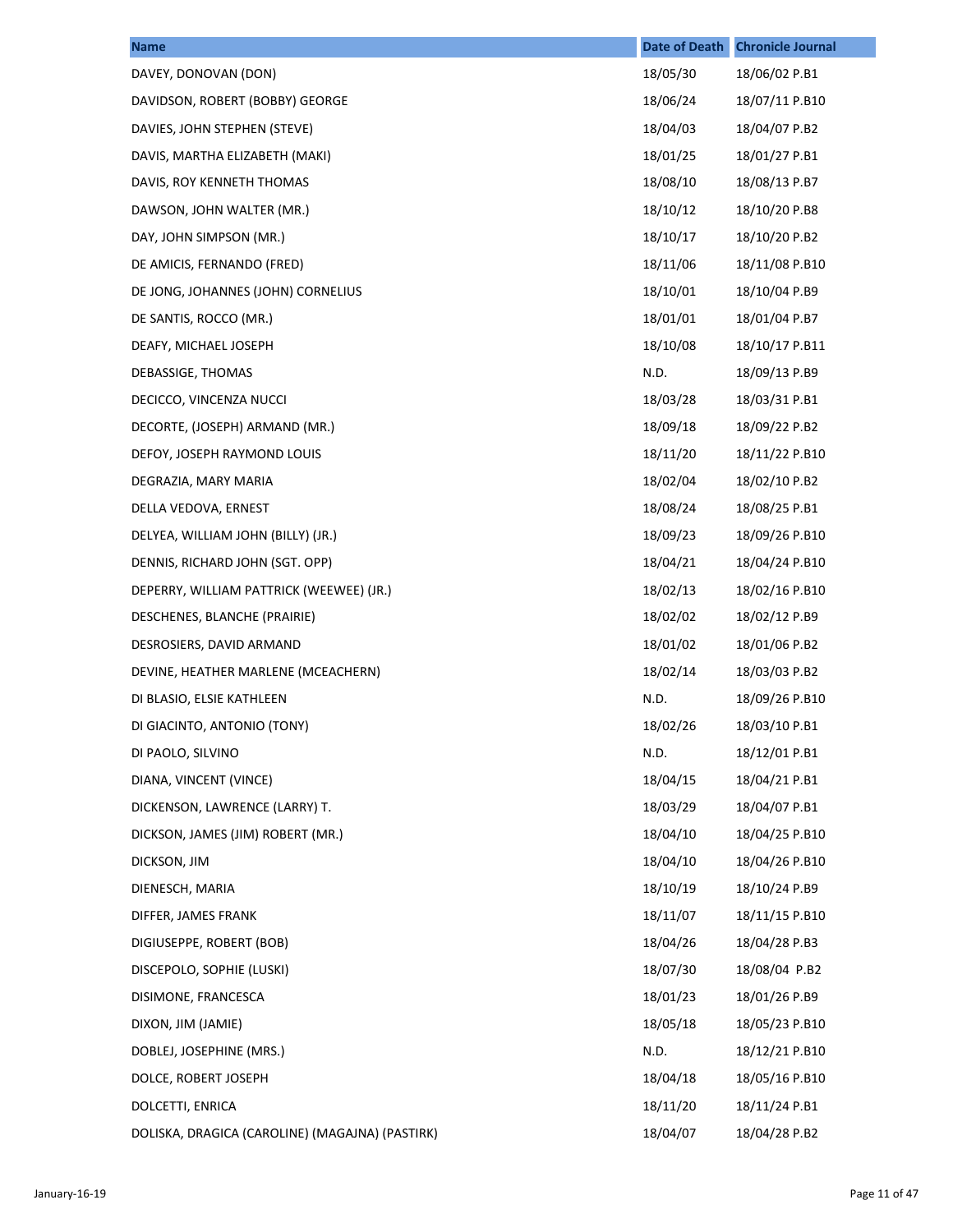| <b>Name</b>                                               | <b>Date of Death</b> | <b>Chronicle Journal</b> |
|-----------------------------------------------------------|----------------------|--------------------------|
| DOLPH, BETTY ANN (MRS.)                                   | 18/02/06             | 18/02/08 P.B10           |
| DOMENIS, OLIVA (MRS.)                                     | 18/06/24             | 18/06/27 P.B10           |
| DONLEY, GARY                                              | N.D.                 | 18/01/30 P.B7            |
| DOROSH, RANDY                                             | N.D.                 | 18/11/17 P.B3            |
| DOROSH, RANDY RICHARD (MR.)                               | 18/11/13             | 18/11/14 P.B10           |
| DOROTA, MARION LAURA                                      | 18/04/27             | 18/05/12 P.B4            |
| DOUGLAS, DAVID                                            | 18/04/30             | 18/05/12 P.B2            |
| DOUGLAS, DAVID WALTER                                     | 18/06/22             | 18/06/26 P.B7            |
| DOUGLAS, GARRY WAYNE                                      | 18/10/27             | 18/11/03 P.B2            |
| DOWHANIUK, WILLIAM (BILL) (MR.)                           | 18/04/24             | 18/04/28 P.B3            |
| DOWNEY, MIRIAM (MARGARET) (CLARE) (SISTER)                | 18/02/11             | 18/02/13 P.B9            |
| DREW, KJERSTIN                                            | 18/01/20             | 18/01/26 P.B9            |
| DREW, KJERSTIN                                            | 18/01/20             | 18/01/27 P.B2            |
| DREYER, ADI                                               | 18/08/01             | 18/08/04 P.B1            |
| DREYER, GERDA                                             | 18/03/18             | 18/03/21 P.B10           |
| DRINDAK, HELEN (PEROG) (MRS.)                             | 18/07/08             | 18/07/11 P.B10           |
| DROMBOLIS, CATHY                                          | 18/03/07             | 18/03/13 P.B7            |
| DROPPO, EARLE                                             | 18/02/16             | 18/02/21 P.B9            |
| DUBOIS, CELINE M.                                         | 18/11/19             | 18/11/21 P.B10           |
| DUBYK, ANNE                                               | 18/05/16             | 18/05/19 P.B2            |
| DUBYK, ANNE                                               | 18/05/16             | 18/05/26 P.B1            |
| DUCHNICKY, DEBRA ANN (MURCHISON)                          | 18/06/20             | 18/09/29 P.B2            |
| DUCHNICKY, DEBRA ANN (MURCHISON)                          | 18/09/20             | 18/10/03 P.B9            |
| DULUDE, JOHN (MR.)                                        | 18/03/07             | 18/03/08 P.B1            |
| DULUDE, JOHN (MR.)                                        | 18/03/07             | 18/03/09 P.B8            |
| DUMAIS-NAGOTCHI, TAYLOR                                   | N.D.                 | 18/06/01 P.B8            |
| DUMAS, YVON AUGUSTIN                                      | 18/07/28             | 18/08/04 P.B2            |
| DUMONSKI, LORNA DARLENE                                   | 18/09/23             | 18/09/25 P.B9            |
| DUNN, JACK                                                | 18/01/20             | 18/01/27 P.B2            |
| DUNNETT, RUTH EMILIA (WIRTA)                              | N.D.                 | 18/06/09 P.B1            |
| DUSTIN, JEAN VIVIAN (ODAHL)                               | 18/03/29             | 18/04/03 P.B7            |
| DZIURDA, MICHAEL                                          | 18/02/02             | 18/02/06 P.B9            |
| EADY, CAROL ANN MARIE                                     | 18/05/20             | 18/05/26 P.B2            |
| EARLEY, EUGENE WILLIAM                                    | 18/03/28             | 18/04/14 P.B2            |
| ECCLES, CHARLES JAMES (JIM) (M.A., C.D.) (LT.) (N) (RET.) | 18/12/04             | 18/12/07 P.B10           |
| ECCLESTON, HEATHER ANN PEARL                              | 18/03/26             | 18/04/07 P.B1            |
| EDE, GWENDOLINE (OLIVE)                                   | 18/11/28             | 18/12/04 P.B9            |
| EDMUNDS, MARIE BLANCHE                                    | 18/05/08             | 18/05/12 P.B2            |
| EDWARDS, JACK                                             | 18/08/17             | 18/08/25 P.B2            |
| EDWARDS, JACK                                             | 18/08/17             | 18/08/22 P.B10           |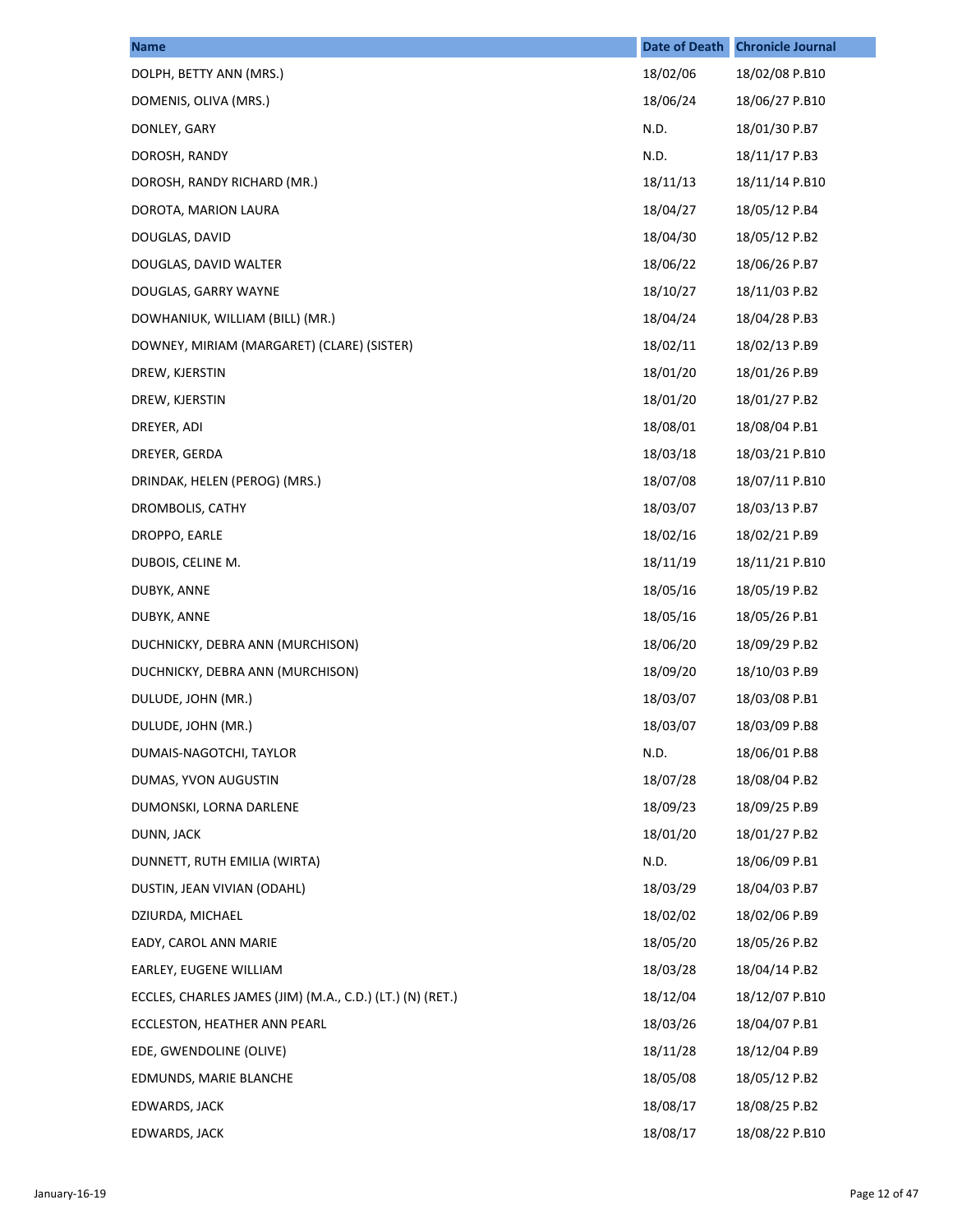| <b>Name</b>                           | <b>Date of Death</b> | <b>Chronicle Journal</b> |
|---------------------------------------|----------------------|--------------------------|
| EDWARDS, ROBERT (BOB)                 | 18/03/23             | 18/03/28 P.B10           |
| EINARSON, JOYSALEEN (JOYCE) (JOHNSON) | 18/03/13             | 18/03/17 P.B1            |
| EINARSON, KATHERINE                   | 18/01/25             | 18/02/01 P.B9            |
| EISENBACH, PATRICIA MARY              | 18/10/14             | 18/10/17 P.B11           |
| ELLARD, FRANCES (FRAN) BERNICE        | 18/01/23             | 18/01/29 P.B7            |
| ELLARD, FRANCES (FRAN) BERNICE        | 18/01/23             | 18/01/27 P.B1            |
| ELLIOTT, DAVID (JOHN)                 | 18/03/15             | 18/03/17 P.B1            |
| ELORANTA, JENNIFER (JENN) LYNN        | 18/02/13             | 18/02/16 P.B10           |
| <b>ENDLER, PETER KURT</b>             | 18/11/30             | 18/12/05 P.B9            |
| ENGBERG, JOHN (MR.)                   | 18/07/07             | 18/07/11 P.B10           |
| ERICKSON, FREDERICK (FRED) JOHN       | 18/07/03             | 18/07/07 P.B2            |
| ERZETIC, JOHN                         | 18/12/07             | 18/12/10 P.B7            |
| ESQUEGA, EUGENE (SCROOGE) SYLVESTER   | 18/10/08             | 18/10/12 P.B10           |
| ESQUEGA, STEVEN GERALD (MR.)          | 18/03/04             | 18/03/08 P.B1            |
| ESSERY, FLORENCE (ZIEMBA)             | 18/02/28             | 18/02/07 P.B10           |
| ETIENNE, JOHN PATRICK                 | 18/09/16             | 18/09/20 P.B10           |
| ETIENNE, JOHN PATRICK                 | 18/09/16             | 18/09/19 P.B9            |
| EVANS, EDWARD (MR.)                   | 18/10/18             | 18/10/24 P.B10           |
| EVANS, ELIZABETH (BETTY) JOYCE        | 18/09/09             | 18/09/12 P.B10           |
| EVANS, GWENDOLYN (MISS)               | 18/08/11             | 18/08/14 P.B9            |
| EZOWSKE, JOANNE (ELLIOTT)             | 18/06/11             | 18/06/16 P.B1            |
| FAIRSERVICE, GAIL (MR.)               | 18/10/05             | 18/10/10 P.B11           |
| FALDEN, ARNOLD (ARNIE) DAVID          | 18/04/01             | 18/04/07 P.B1            |
| FALVO, MARIA                          | 18/08/29             | 18/09/04 P.B9            |
| FALVO, MARIA                          | 18/08/29             | 18/09/01 P.B1            |
| FALZETTA, EVELYN (PAYETTA)            | 18/03/12             | 18/03/17 P.B1            |
| FALZETTA, LEA MARIE (BEGIN)           | 18/01/14             | 18/01/18 P.B9            |
| FATA, ALDO                            | 18/09/24             | 18/09/26 P.B10           |
| FAZACKERLEY, SHIRLEY ANN (CHOCORLAN)  | 18/05/03             | 18/05/09 P.B10           |
| FEDORI, EDWARD (EDDIE)                | 18/11/17             | 18/11/19 P.B7            |
| FEDOROWICH, EDDIE (MR.)               | 18/11/17             | 18/11/18 P.B8            |
| FENTON, HAZEL (DOT) (MS.)             | 18/03/25             | 18/03/27 P.B10           |
| FERNYC, THOMAS                        | 18/02/05             | 18/02/07 P.B10           |
| FERRIS, LEE (BARRINGER)               | 18/09/28             | 18/10/20 P.B8            |
| FICKER, DEREK HANS                    | N.D.                 | 18/04/05 P.B10           |
| FIGLIOMENI, COSIMO                    | 18/08/12             | 18/09/11 P.B9            |
| FINLAY, PAUL DAVID                    | 18/06/05             | 18/06/08 P.B9            |
| FINNER, OLIVE (KLEPACK)               | 18/10/08             | 18/10/11 P.B10           |
| FIRTH, BEATRICE BOYD (AMORY)          | 18/07/05             | 18/07/28 P.B1            |
| FISCHER, GUENTER                      | 18/02/08             | 18/02/17 P.B1            |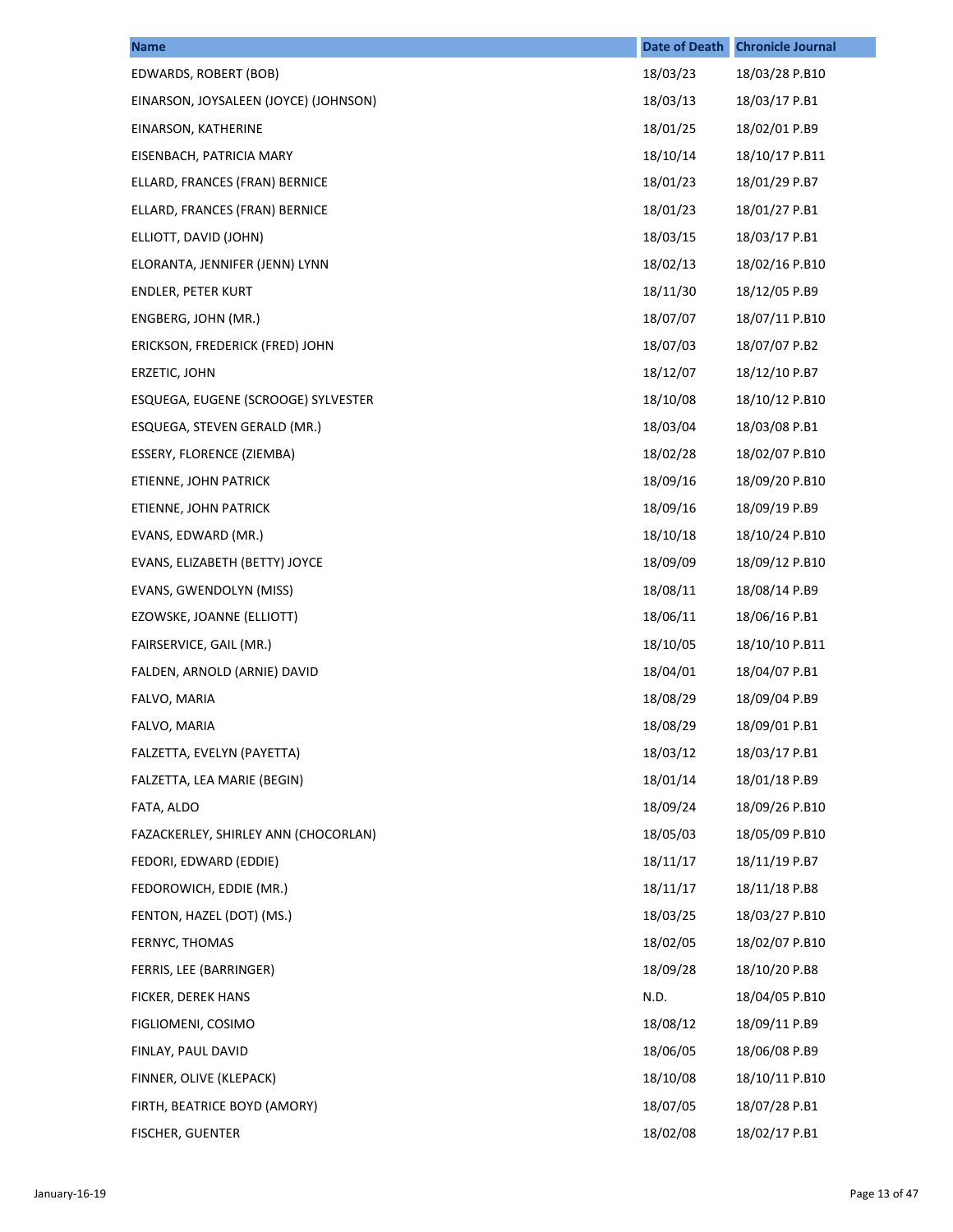| <b>Name</b>                             | <b>Date of Death</b> | <b>Chronicle Journal</b> |
|-----------------------------------------|----------------------|--------------------------|
| FISHER, DONALD (DON) CARL               | 18/01/20             | 18/01/27 P.B2            |
| FISHER, JUDITH (JUDY) ANNE (HARBLUK)    | 18/04/29             | 18/05/05 P.B4            |
| FITCHETT, BETTY ALICE                   | 17/12/15             | 18/01/13 P.B1            |
| FITZGERALD, CLIFF                       | 18/03/07             | 18/03/17 P.B2            |
| FITZGERALD, JAMES (JIM) (MR.)           | 18/07/07             | 18/07/14 P.B1            |
| FITZPATRICK, JACQUELINE                 | 18/09/03             | 18/09/08 P.B2            |
| FITZPATRICK, JOSEPH (JOE) F.            | 18/10/29             | 18/11/02 P.B8            |
| FLAYER, MARION IMOGENE                  | 18/03/11             | 18/03/21 P.B10           |
| FLEMING, HAROLD                         | 18/01/11             | 18/01/13 P.B2            |
| FLINN, MAUREEN THERESA                  | 18/05/29             | 18/06/02 P.B2            |
| FLORINDO, JOSE                          | 18/02/13             | 18/02/17 P.B1            |
| FOGLIA, ANGELO (MR.)                    | 18/03/28             | 18/03/31 P.B1            |
| FONTAINE, OMER                          | 18/10/24             | 18/10/26 P.B8            |
| FONTAINE, RICHARD                       | 18/04/30             | 18/05/02 P.B9            |
| FORBES, ELAINE JOAN (AHTILA)            | 18/01/11             | 18/01/13 P.B3            |
| FORBES, RONALD FRANK                    | 18/04/12             | 18/04/21 P.B2            |
| FORBES, RONALD FRANK                    | 18/04/12             | 18/08/14 P.B9            |
| FORD, CAROLL ANN (BASTIAN)              | 18/01/24             | 18/01/27 P.B3            |
| FORESTELL, BARBARA (MRS.)               | 18/03/25             | 18/03/31 P.B1            |
| FORS, REILLY BENJAMIN (MR.)             | 18/03/21             | 18/03/26 P.B9            |
| FORSBERG, CAROLINE (VICKI)              | 18/01/07             | 18/01/13 P.B2            |
| FOURNIER, HERMINE PIERRE-ANNE           | 18/06/19             | 18/06/21 P.B10           |
| FOURNIER, ROBERT WESLEY                 | 17/12/17             | 18/08/22 P.B10           |
| FOURNIER, ROBERT WESLEY JAMES           | 17/12/17             | 18/08/25 P.B1            |
| FOURNIER, WAYNE DONALD                  | 18/12/11             | 18/12/13 P.B10           |
| FOURNIER, WAYNE DONALD                  | 18/12/11             | 18/12/14 P.B10           |
| FRANCIS, CHERI LYNN (NIGRO)             | N.D.                 | 18/08/16 P.B10           |
| FRANCIS, GEOFFREY DAVID ALEXANDER (MR.) | 18/09/01             | 18/09/15 P.B2            |
| FRANK, FREDA LENORE                     | 18/06/15             | 18/06/19 P.B9            |
| FRANKLIN, RONALD GEORGE                 | 18/01/12             | 18/11/21 P.B21           |
| FRANKLIN, RONALD GEORGE                 | 18/01/12             | 18/01/20 P.B2            |
| FRASER, HUGH MCFARLANE                  | 18/07/01             | 18/07/05 P.B9            |
| FRASER, YOLANDE (MRS.)                  | 17/12/25             | 18/01/19 P.B9            |
| FREY, CHRISTOPHER MARTIN                | 18/02/02             | 18/02/06 P.B9            |
| FRIDAY, CORA (MAE) (CAMPBELL)           | 18/05/25             | 18/05/29 P.B7            |
| FROMM, FANNELL (WILSON) (MRS.)          | 18/09/17             | 18/09/22 P.B1            |
| FUCHEK, CAROL                           | 18/04/10             | 18/04/12 P.B10           |
| FUCHEK, CAROL-ANNE (WYROZUB)            | 18/04/10             | 18/04/17 P.B9            |
| FUCHEK, RICHARD (RICK) DONALD           | 18/05/14             | 18/05/17 P.B10           |
| FULLER, JOHANNA                         | 18/07/12             | 18/07/14 P.B1            |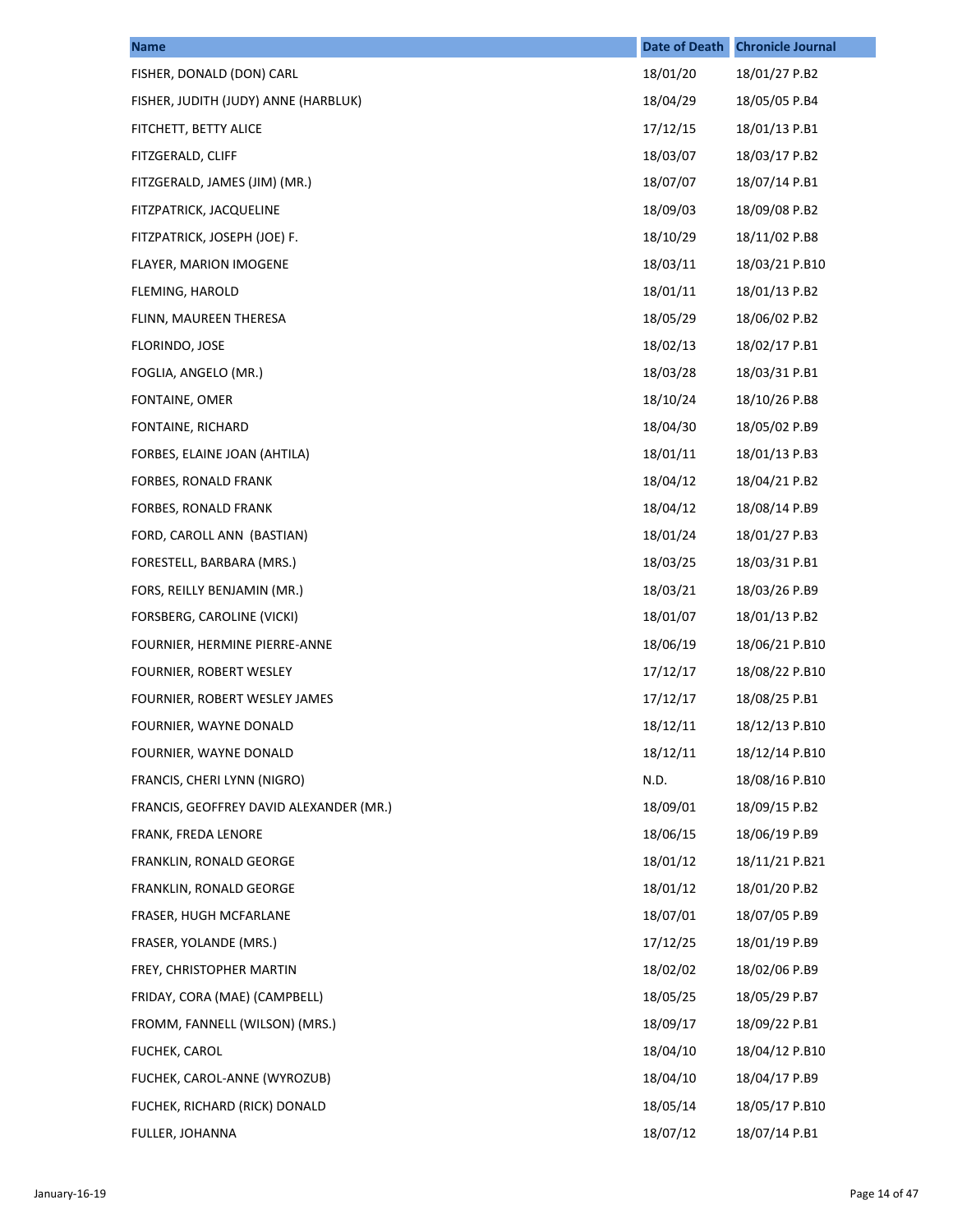| <b>Name</b>                                     | <b>Date of Death</b> | <b>Chronicle Journal</b> |
|-------------------------------------------------|----------------------|--------------------------|
| FULLERTON, JOHN MACDONALD                       | 18/04/02             | 18/04/07 P.B1            |
| FURIOSO, JAMES (JIM) JOSEPH (MR.)               | 18/02/09             | 18/03/21 P.B11           |
| FUROY, JOSEPH (JOE) JOHN (MR.)                  | 18/05/20             | 18/05/23 P.B10           |
| GACUK, ANNIE                                    | 17/12/03             | 18/06/16 P.B2            |
| GAGNE, MARCEL RENE JOSEPH                       | 18/04/25             | 18/04/30 P.B7            |
| GALANDZY, ANNE AGNES                            | 18/09/02             | 18/09/05 P.B10           |
| GALANDZY, WILLIAM ROY                           | 18/08/20             | 18/08/25 P.B2            |
| GALARNEAU, MONIQUE                              | 18/11/19             | 18/11/24 P.B1            |
| GALE, SCOTT DOUGLAS (REV.)                      | 18/10/10             | 18/10/13 P.B1            |
| GALESLOOT, JOHANNA                              | 18/06/20             | 18/06/23 P.B2            |
| GALLANT, SHARON LORRAINE (OLSON)                | 18/10/03             | 18/10/25 P.B10           |
| <b>GALLINGER, JOLENE TANIS</b>                  | 18/09/26             | 18/09/29 P.B2            |
| <b>GALON, VERNON JOHN</b>                       | 18/05/19             | 18/05/23 P.B10           |
| GALVIN, LAWRENCE ELLIS                          | 18/11/05             | 18/11/17 P.B2            |
| GARBUTT, FRANCES ELIZABETH MACMILLAN            | 18/05/14             | 18/05/19 P.B1            |
| GARBUTT, GWYNETH (GWEN) BERNICE (ESSEX, DEAN)   | 18/03/06             | 18/03/13 P.B7            |
| GARDIMAN, GINO                                  | 18/11/15             | 18/11/18 P.B8            |
| GAROFALO, ALFIE                                 | 18/06/14             | 18/06/20 P.B10           |
| GAROFALO, ELFREIDA (ALFIE)                      | N.D.                 | 18/06/23 P.B1            |
| GARWOOD, DIANE VIOLET (WILL) (TIENHAARA)        | 18/05/18             | 18/06/23 P.B2            |
| GASHINSKI, ROBERT (GISH) JAMES                  | 18/07/13             | 18/07/21 P.B1            |
| GASPAROTTO, LUCIANO (LUCKY)                     | 18/03/23             | 18/03/27 P.B9            |
| GATTO, ARLENE                                   | 18/05/04             | 18/05/06 P.B7            |
| GATTO, MICHAEL                                  | 18/10/05             | 18/10/09 P.B2            |
| GAW, ROGER GEOFFREY                             | 18/09/08             | 18/09/10 P.B7            |
| GEARY, JEAN (CROUCHILL) (OLMSTEAD)              | 08/03/11             | 08/03/16 P.B10           |
| <b>GEHL, TRISTAN</b>                            | 18/05/11             | 18/05/18 P.B9            |
| GELEVAN, EMILY (KUZMINSKI)                      | 18/12/03             | 18/12/07 P.B10           |
| GELLATLY, PATRICIA (MRS.)                       | 18/07/29             | 18/07/31 P.B7            |
| GENOVESE, FERDINANDO (FREDDY) (MR.)             | 18/08/25             | 18/08/27 P.B7            |
| GERMAIN, MARY PATRICIA (KOSTYNUK) (MRS.)        | 18/07/14             | 18/07/17 P.B7            |
| GIBA, RICHARD ALLAN (MR.)                       | 18/06/02             | 18/06/05 P.B9            |
| GIBSON, IRENE ANNIE                             | 18/06/23             | 18/06/26 P.B7            |
| GILLESPIE, DUNCAN                               | 18/02/02             | 18/02/06 P.B9            |
| GINGRAS, ALMA                                   | 18/05/11             | 18/05/19 P.B2            |
| GIONET, VICTOR                                  | 18/03/16             | 18/03/22 P.B10           |
| GIORDANO, LAURENCE EDWARD (LARRY)               | 18/10/17             | 18/10/20 P.B1            |
| GIRARDIN, NICHOLAS ELMYER ADAM (MR.)            | 18/11/01             | 18/11/06 P.B7            |
| GLEESON, DANIEL (DR.) (D.C., DICAK, CMRP, CECP) | 18/11/22             | 18/11/27 P.B9            |
| GOJSIC, JOSEPH                                  | 18/07/10             | 18/07/18 P.B9            |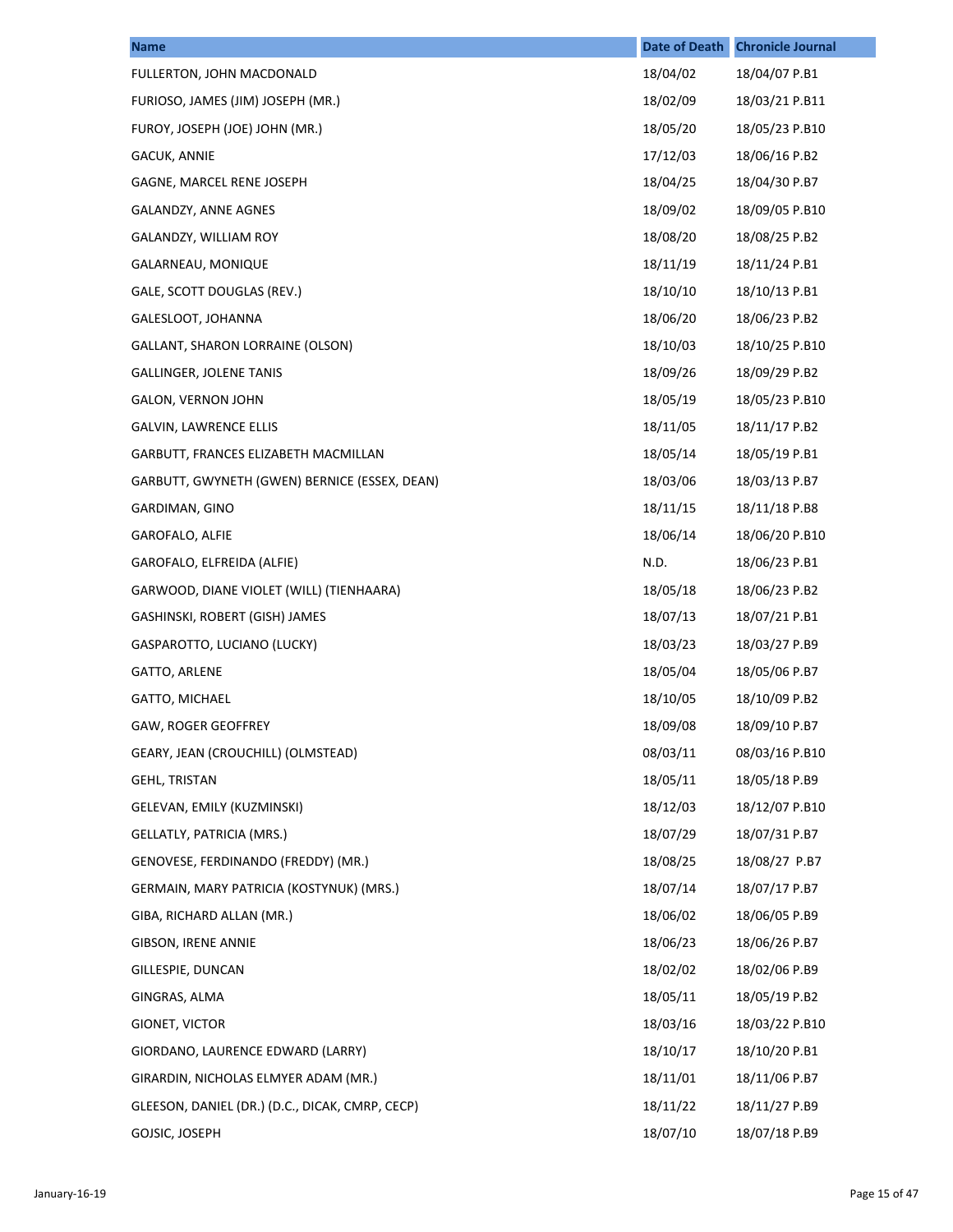| <b>Name</b>                                | <b>Date of Death</b> | <b>Chronicle Journal</b> |
|--------------------------------------------|----------------------|--------------------------|
| <b>GOLLAT, PAUL PETER</b>                  | 18/09/29             | 18/10/02 P.B7            |
| <b>GOLLAT, PAUL PETER</b>                  | 18/09/29             | 18/10/03 P.B9            |
| GOLSHANI, AREZO                            | 18/10/05             | 18/10/13 P.B2            |
| GORDON-D'AGOSTINO, TITO                    | 18/09/30             | 18/10/06 P.B1            |
| GORIUP, WENDY (MARIE)                      | 18/05/17             | 18/05/19 P.B2            |
| GORRIE, LINDA PATRICIA                     | 18/04/01             | 18/04/04 P.B9            |
| GRAF, HELENA                               | 18/07/31             | 18/09/01 P.B2            |
| GRAHAM, EUNICE EMILY (EDWARDS)             | 18/12/05             | 18/12/15 P.B2            |
| GRAHAM, EUNICE EMILY (EDWARDS)             | 18/12/05             | 18/12/08 P.B2            |
| GRANHOLM, ONNI UOLEVI (MR.)                | 18/01/18             | 18/01/20 P.B1            |
| GRANT, MARIANNE (KNOUGHT)                  | 18/06/10             | 18/06/13 P.B10           |
| <b>GRAVELLE, MARIE</b>                     | 18/11/20             | 18/12/01 P.B2            |
| GRAVINA, RITA V. (COVELLO)                 | 18/01/08             | 18/01/14 P.B9            |
| GRAY, DELIA                                | 18/05/03             | 18/05/05 P.B3            |
| GREAVES, DEENA                             | 18/11/04             | 18/11/10 P.B1            |
| <b>GREAVES, DOROTHY EILEEN</b>             | 18/05/31             | 18/06/05 P.B9            |
| GREEN, GLADYS DIANE (MRS.)                 | 18/08/27             | 18/08/29 P.B9            |
| <b>GREEN, JOYCE</b>                        | 18/04/26             | 18/05/12 P.B2            |
| GREGORI, MARIA (MRS.)                      | 18/02/10             | 18/02/14 P.B10           |
| GREGORY, GLENDA ANNE (KEATLEY)             | 18/02/28             | 18/03/03 P.B1            |
| GRGURICH, ANN (MRS.)                       | 18/04/10             | 18/05/09 P.B10           |
| GRGURICH, ANN (MRS.)                       | 18/04/10             | 18/05/05 P.B1            |
| GRIERSON, RUSSELL JAMES                    | 18/04/21             | 18/04/26 P.B10           |
| GRIMES, STELLA                             | 18/10/17             | 18/10/27 P.B1            |
| GROULX, RENEE SUSAN (MRS.)                 | 18/08/27             | 18/09/01 P.B2            |
| GUERARD, DONNA ELLEN (JOHNSON)             | 18/03/15             | 18/03/20 P.B9            |
| GUIMOND, ALFRED (ALFIE)                    | 18/01/10             | 18/01/16 P.B7            |
| GUSTAFSON, DELANEY RAEGAN DIANNA (NAH NAY) | 18/01/30             | 18/02/02 P.B9            |
| <b>GUSUL, GARY GRANT</b>                   | 18/05/12             | 18/05/19 P.B2            |
| HAAVISTO, ANJA (ANTTILA)                   | 18/11/08             | 18/11/13 P.B7            |
| HAAVISTO, KAARINA (RYYNANEN)               | 18/10/21             | 18/10/27 P.B1            |
| HAAVISTO, PEKKA (PETE) MICKAEL             | 18/12/22             | 18/12/28 P.B8            |
| HABEL, RAY ALLAN (MR.)                     | 18/10/14             | 18/10/16 P.B7            |
| HACIO, KENNETH (KEN)                       | 18/07/04             | 18/07/10 P.B9            |
| HACQUOIL, VINCENT CLIFFORD                 | 18/08/19             | 18/08/23 P.B10           |
| HAGBERG, FRED                              | 18/01/13             | 18/01/16 P.B7            |
| HAGEN, MELVIN (MR.)                        | 18/08/21             | 18/08/23 P.B10           |
| HAGERMAN, MARJORIE                         | 18/06/07             | 18/06/12 P.B7            |
| HAIGH, LIONEL                              | 18/03/01             | 18/03/08 P.B1            |
| HAKALA, EVA HILJA                          | 18/09/08             | 18/09/11 P.B9            |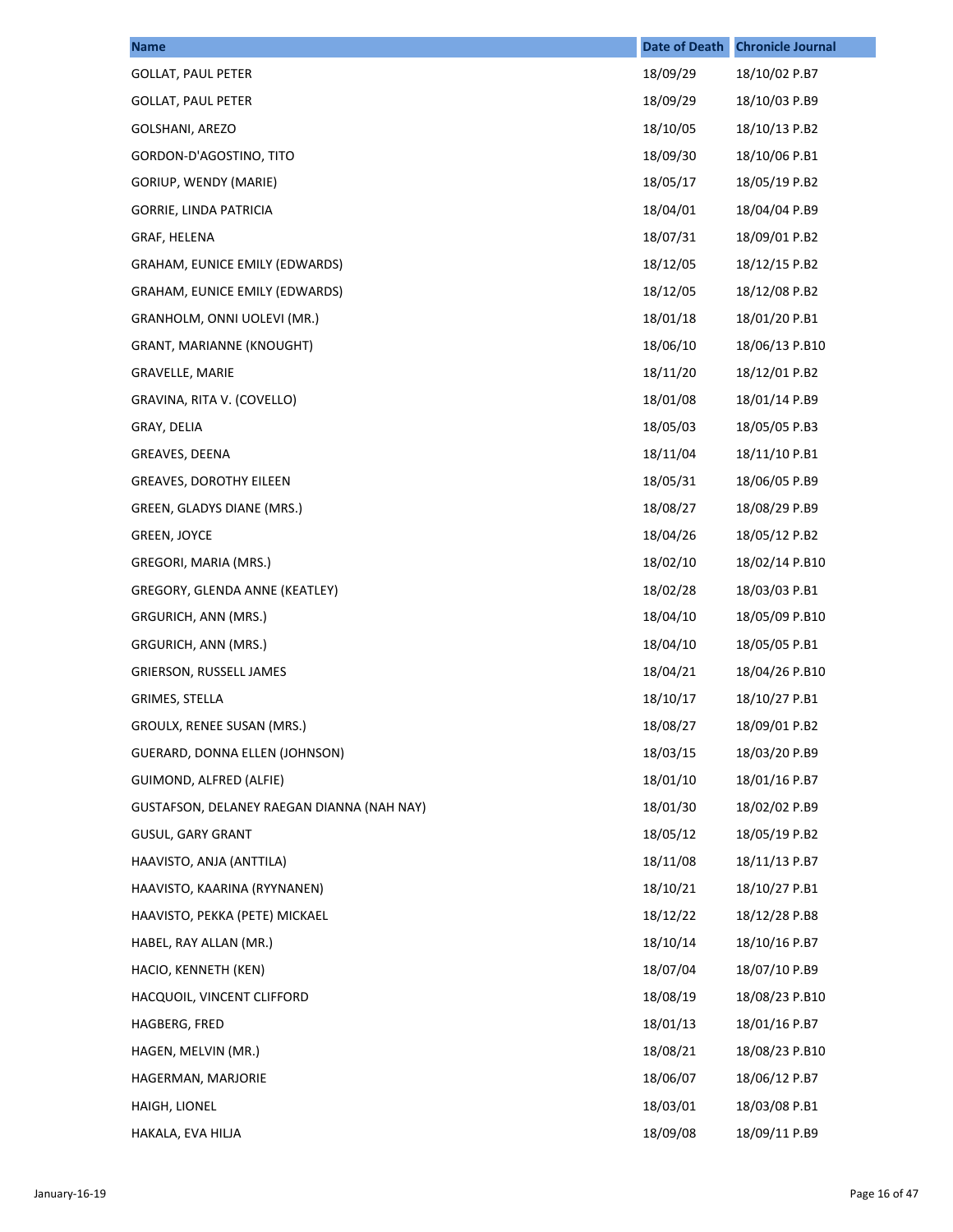| <b>Name</b>                            | <b>Date of Death</b> | <b>Chronicle Journal</b> |
|----------------------------------------|----------------------|--------------------------|
| HAKANEN, KYLE CARL                     | 18/07/02             | 18/07/07 P.B1            |
| HAKANEN, LUCILLE (LUCY)                | 18/01/23             | 18/01/27 P.B1            |
| HAKKARAINEN, HELGA (MRS.)              | 18/10/11             | 18/10/14 P.B7            |
| HALL, BILLY (HALLSY)                   | 18/02/28             | 18/03/03 P.B2            |
| HALSTEAD, JAMES FRANCIS (MR.)          | 18/02/08             | 18/02/10 P.B2            |
| HALSTEAD, LINDA GAIL                   | N.D.                 | 18/03/10 P.B2            |
| HALVORSEN, HEATHER (MS.)               | 18/01/15             | 18/01/20 P.B2            |
| HAMILTON, DONALD (MR.)                 | 18/03/29             | 18/03/31 P.B1            |
| HAMILTON, DONALD DOUGLAS (JR.)         | 18/10/15             | 18/10/20 P.B8            |
| HANCOCK, CLYDE WAYNE                   | 18/09/19             | 18/10/13 P.B1            |
| HANCOCK, EDWARD MILLER                 | 18/02/08             | 18/02/12 P.B9            |
| HANDS, ORPHA EMMLEEN                   | 18/02/26             | 18/02/28 P.B9            |
| HANLAN, RONALD PETER                   | 18/06/01             | 18/06/06 P.B10           |
| HANLEY, V. CAROLINE (CAROL) (WHITELEY) | 18/05/26             | 18/06/06 P.B10           |
| HANNA, RUTH ELIZABETH (HEIKKINEN)      | 18/01/15             | 18/01/27 P.B2            |
| HARASEN, SYLVIA JEAN (HATTIE) (MRS.)   | 18/06/02             | 18/06/05 P.B9            |
| HARDING, ALBERT J.                     | 18/12/10             | 18/12/15 P.B1            |
| HARDING, DAVID KENNETH CHARLES         | 18/09/27             | 18/09/29 P.B2            |
| HARDMAN, LAURIE                        | 18/08/14             | 18/09/01 P.B1            |
| HARDMAN, LAURIE (MR.)                  | 18/08/14             | 18/09/08 P.B1            |
| HARDY, AARON                           | 18/12/20             | 18/12/29 P.B1            |
| HARDY, ALLAN (JIGGS) FRANCIS (MR.)     | 17/12/31             | 18/01/03 P.B7            |
| HARDY, GABRIEL MICHAEL HILRAY LAWRENCE | 18/03/19             | 18/03/22 P.B10           |
| HARDY, VERNA (JUDY) (DUMAS)            | 18/01/11             | 18/01/13 P.B2            |
| HARDY, WILFRED (MR.)                   | 18/07/12             | 18/07/17 P.B7            |
| HARGREAVES, JOANNE                     | 18/05/09             | 18/05/11 P.B10           |
| HARKEMA, JAMES (JIM)                   | 18/05/05             | 18/05/12 P.B4            |
| HARKNESS, GILBERT (GIBB) BARRY (MR.)   | N.D.                 | 18/04/07 P.B1            |
| HARMS, MARGARET                        | 18/12/21             | 18/12/24 P.B9            |
| HARMS, MARGARET                        | 18/12/21             | 18/12/26 P.B9            |
| HARNETT, CYNTHIA                       | 18/06/17             | 18/06/28 P.B10           |
| HARNETT, CYNTHIA                       | 18/06/17             | 18/06/29 P.B8            |
| HARPER, ANNE (MRS.)                    | 18/05/05             | 18/05/08 P.B9            |
| HARPER, NANCY KATHERINE (KASZOR)       | 18/06/27             | 18/07/07 P.B2            |
| HARRI, RICHARD WALTER                  | 18/10/14             | 18/10/17 P.B10           |
| HARRIS, DONALD JOHN (SR.)              | 18/04/08             | 18/04/13 P.B10           |
| HARRIS, DONALD JOHN (SR.)              | 18/04/08             | 18/04/12 P.B10           |
| HARRIS, PATRICIA                       | N.D.                 | 18/01/31 P.B10           |
| HARRISON, AGNES (CHEESE) (MCGUIRE)     | 18/05/04             | 18/05/12 P.B1            |
| HARRISON, AGNES (CHEESE) (MCGUIRE)     | 18/05/04             | 18/05/11 P.B10           |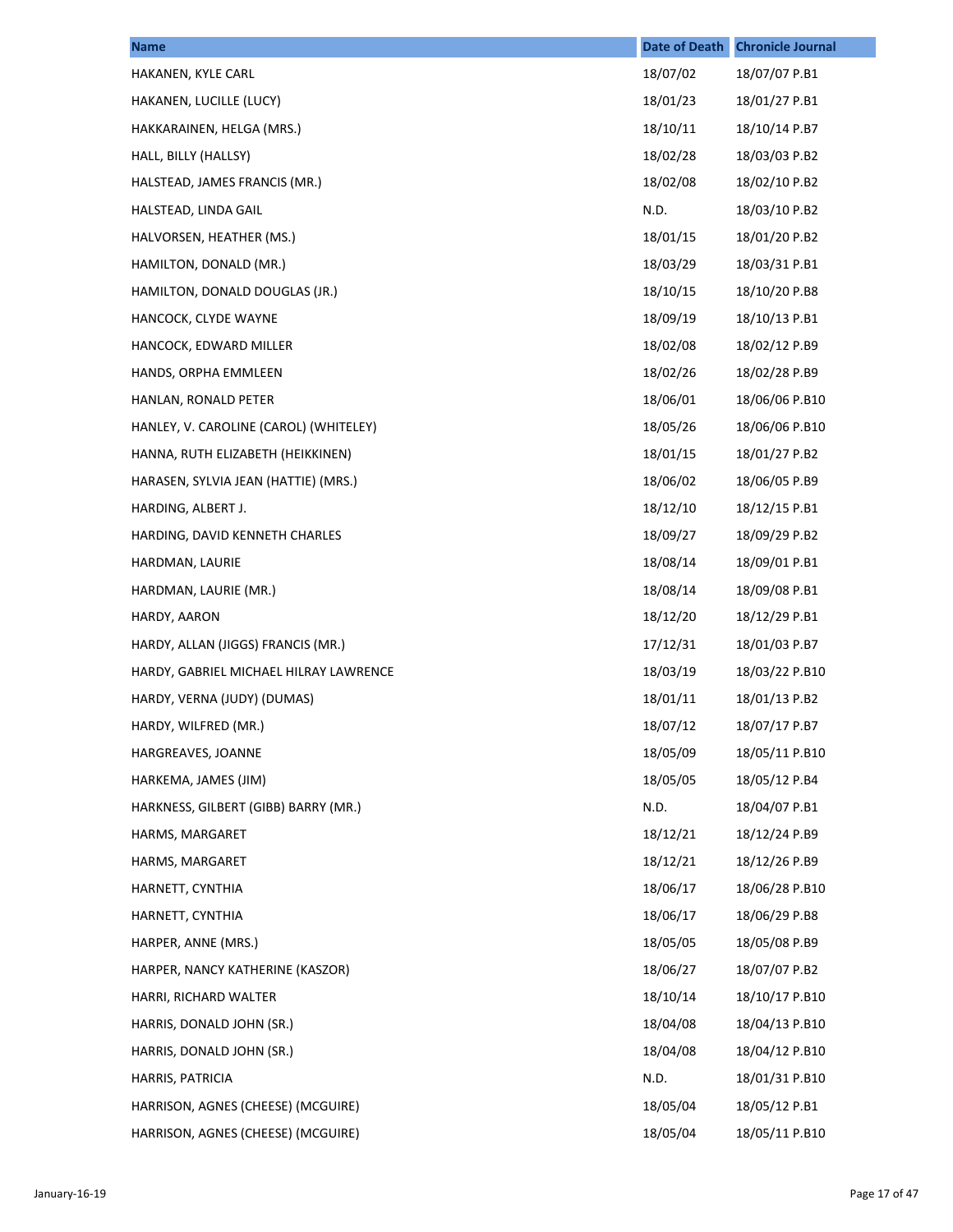| <b>Name</b>                                  | <b>Date of Death</b> | <b>Chronicle Journal</b> |
|----------------------------------------------|----------------------|--------------------------|
| HARTIN, JOHN                                 | 18/11/20             | 18/11/23 P.B1            |
| HARTIN, JOHN ROBERT                          | 18/11/20             | 18/11/24 P.B1            |
| HARTVIKSEN, CAROLYN SYLVIA EDITH (HYVARINEN) | 18/11/09             | 18/11/14 P.B9            |
| HARTVIKSEN, DORIS EILEEN (WILLIAMS)          | 18/01/29             | 18/02/17 P.B2            |
| HARTVIKSEN, GEORGE HERBERT BERNARD           | 18/10/17             | 18/10/24 P.B9            |
| HARTVIKSEN, IRENE MARION                     | 18/12/05             | 18/12/12 P.B10           |
| HASELL, ROBERT JOHN (BOB)                    | 18/04/14             | 18/04/21 P.B2            |
| HAUTALA, OLAVI (YOGI) (MR.)                  | 18/11/01             | 18/11/24 P.B1            |
| HAWRYLUIK, DAVID MARK                        | 18/07/12             | 18/07/17 P.B7            |
| HAY, JOHN P.                                 | 18/01/28             | 18/02/05 P.B7            |
| HAYGOOD, JUNE DELVECCHIO                     | 18/08/01             | 18/08/05 P.B7            |
| HEALD, BARBARA                               | 17/12/06             | 18/03/10 P.B2            |
| HEALD, LOIS (BARRIE)                         | 18/05/23             | 18/05/30 P.B10           |
| HEALD, ROBERT (ROB)                          | 18/10/28             | 18/11/03 P.B1            |
| HECKLEY, WALTER EDWIN (MR.)                  | 18/10/31             | 18/11/03 P.B1            |
| HEDLUND, HAROLD NILS                         | 18/10/21             | 18/11/08 P.B10           |
| HEDLUND, HAROLD NILS                         | 18/10/21             | 18/11/07 P.B9            |
| HEIGHT, ERIC WILLIAM                         | 18/04/02             | 18/04/07 P.B1            |
| HEIN, HAROLD HERMAN (MR.)                    | 18/04/20             | 18/04/21 P.B2            |
| HEISKANEN, ANNI (MRS.)                       | 18/07/22             | 18/07/28 P.B1            |
| HEMPHILL, HARVEY HUGH                        | 18/04/04             | 18/04/10 P.B7            |
| HENRIKSSON, RONALD (RON) WILLIAM             | 18/04/03             | 18/06/02 P.B1            |
| HERCKMAN, DOREEN ELSIE (CRAIG)               | 18/11/13             | 18/11/17 P.B1            |
| HICKIN, EARL (MR.)                           | 18/09/19             | 18/09/22 P.B1            |
| HICKS, BRIAN RONALD                          | 18/06/04             | 18/06/20 P.B10           |
| HILL, DOUGLAS FLETCHER (MR.)                 | 18/04/22             | 18/04/28 P.B2            |
| HILL, GARY KEAL (MR.)                        | 18/10/18             | 18/10/23 P.B9            |
| HILL, WILLIAM (BILL) (MR.)                   | 18/12/07             | 18/12/15 P.B1            |
| HILTZ, CAROLLYNN SILVIA                      | 18/11/07             | 18/11/14 P.B9            |
| HIMES, STEVE (MR.)                           | 18/09/09             | 18/09/15 P.B3            |
| HINSPERGER, EVAN JAMES                       | 18/09/01             | 18/09/05 P.B9            |
| HINSPERGER, EVAN JAMES                       | 18/09/01             | 18/09/07 P.B9            |
| HINSPERGER, EVAN JAMES                       | 18/09/01             | 18/09/06 P.B9            |
| HIRVASOJA, TEUVO TAPANI                      | 18/01/26             | 18/01/31 P.B9            |
| HIRVELA, RITA THERESE (MRS.)                 | 18/01/08             | 18/01/11 P.B9            |
| HLADY, JAN ELIZABETH (RICHARD)               | 18/09/02             | 18/09/08 P.B2            |
| HNATIW, PAUL M.                              | 18/04/27             | 18/05/12 P.B3            |
| HOARD, MARLENE                               | 18/11/08             | 18/11/14 P.B9            |
| HOBE, HELVE (MASTROIANNI) (DR.)              | 18/05/12             | 18/05/15 P.B9            |
| HOBISCHUK, DENNIS                            | 18/01/01             | 18/01/03 P.B7            |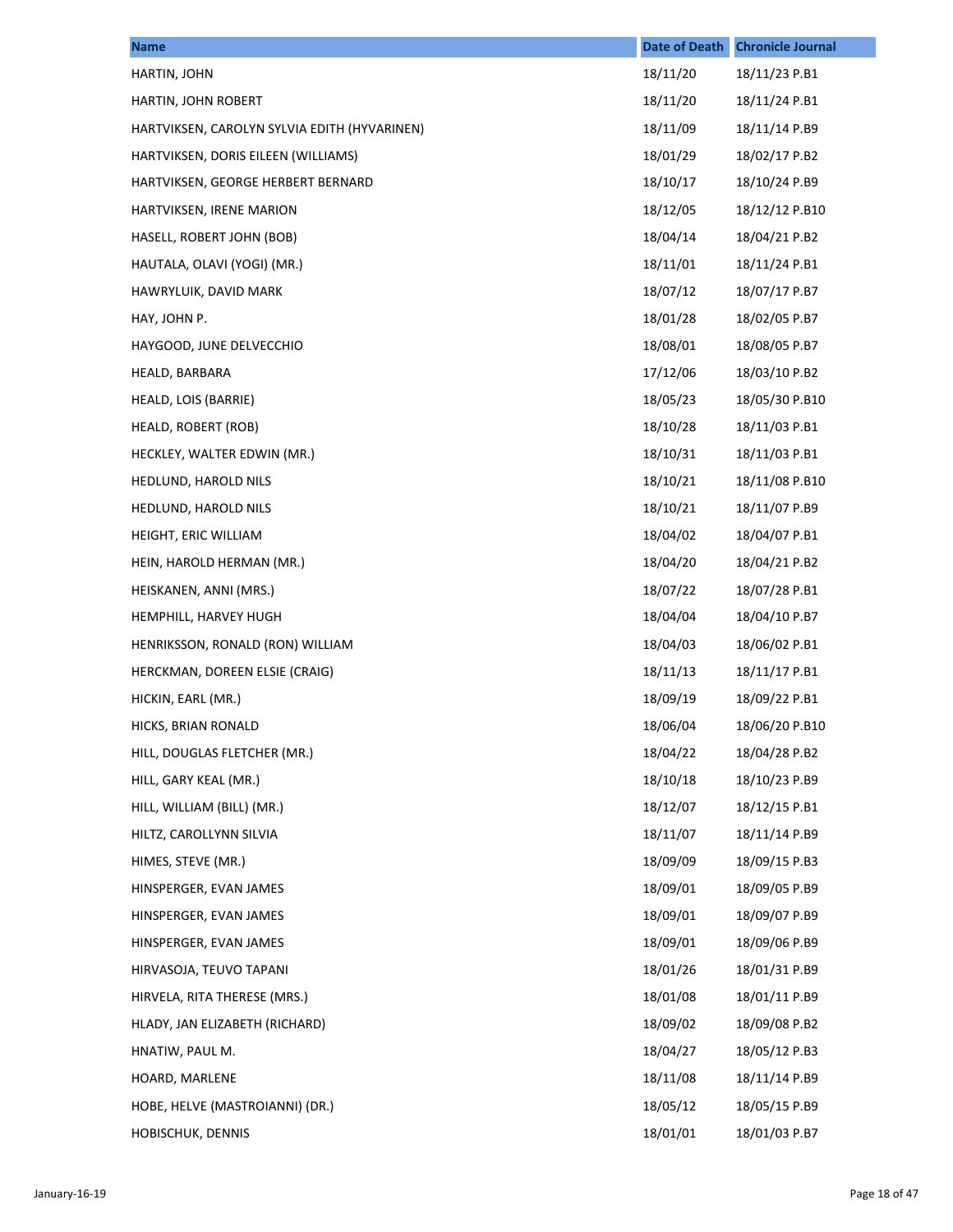| <b>Name</b>                             | <b>Date of Death</b> | <b>Chronicle Journal</b> |
|-----------------------------------------|----------------------|--------------------------|
| HOFF, MICHAEL LAWRENCE                  | 18/08/26             | 18/08/31 P.B8            |
| HOGAN, ELIZABETH (BETTY) (HODGE) (MRS.) | 18/11/06             | 18/11/10 P.B1            |
| HOGAN, HARLEEN JEANETTE                 | 18/10/28             | 18/10/31 P.B9            |
| HOLBORN, DONALD JAMES (JIM) (MR.)       | 18/04/18             | 18/04/27 P.B10           |
| HOLBORN, DONALD JAMES (JIM) (MR.)       | 18/04/18             | 18/04/25 P.B10           |
| HOLBORN, DONALD JAMES (JIM) (MR.)       | 18/04/18             | 18/04/26 P.B10           |
| HOLBORN, MARY (ALICE)                   | 18/12/02             | 18/12/08 P.B2            |
| HOLLAN, MAY CECILIA (ZIEGLER)           | 18/05/21             | 18/06/22 P.B10           |
| HOLLAND, EDITH CAVELL                   | 18/10/25             | 18/10/31 P.B9            |
| HOLMES, PATRICIA ANN (TRISH)            | 18/10/25             | 18/11/02 P.B8            |
| HOLOWACK, BRENDA                        | 18/01/12             | 18/01/20 P.B2            |
| HOLOWATYJ, PETER (MR.)                  | 17/12/31             | 18/01/02 P.B7            |
| HOLTFRETER, JENS (PAPA)                 | 18/08/20             | 18/08/21 P.B9            |
| HOMAN, MARY                             | 18/12/26             | 18/12/29 P.B2            |
| HOMER, JUDITH ARLENE                    | 18/08/11             | 18/08/15 P.B9            |
| HOOK, LARRY                             | 18/06/23             | 18/06/26 P.B7            |
| HOOKSTEAD, MELVINA                      | 18/09/18             | 18/09/22 P.B2            |
| HORBAN, KATHERINE (CUNNINGHAME)         | 18/02/24             | 18/06/16 P.B1            |
| HORDY, NICHOLAS (NICK)                  | 18/09/26             | 18/09/29 P.B2            |
| HORLICK, RICHARD (RICKY) HAROLD         | 18/11/16             | 18/11/21 P.B11           |
| HORTON, EDNA MAY                        | 17/12/30             | 18/01/06 P.B2            |
| HOSZU, OLGA ELIZABETH                   | 18/12/09             | 18/12/11 P.B9            |
| <b>HOUGHTON, FRANK A.</b>               | 18/01/12             | 18/01/20 P.B2            |
| HOVINMAKI, HENNI (VILHUNEN)             | 18/03/03             | 18/03/13 P.B7            |
| HRABOK, DAVID ALEXANDER                 | 17/12/21             | 18/01/20 P.B2            |
| HRYHORUK, EDDIE (MR.)                   | 18/05/15             | 18/07/07 P.B2            |
| HRYHORUK, EDDY LARRY                    | 18/05/06             | 18/07/14 P.B1            |
| HRYHORUK, EDDY LARRY                    | 18/06/06             | 18/07/28 P.B2            |
| HUARD, LEONARD (DAD)                    | 18/02/14             | 18/02/17 P.B1            |
| HUBBARD, IRENE ELONA                    | 18/02/20             | 18/02/24 P.B2            |
| HUDOLIN, PHYLLIS HELEN (ZAHODNIK)       | 18/09/25             | 18/09/29 P.B1            |
| HUITSING, KLAASSINA (CHRISTINE)         | 18/08/15             | 18/08/18 P.B1            |
| HUMPHREYS, VELVA ANITA                  | 18/03/24             | 18/04/14 P.B1            |
| HUMPHREYS, VELVA ANITA                  | 18/03/24             | 18/04/13 P.B10           |
| HUNT, DOUGLAS WILLIAM                   | 18/09/19             | 18/10/11 P.B10           |
| HUNT, DOUGLAS WILLIAM                   | N.D.                 | 18/09/22 P.B2            |
| HUNTER, SCOTT                           | N.D.                 | 18.06/16 P.B2            |
| HUOT, LOUISE (GERMAIN)                  | 18/01/19             | 18/01/27 P.B1            |
| HUPE, LARRY (KING)                      | 18/06/25             | 18/06/27 P.B10           |
| HUPE, LARRY (KING)                      | 18/06/25             | 18/06/29 P.B8            |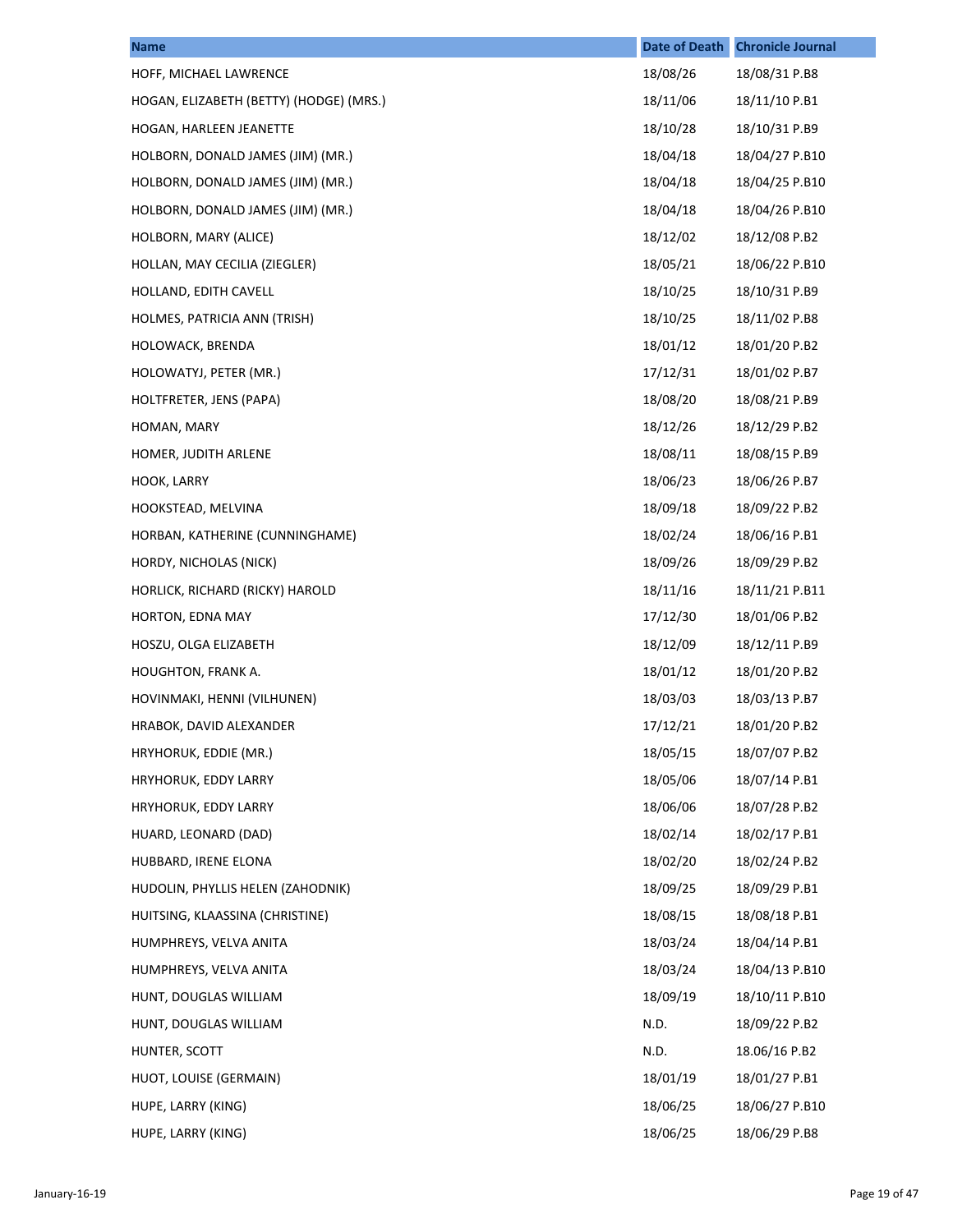| <b>Name</b>                                | Date of Death | <b>Chronicle Journal</b> |
|--------------------------------------------|---------------|--------------------------|
| HURD, SYDNEY WARNER (MR.)                  | 18/02/01      | 18/04/05 P.B10           |
| HURD, SYDNEY WARNER (MR.)                  | 18/02/01      | 18/04/07 P.B2            |
| HURLEY, DONALD GRANT                       | 18/11/30      | 18/12/08 P.B1            |
| HURLEY, WAYNE                              | 18/03/26      | 18/03/29 P.B12           |
| HUTCHINSON, TRUDY                          | 18/02/09      | 18/02/17 P.B2            |
| HUTTON, MARGARET ELIZABETH (BETTY) (CADDO) | 18/11/12      | 18/12/01 P.B1            |
| HYVARINEN, GERALD (JERRY)                  | 18/04/12      | 18/05/05 P.B2            |
| IAGALLO, NICOLA (NICK)                     | 18/08/11      | 18/08/13 P.B7            |
| IDMAN, RICHARD                             | 18/04/15      | 18/04/21 P.B1            |
| ILKKA, ROBERT (BOB)                        | 18/01/23      | 18/01/27 P.B2            |
| IMPERIUS, THEODORE (KENNY)                 | 18/07/07      | 18/07/11 P.B10           |
| IMPERIUS, THEODORE (KENNY)                 | 18/07/07      | 18/07/12 P.B10           |
| INABA, RAYMOND TADEO                       | 18/12/01      | 18/12/22 P.B1            |
| INGET, ANNIE                               | N.D.          | 18/03/21 P.B11           |
| ISAACS, ROBERT (BOB)                       | 18/06/26      | 18/06/28 P.B10           |
| ISAACS, ROBERT (BOB)                       | 18/06/26      | 18/06/29 P.B8            |
| IZYDORCZAK, ROMAN                          | 18/02/22      | 18/03/03 P.B1            |
| JACEK, LUCZAK                              | 18/05/24      | 18/05/28 P.B7            |
| JACEK, LUCZAK                              | 18/05/24      | 18/05/29* P.B7 *Chro     |
| JACKPINE, MARIELLE JANNE D'ARC (MRS.)      | 18/06/26      | 18/06/28 P.B10           |
| JACKSON, CARLA LOIS (OSTERBERG-NYMAN)      | 17/12/31      | 18/01/03 P.B7            |
| JACKSON, DUNCAN ANGUS (MR.)                | 18/10/24      | 18/10/31 P.B9            |
| JACOBSEN, RONALD                           | 18/05/01      | 18/05/05 P.B1            |
| JACOBSON, GREGORY STANLEY                  | 18/09/02      | 18/09/11 P.B9            |
| JAHN, EVELYN (MRS.)                        | 18/08/29      | 18/09/01 P.B1            |
| JALAVA, AINI ESTHER                        | 18/09/26      | 18/09/29 P.B1            |
| JALAVA, SHIRLEY ANN                        | 18/01/07      | 18/05/19 P.B2            |
| JALAVA, SHIRLEY ANN                        | 18/01/07      | 18/01/13 P.B1            |
| JALBERT, CALVIN (CAL) ERNEST               | 18/11/09      | 18/11/17 P.B3            |
| JAQUITH, ANNABELLE ELIZABETH MARIE         | 18/06/25      | 18/07/04 P.B9            |
| JARDINE, MYRTLE EVELYN                     | 18/02/04      | 18/02/07 P.B11           |
| JARDINE, SHIRLEY VALENTINE (LOGGIE)        | 18/10/30      | 18/11/02 P.B8            |
| JARVIS, JEAN F. (BISSET)                   | 18/01/30      | 18/02/17 P.B2            |
| JEWETT, ED                                 | 18/06/06      | 18/06/16 P.B1            |
| JOHN, ANNETTE                              | 18/03/18      | 18/03/21 P.B10           |
| JOHNSON, ERNEST (ERNIE)                    | 18/01/24      | 18/01/27 P.B3            |
| JOHNSON, JEAN AGNES (BLACK)                | 18/02/05      | 18/02/10 P.B1            |
| JOHNSON, KATHRYN (KATHY) (THORNTON)        | 18/06/06      | 18/06/30 P.B1            |
| JOHNSON, LEONARD VICTOR                    | 18/12/12      | 18/12/19 P.B11           |
| JOHNSON, LINDA                             | 18/05/25      | 18/05/27 P.B2            |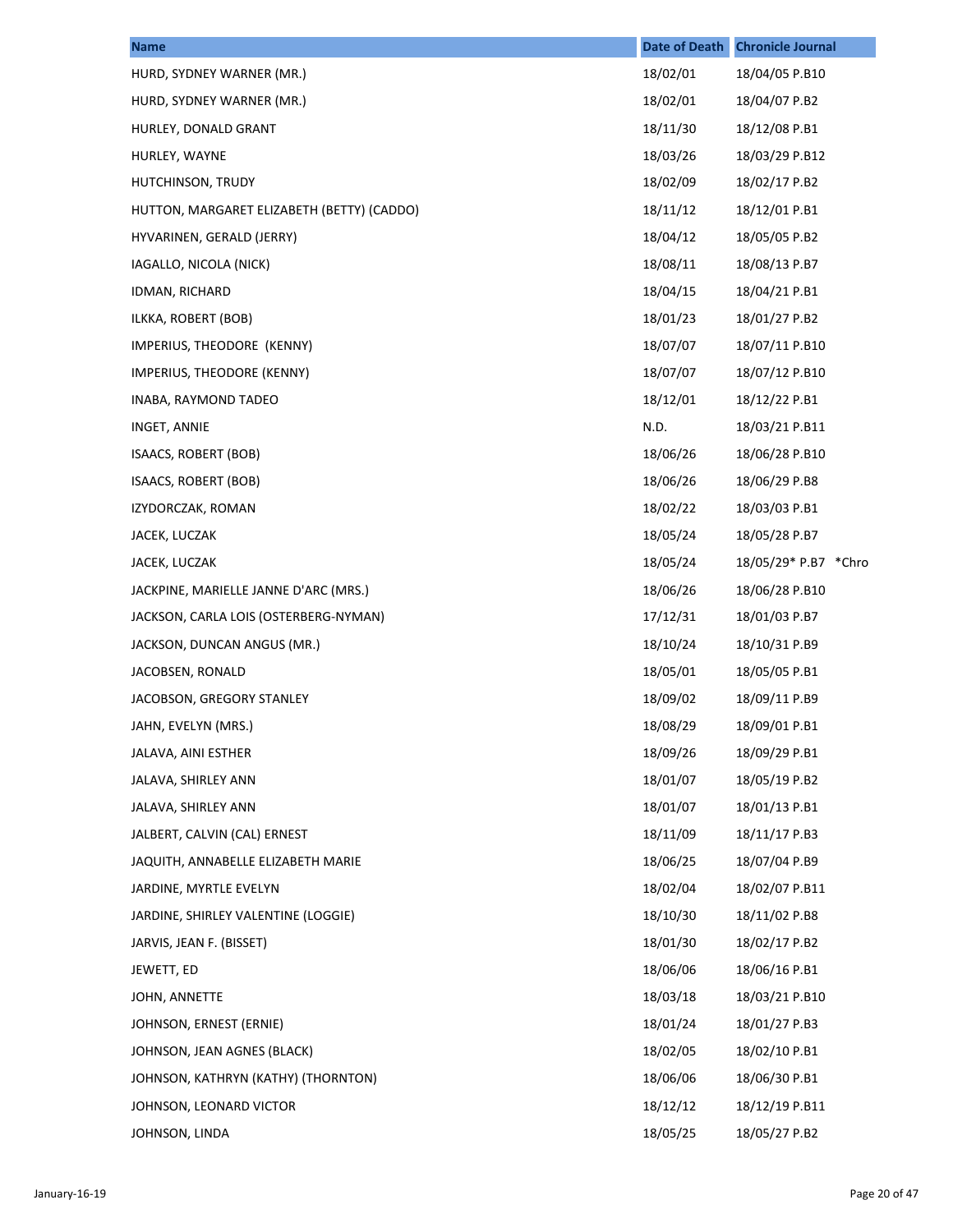| <b>Name</b>                                  | <b>Date of Death</b> | <b>Chronicle Journal</b> |
|----------------------------------------------|----------------------|--------------------------|
| JOHNSON, ROSABEL ADELINE                     | 18/01/09             | 18/01/13 P.B1            |
| JOHNSON, VIENO (MRS.)                        | 18/09/20             | 18/09/23 P.B8            |
| JOHNSON, VIENO OTTILIA                       | 18/05/24             | 18/05/29 P.B7            |
| JOHNSTON, DIANE EILEEN (MRS.)                | 18/02/22             | 18/03/04 P.B8            |
| JOHNSTON, FLORENCE JEAN                      | 18/01/25             | 18/01/31 P.B9            |
| JOHNSTON, FLORENCE JEAN                      | 18/01/25             | 18/01/31 P.B9            |
| JOHNSTON, NANCY (HURST)                      | 18/05/31             | 18/06/02 P.B2            |
| JOHNSTON, NANCY LEE (WICKSTROM)              | 18/06/23             | 18/06/27 P.B10           |
| JOHNSTON, WILLIAM (BILL) (MR.)               | 18/11/19             | 18/11/22 P.B10           |
| JOHNSTONE, DOLORES (DOLLY) MARIE (WINTERS)   | 18/02/24             | 18/02/28 P.B9            |
| JONES, BRAD KEVAN                            | 18/03/10             | 18/03/14 P.B9            |
| JONES, PATRICK LESLIE (MR.)                  | 18/02/19             | 18/02/22 P.B9            |
| JONES, PATRICK TERRENCE                      | 18/08/25             | 18/09/15 P.B2            |
| JORDAIN, MICHELLE                            | N.D.                 | 18/10/04 P.B9            |
| JORGENSON, ARNE                              | 18/01/22             | 18/01/24 P.B9            |
| JOSEPH, LARRY EDWARD                         | 18/01/30             | 18/02/03 P.B1            |
| JOUTSINIEMI, ELSE ANITA (ERTOLAHTI)          | 18/01/30             | 18/02/03 P.B2            |
| JUBINVILLE, KATHERINE (KAY) JOYCE (HAMILTON) | 18/09/07             | 18/09/13 P.B9            |
| JUNTTOLA, TAUNO                              | 18/09/03             | 18/09/08 P.B1            |
| <b>JURCIK, ERLENE GAYLE</b>                  | 18/01/09             | 18/01/20 P.B2            |
| KALETA, JOHN (MR.)                           | 18/06/28             | 18/06/30 P.B2            |
| KANE, ISABEL MARIE                           | 18/02/24             | 18/03/03 P.B1            |
| KANE, ISABEL MARIE                           | 18/02/24             | 18/02/28 P.B9            |
| KANGAS, VERN WILLIAM                         | 18/04/01             | 18/04/12 P.B10           |
| KANKAANPAA, HELENA MARJATTA                  | 18/02/02             | 18/02/10 P.B1            |
| KARAVOKERES, THEODORE (TED) (MR.)            | 18/10/19             | 18/11/03 P.B2            |
| KAUFMAN, BILL (MR.)                          | 18/05/27             | 18/05/30 P.B10           |
| KAVANAUGH, ISABEL MARY (THOMAS) (MRS.)       | 18/06/09             | 18/07/14 P.B1            |
| KAY, MAURICE                                 | 18/02/10             | 18/02/14 P.B10           |
| KEITH, LORRAINE (LORRY)                      | 18/08/17             | 18/08/22 P.B10           |
| KELLY, HELEN (MRS.)                          | 18/02/15             | 18/02/17 P.B2            |
| KELLY, HELEN JEANNETTE                       | N.D.                 | 18/02/21 P.B9            |
| KELLY, JULES JOSEPH ROBERT                   | 17/12/31             | 18/01/04 P.B7            |
| KEMPPAINEN, RIITA HELENA                     | 18/11/26             | 18/11/27 P.B9            |
| KEMPPAINEN, RIITA HELENA (HAUTALA)           | N.D.                 | 18/11/30 P.B10           |
| KENNEDY, DONNA LYNN (BEGIN)                  | 18/08/18             | 18/08/20 P.B9            |
| KENNEDY, JAMES (JIM) (JIMBO) JEREMY          | 18/02/04             | 18/02/07 P.B10           |
| KENNEDY, JOHN (JACK) EMMETT                  | 18/07/19             | 18/07/21 P.B1            |
| <b>KEPES, FRANCES</b>                        | 18/04/23             | 18/04/28 P.B2            |
| KERR, EVELYN (JOYCE)                         | 18/12/08             | 18/12/15 P.B1            |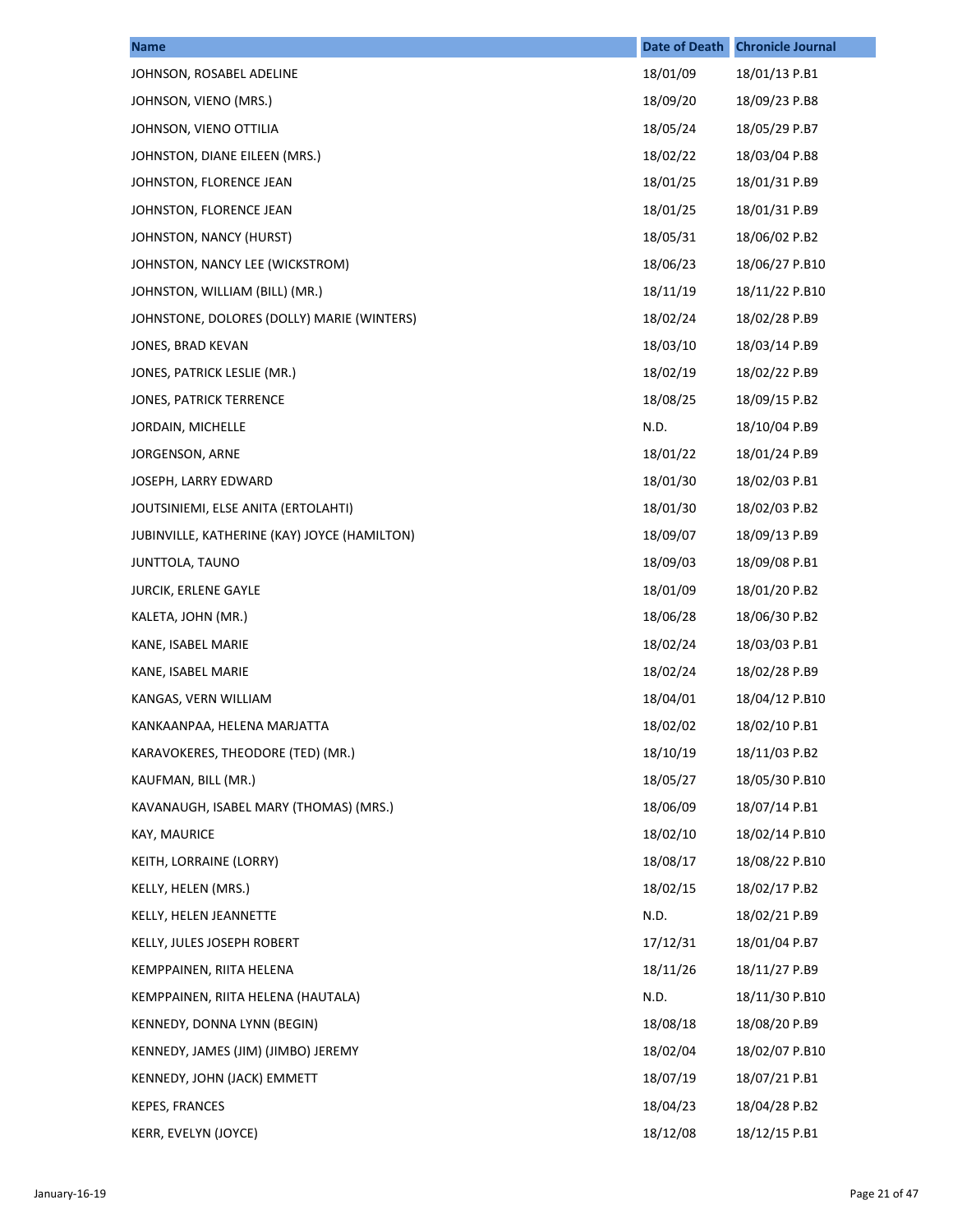| <b>Name</b>                                 | <b>Date of Death</b> | <b>Chronicle Journal</b> |
|---------------------------------------------|----------------------|--------------------------|
| KESMARKY, ATTILA-ALEXANDER (OTIS)           | 18/08/31             | 18/09/08 P.B1            |
| KILBORN, LORRI ANN                          | 18/03/27             | 18/04/05 P.B10           |
| KILLINS, MARGARET JEAN (MCFARLANE)          | 18/01/21             | 18/01/27 P.B3            |
| KING, SHIRLEY ANNA (FRANZ)                  | 18/12/01             | 18/12/08 P.B1            |
| KINGSTON, BONNIE ELIZABETH                  | 18/09/11             | 18/09/15 P.B2            |
| KINISKY, DAVID THOMAS (MR.)                 | 18/05/30             | 18/06/01 P.B8            |
| KIRBY, BRENT                                | 18/09/08             | 18/09/14 P.B10           |
| KIRBY, BRENT                                | 18/09/08             | 18/09/15 P.B2            |
| KIRBY, BRENT THOMAS CARSON                  | 18/09/08             | 18/09/22 P.B1            |
| KIRBY, RON                                  | 18/08/27             | 18/09/01 P.B2            |
| KIRK, BERNICE LAVINIA                       | 18/11/24             | 18/12/01 P.B2            |
| KIVISTO, JORMA J. (MR.)                     | 18/05/09             | 18/05/12 P.B2            |
| KJELLMAN, PENTTI KAARLO                     | 18/10/08             | 18/10/13 P.B3            |
| KLAGES, LAURA HILDEGARDE (ALLEN)            | 18/02/15             | 18/02/17 P.B2            |
| <b>KLYMYK, THOMAS</b>                       | 18/02/01             | 18/02/24 P.B1            |
| KMECO, MARIA (MARY) (MRS.)                  | 18/04/28             | 18/05/05 P.B3            |
| KNEZEVICH, ANNE                             | 18/03/20             | 18/03/24 P.B1            |
| KNIGHT, SHIRLEY (LORY) LOREEN               | 18/09/08             | 18/09/12 P.B10           |
| KNUDSEN, LORRAINE (LORRIE) JANET (MARSHALL) | 18/12/21             | 18/12/26 P.B9            |
| KOKOKONS, ALEXANDRIA DOREEN                 | 18/04/24             | 18/04/27 P.B10           |
| KOMISTEK, MARY (MRS.)                       | 18/03/27             | 18/04/04 P.B9            |
| KORNICHUK, GLADYS                           | 18/06/11             | 18/06/13 P.B10           |
| KORNICHUK, GLADYS                           | 18/06/11             | 18/06/16 P.B1            |
| KOROL, IRENE THERESA (CHARETTE)             | 18/08/29             | 18/09/01 P.B1            |
| KOROPESKI, JOHN (MR.)                       | 18/07/05             | 18/07/07 P.B2            |
| KORPI, JOAN (BRANDON)                       | 18/09/24             | 18/09/27 P.B10           |
| KOSKI, JUDY ANN (MISS)                      | 18/10/11             | 18/10/13 P.B2            |
| KOSKI, LEO JALMAR                           | 18/09/19             | 18/09/24 P.B9            |
| KOSKI, MIRJAM SYLVIA                        | 18/05/31             | 18/06/04 P.B9            |
| KOSOLA, FAY (LENNOX) (MRS.)                 | 18/08/15             | 18/08/21 P.B9            |
| KOSTECKI, JAMES (JIMMY) (MR.)               | 18/08/16             | 18/08/21 P.B9            |
| KOSTICK, JOHN DERRICK                       | 18/10/23             | 18/10/27 P.B1            |
| KOTARAC, BRANKO                             | 18/09/12             | 18/09/15 P.B1            |
| KOUHI, SIGNE LEMPI ELIZABETH (BETTY)        | 18/01/05             | 18/01/07 P.B7            |
| KOVAC, CLAUDINE                             | 18/02/16             | 18/02/21 P.B9            |
| KOWALCHUK, EUGENE                           | 17/11/23             | 18/04/21 P.B2            |
| KOWALCZUK, JOHN                             | 18/03/09             | 18/03/15 P.B9            |
| KOWALENKO, MARIA (BRYGIDYR)                 | 18/10/11             | 18/10/17 P.B10           |
| KOWTIASH, KIMBERLY LARISSA DAWN             | 18/09/15             | 18/09/19 P.B9            |
| KOZA, SHIRLEY ANNE                          | 18/09/23             | 18/09/29 P.B2            |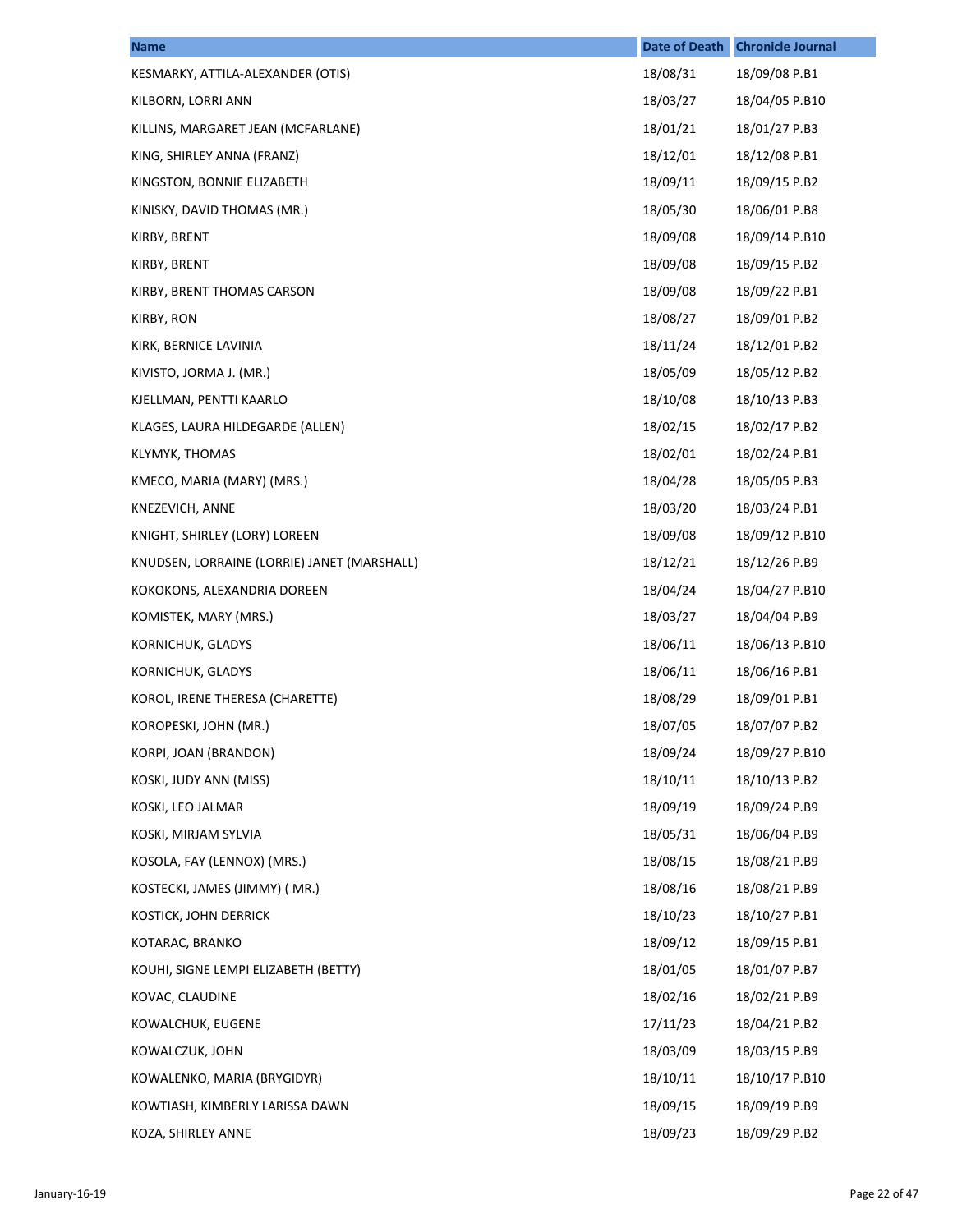| <b>Name</b>                             | <b>Date of Death</b> | <b>Chronicle Journal</b> |
|-----------------------------------------|----------------------|--------------------------|
| KOZAK, NICHOLAS (NICK)                  | 18/10/02             | 18/10/06 P.B2            |
| KOZUB, GERDA EVELYN (ANUIK) (MRS.)      | 18/01/07             | 18/02/10 P.B1            |
| KRASOWSKI, EUGENE (MR.)                 | 18/03/25             | 18/03/31 P.B1            |
| KRAUSE, GUSTAV HERMAN ROBERT (BOB)      | 18/09/24             | 18/09/26 P.B10           |
| KRAUSE, MARLENE DOROTHY (MRS.)          | 18/04/01             | 18/04/14 P.B1            |
| KREUTZ, ELFRIEDE (FRIEDA)               | 18/07/08             | 18/07/14 P.B2            |
| KRISTJANSON, ELISABETH (BETTY) (HEATH)  | 18/02/11             | 18/03/10 P.B1            |
| KRISTJANSON, GRETTIR VALDIMAR (DR. K.)  | 18/07/26             | 18/08/04 P.B2            |
| KRONIS, HENRY                           | 18/09/21             | 18/09/26 P.B10           |
| KRUK, EDWARD (MR.)                      | 18/05/18             | 18/05/23 P.B10           |
| KRUPPA, BRUCE EDWARD                    | 18/04/18             | 18/04/24 P.B9            |
| <b>KRYLUK, IRMA GRACE</b>               | 18/12/27             | 18/12/30 P.B7            |
| KRYLUK, IRMA GRACE                      | 18/12/27             | 18/12/29 P.B1            |
| KRYSTIA, SHIRLEY FAY (ARMSTRONG) (MRS.) | 18/05/13             | 18/05/19 P.B1            |
| KRZOSKA, KONSTANTY (MR.)                | 18/11/12             | 18/11/17 P.B3            |
| KRZOSKA, KONSTANTY (MR.)                | 18/11/12             | 18/11/18 P.B8            |
| KTYTOR, ROBERTA (RO) (MRS.)             | 18/08/20             | 18/08/25 P.B2            |
| KUCH, OTTO                              | N.D.                 | 18/01/23 P.B7            |
| KUCH, OTTO                              | N.D.                 | 18/01/21 P.B7            |
| KUCH, OTTO                              | N.D.                 | 18/01/22 P.B7            |
| KUCHER, HARRIET                         | 18/02/15             | 18/02/24 P.B1            |
| KUCHER, HARRIET                         | 18/02/15             | 18/02/21 P.B9            |
| KUCHERAN, HELEN (PROKOP)                | 18/02/13             | 18/02/15 P.B10           |
| KUJALA, RAIMO (RAY) ELJAS               | 18/06/20             | 18/06/22 P.B10           |
| KUKKEE, CYNDY                           | 17/12/28             | 18/01/05 P.B7            |
| KUKKEE, ISABEL ANALIA                   | 18/03/15             | 18/03/24 P.B1            |
| KULUSKI, DONNA NOEL                     | 18/10/13             | 18/11/03 P.B1            |
| KUNDRAT, RAYMOND STEVE                  | 18/06/25             | 18/06/30 P.B1            |
| KURCEBA, JEANETTE (JAN)                 | 18/09/10             | 18/09/12 P.B10           |
| KURCEBA, JEANETTE (JAN) (BOUTOTTE)      | 18/09/10             | 18/09/13 P.B9            |
| KURCHINA, EMIL THEODORE                 | 18/04/26             | 18/05/01 P.B7            |
| KUSHNER, DOROTHY (MRS.)                 | 18/04/21             | 18/04/24 P.B10           |
| KWANDIBENCE, RAYMOND JOSEPH (MUNDROS)   | 18/05/11             | 18/05/13 P.B8            |
| KWANDIBENS, CHARLENE ALYSSA             | 18/11/20             | 18/11/24 P.B1            |
| KWISSISEN, ADRIENNE LENA JANE (AJAY)    | 18/06/30             | 18/07/04 P.B9            |
| KWISSIWA, TERRENCE (TERRY)              | 18/03/05             | 18/03/07 P.B9            |
| KYLANDER, RUTH ROSALIE (DELUCA)         | 18/03/19             | 18/03/21 P.B10           |
| LACEY, JOHN F.                          | 18/06/24             | 18/07/07 P.B2            |
| LACKO, RUDOLPH STEPHEN (RUDY) (MR.)     | 18/01/03             | 18/01/07 P.B7            |
| LAFONTAINE, AMEDE RAYMOND               | 18/10/24             | 18/11/03 P.B1            |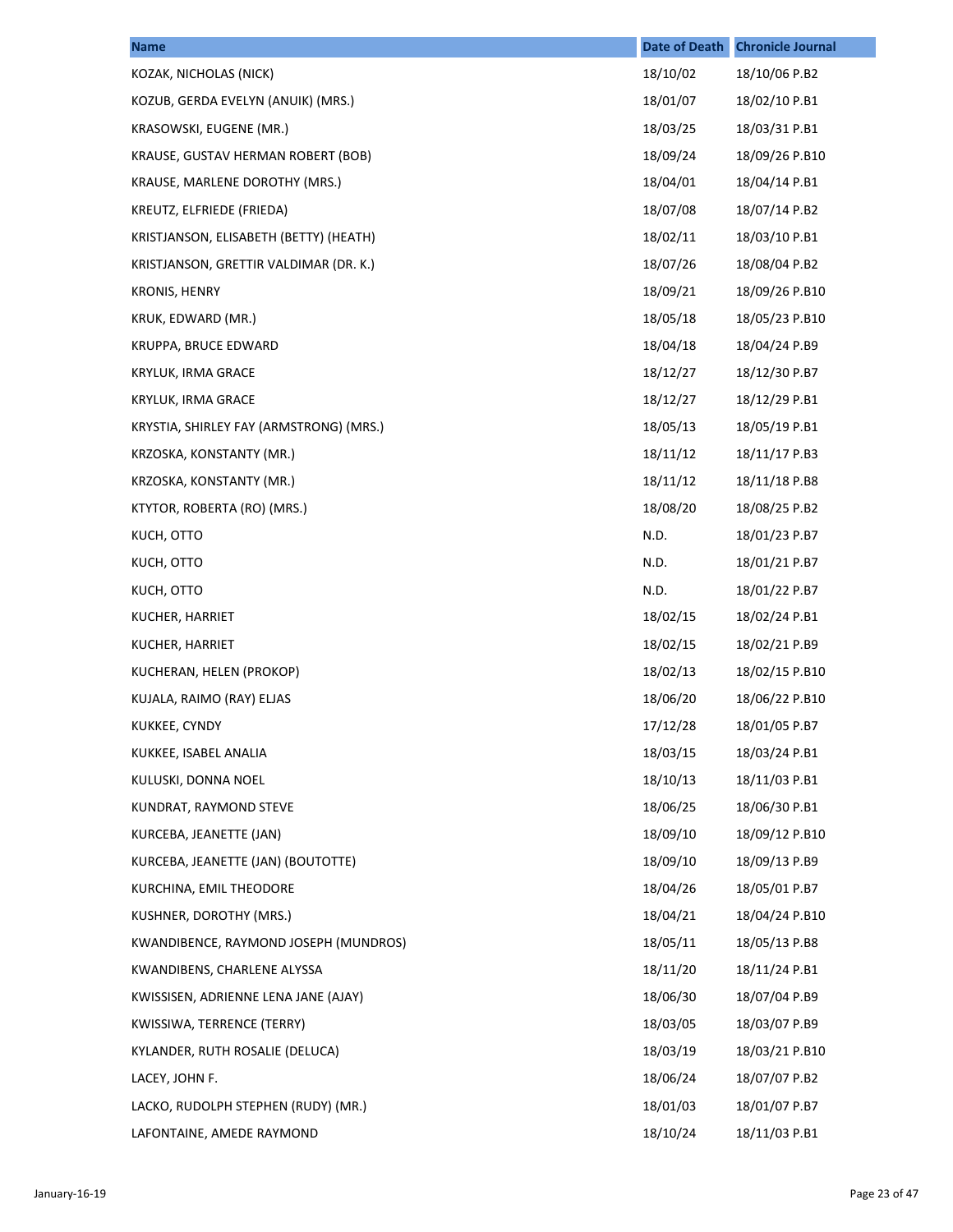| <b>Name</b>                              | <b>Date of Death</b> | <b>Chronicle Journal</b> |
|------------------------------------------|----------------------|--------------------------|
| LAHTINEN, HEIKKI (HENRY)                 | 18/12/11             | 18/12/15 P.B2            |
| LAINE, TAUNO RICHARD                     | 18/05/14             | 18/05/16 P.B10           |
| LAINE, VIENO KYLLIKKI                    | 18/02/02             | 18/02/06 P.B9            |
| LAIRD, RAYMOND ALVIN                     | 18/10/04             | 18/10/13 P.B2            |
| LAITINEN, YRJO OLAVI                     | 18/08/29             | 18/09/07 P.B9            |
| LAITINEN, YRJO OLAVI                     | 18/08/29             | 18/09/06 P.B9            |
| LAMBERT, MARK JOSEPH LEANDRE (MR.)       | 18/04/13             | 18/04/24 P.B9            |
| LAMERS, ALBERT (BERT)                    | 18/03/17             | 18/05/26 P.B1            |
| LAMORE, SHIRLEY (MRS.)                   | 18/01/28             | 18/02/03 P.B1            |
| LAMPRON, MAURICE                         | 18/11/04             | 18/11/16 P.B10           |
| LAMPRON, MAURICE                         | 18/11/04             | 18/11/17 P.B3            |
| LANDRY, EILEEN PATRICIA (PAT) (KOSHCHUK) | 18/10/21             | 18/10/24 P.B9            |
| LANDRY, PEARL (CHEPPENKO)                | 18/10/30             | 18/11/02 P.B8            |
| LANDRY, ROMUALD (ROMEO) FRANCOIS (MR.)   | 18/05/22             | 18/05/29 P.B7            |
| LANKTREE, DOROTHY MCMULDROCH             | 18/06                | 18/06/19 P.B9            |
| LAPRADE, JANET MARY (BOLD) (MRS.)        | 17/12/30             | 18/01/09 P.B7            |
| LARK, ARTHUR JOSEPH (MR.)                | 18/07/30             | 18/08/08 P.B9            |
| LAROCQUE, AILA JOYCE                     | 18/04/27             | 18/05/05 P.B1            |
| LAROCQUE, KEN                            | 18/01/12             | 18/02/03 P.B2            |
| LARSEN, DAMIEN                           | 17/12/29             | 18/01/03 P.B7            |
| LARSON, AVALENE (AVA)                    | 18/04/07             | 18/04/14 P.B1            |
| LASOCHA, SERHIJ (SAM)                    | 18/04/23             | 18/04/26 P.B10           |
| LATIMER, DOREEN (MS.)                    | 18/09/03             | 18/09/07 P.B9            |
| LATTO, ARTHUR JULIUS (ART)               | 18/07/29             | 18/08/04 P.B1            |
| LAUDADIO, HARRIET LENEA                  | 18/11/17             | 18/11/21 P.B10           |
| LAUGHTON, GERALD (MR.)                   | 18/05/22             | 18/05/26 P.B1            |
| LAURILA, TAUNO                           | 18/11/17             | 18/11/20 P.B7            |
| LAVERNE, MARTIN                          | 18/10/01             | 18/10/06 P.B2            |
| LAVOIE, THEODORE (TED)                   | 18/02/16             | 18/03/07 P.B9            |
| LAWRENCE, EUNICE ISABELLA                | 18/10/14             | 18/10/19 P.B8            |
| LAWRENCE, JOHN ALLAN                     | 18/03/14             | 18/03/21 P.B11           |
| LAWSON, MARGARET ANNE                    | 18/05/02             | 18/05/08 P.B9            |
| LAWSON, MAUREY KALLEEN                   | 18/08/30             | 18/09/07 P.B9            |
| LAWSON, MAUREY KALLEEN                   | 18/08/30             | 18/09/06 P.B9            |
| LE, DUY                                  | 18/07/05             | 18/07/13 P.B10           |
| LE, DUY                                  | 18/07/05             | 18/07/11 P.B10           |
| LEACH, IVAN RUSSEL                       | 18/09/19             | 18/09/26 P.B10           |
| LEBLANC, EDGAR (MR.)                     | 18/07/01             | 18/07/04 P.B9            |
| LECKY, MAXINE DORIS (MCKINNON)           | 18/07/24             | 18/08/18 P.B1            |
| LECLAIR, JUNE EVA (TIBONI)               | 18/10/30             | 18/11/03 P.B2            |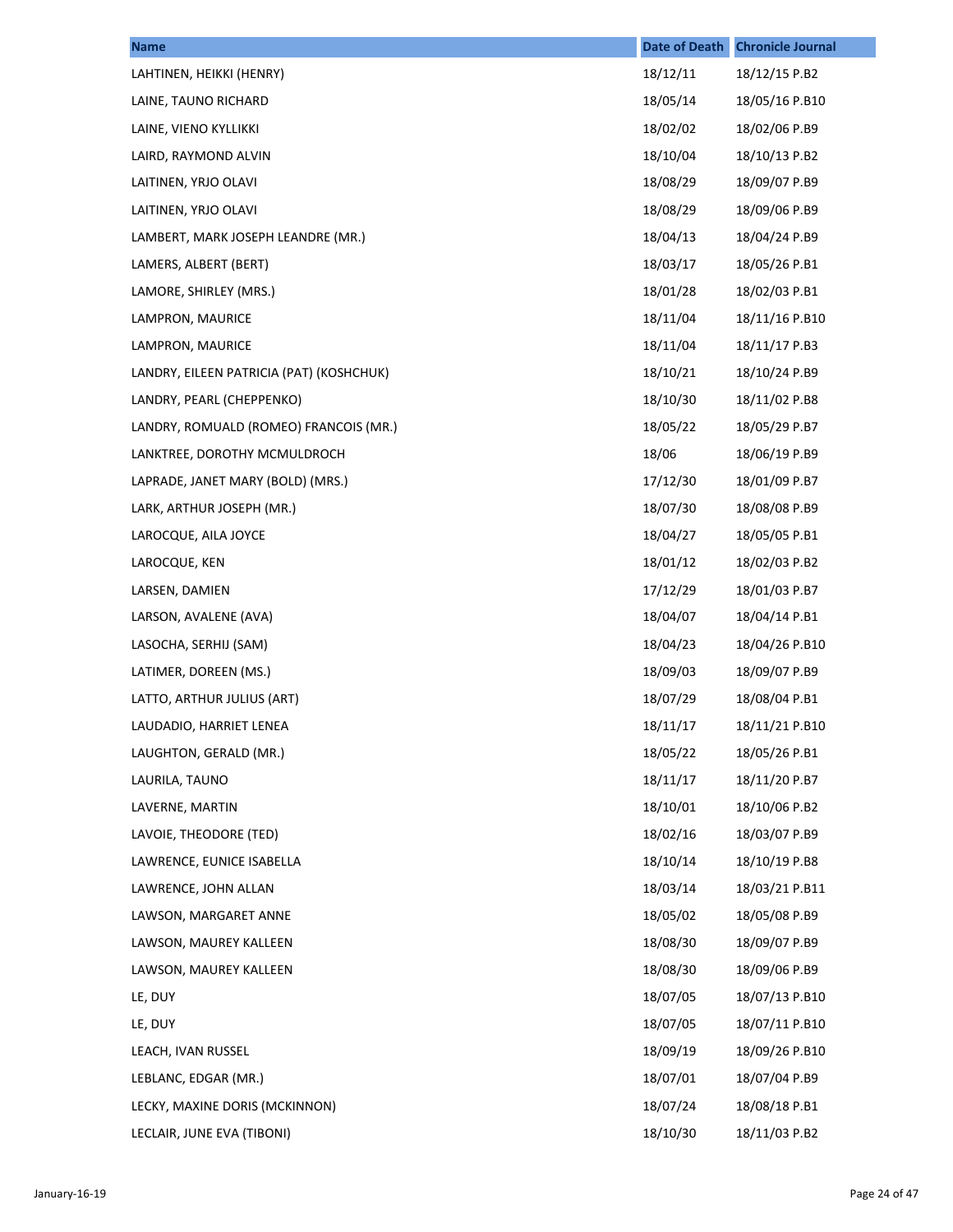| <b>Name</b>                               | <b>Date of Death</b> | <b>Chronicle Journal</b> |
|-------------------------------------------|----------------------|--------------------------|
| LECOCQ, CHARLES (RAE) (MR.)               | 18/11/10             | 18/11/17 P.B2            |
| LEGACY, DIANA MAE                         | 18/12/14             | 18/12/22 P.B1            |
| LEGALL, SHARYN JEAN                       | 18/11/26             | 18/12/01 P.B2            |
| LEGARDE, JOHN (BALLS) RAYMOND             | 18/03/27             | 18/04/11 P.B10           |
| LEGOURRIEREC, ANDRE JOSEPH                | 18/05/12             | 18/05/15 P.B9            |
| LEGREE, PATRICIA ANGELA                   | 18/10/17             | 18/11/14 P.B9            |
| LEGREE, PATRICIA ANGELA                   | 18/10/17             | 18/11/17 P.B1            |
| LEGROS, ELSIE (CHABA)                     | 18/01/12             | 18/01/13 P.B1            |
| LEHOUX, DANIEL (DAN) (MR.)                | 18/02/03             | 18/02/10 P.B2            |
| LEHTO, MAVIS (WILSON)                     | 18/02/05             | 18/02/10 P.B2            |
| LEINO, EDNA (LEINONEN)                    | 18/03/14             | 18/03/17 P.B2            |
| LEINONEN, VIOLA (HAKALA) (MRS.)           | 18/01/12             | 18/01/13 P.B2            |
| LEMAY, PATRICIA ANN                       | N.D.                 | 18/09/05 P.B9            |
| LEMCKE, MARILYN KATHERINE (OLIVER) (MRS.) | 18/08/11             | 18/08/18 P.B1            |
| LEMCKE, MARILYN KATHERINE (OLIVER) (MRS.) | 18/08/11             | 18/08/16 P.B10           |
| LEMELIN, DIANNE (LACROIX)                 | 18/12/04             | 18/12/08 P.B2            |
| LEMESURIER, JOSEPH EARL (MR.)             | 18/02/12             | 18/02/14 P.B10           |
| LEMIEUX, ARTHUR JOSEPH (MR.)              | 18/04/05             | 18/04/07 P.B1            |
| LEMIEUX, MADELEINE GISELE (MRS.)          | 18/05/20             | 18/05/22 P.B10           |
| LENARD, FRANK                             | 18/01/16             | 18/01/18 P.B9            |
| LEPINSKY, SUZANNE (SUE) MARIE             | 18/03/28             | 18/03/31 P.B1            |
| LEROUX, MARGARET (IRENE)                  | 18/04/06             | 18/07/14 P.B2            |
| LESPERANCE, DOUGLAS (COOPER) (SR.) (MR.)  | 18/06/16             | 18/06/20 P.B10           |
| LETWIN, ELIZABETH (PALINKA)               | 18/11/22             | 18/12/08 P.B2            |
| LEVANTO, DARIO MARIO (MR.)                | 18/05/04             | 18/05/05 P.B1            |
| LEWICKI, LEON                             | 18/09/18             | 18/09/20 P.B10           |
| LEWIS, AIMEE (MISS)                       | 18/06/07             | 18/06/13 P.B10           |
| LEWIS, SHIRLEY                            | 18/09/24             | 18/09/29 P.B1            |
| LINKLATER, WALTER EMERY                   | N.D.                 | 18/08/08 P.B9            |
| LITTLEFORD, CATHY                         | 18/11/15             | 18/12/01 P.B2            |
| LITWINENKO, SLAVKA (SULIGOJ)              | 18/03/25             | 18/03/27 P.B9            |
| LOAN, MARILYN BERNICE ELIZABETH (WHITTLE) | 17/12/19             | 18/01/25 P.B10           |
| LOEWEN, ELIZABETH (JOAN) GOSSELIN         | 18/06/01             | 18/06/06 P.B10           |
| LONG, SHELLEY MILDRED (PAY)               | 18/09/28             | 18/10/06 P.B1            |
| LONG, THOMAS JOHN                         | 18/09/28             | 18/10/06 P.B1            |
| LOURIE, JOHN (JACK) WILLIAM               | 18/11/05             | 18/11/08 P.B10           |
| LOVE, DALE FRANCIS                        | 18/02/11             | 18/02/14 P.B10           |
| LOVEDAY, LARRY (MR.)                      | 18/08/23             | 18/08/25 P.B1            |
| LOZER, JOSEPH (MR.)                       | 18/06/29             | 18/07/02 P.B8            |
| LUBUK, ANASTASIA (NETTIE) (STROCEN)       | N.D.                 | 18/05/19 P.B1            |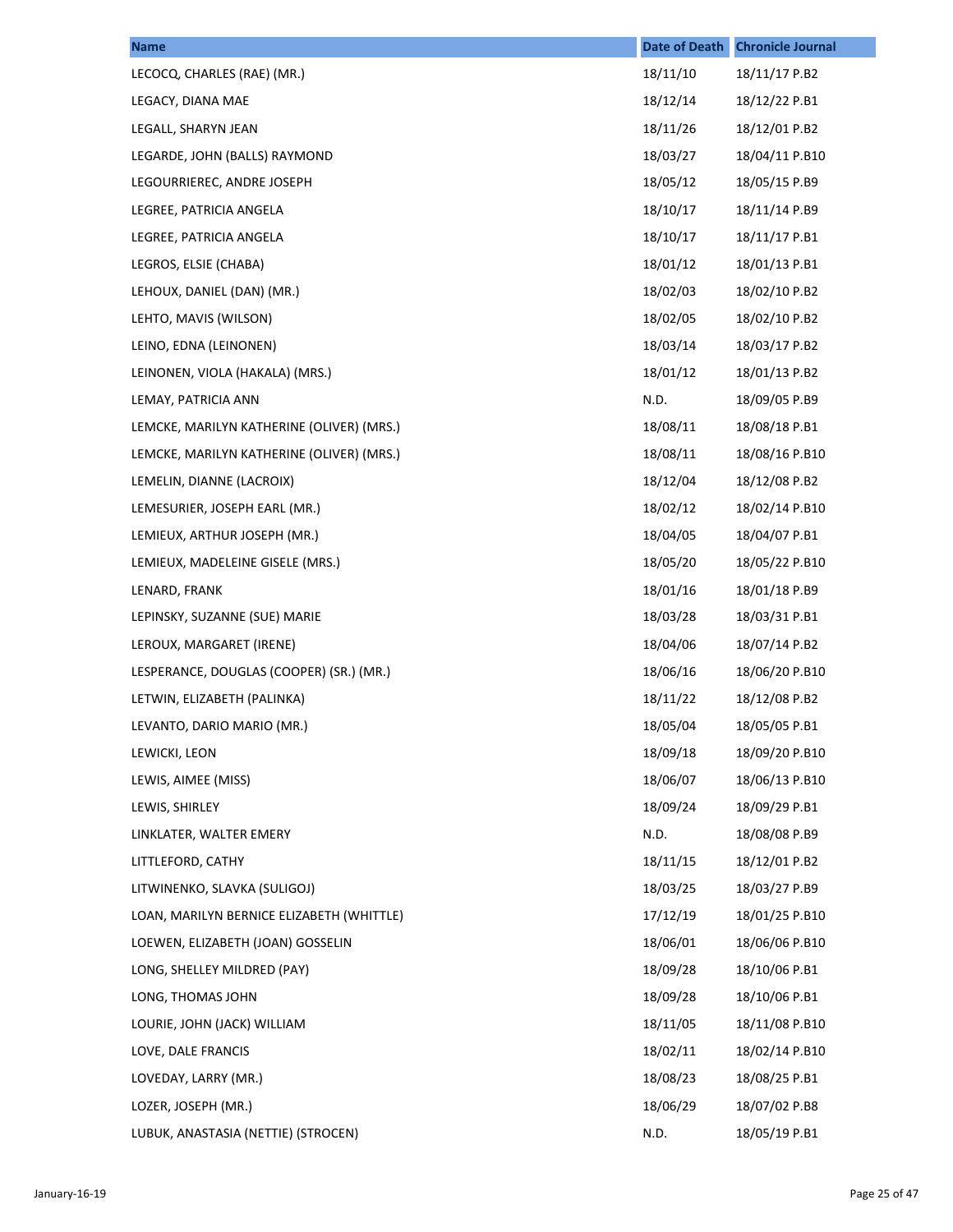| <b>Name</b>                                   | <b>Date of Death</b> | <b>Chronicle Journal</b> |
|-----------------------------------------------|----------------------|--------------------------|
| LUBY, BRUCE                                   | 18/06/04             | 18/06/08 P.B9            |
| LUBY, JOSEPH (JOE) JAMES                      | 18/04/24             | 18/04/28 P.B1            |
| LUKINUK, STEVEN (STEVE) WALTER                | 18/08/16             | 18/08/18 P.B1            |
| LUOMA, ALFRED                                 | 18/04/12             | 18/04/14 P.B1            |
| LUOMALA, KEIJO                                | 18/01/03             | 18/01/11 P.B9            |
| LUZZI, KATHERINE (KAY) (KIBSEY)               | 18/07/21             | 18/07/25 P.B9            |
| LYNCH, BEVERLY ROBERTA                        | 18/04/23             | 18/04/28 P.B2            |
| LYNCH, PATRICK (PAT) LLOYD (MR.)              | 18/04/05             | 18/04/07 P.B1            |
| LYNCH, PATRICK JAMES                          | 18/12/25             | 18/12/29 P.B1            |
| LYRETTE, BEATRICE EDITH (MRS.)                | 18/04/09             | 18/04/14 P.B1            |
| LYSAK, GERALDINE THERESA                      | 18/07/29             | 18/08/01 P.B9            |
| MAAT, PETRONELLA (NEL)                        | 18/10/30             | 18/11/03 P.B1            |
| MACASKILL, PATRICIA MARY CONSTANCE (NAN)      | 18/12/24             | 18/12/29 P.B2            |
| MACDONALD, IAN NORMAN                         | N.D.                 | 18/08/01 P.B9            |
| MACDONALD, RICK (MR.)                         | 18/02/27             | 18/03/03 P.B2            |
| MACDONALD, ROBERT (BOB)                       | 18/11/04             | 18/11/13 P.B7            |
| MACEDO, MANUEL DE SIMAS (MR.)                 | 18/07/18             | 18/07/21 P.B1            |
| MACIUPA, JOHN                                 | 18/02/28             | 18/03/01 P.B9            |
| MACK, ANDREW JOHN DAVID                       | 18/11/15             | 18/11/22 P.B10           |
| MACK, MARY (MRS.)                             | 18/01/17             | 18/01/20 P.B3            |
| MACKAY, MARGUERITE (MARG) ISABELLE (MCKENZIE) | 17/12/31             | 18/01/04 P.B7            |
| MACKAY, MARIE LOUISE                          | 18/01/11             | 18/01/23 P.B7            |
| MACKENZIE, SANDRA (SANDY) LOUISE              | 18/10                | 18/10/13 P.B2            |
| MACKENZIE, SANDRA LOUISE                      | N.D.                 | 18/10/10 P.B10           |
| MACKENZIE, WILLIAM                            | 18/05/17             | 18/05/26 P.B1            |
| MACLAURIN, CURTIS                             | 18/05/27             | 18/05/31 P.B9            |
| MACLEAN, COLIN (MR.)                          | 18/10/24             | 18/11/03 P.B2            |
| MACLEAN, DOREEN (TASSIE) IRIS (GROOMBRIDGE)   | 18/08/07             | 18/08/11 P.B2            |
| MACLEOD, SHEILA MARY ANN ELLEN DOREEN         | 18/04/14             | 18/04/28 P.B2            |
| MACLEOD, WILLIAM JOHN (JACK) RUSSELL          | 18/12/21             | 18/12/29 P.B1            |
| MACLEOD-STIRLING, ELIZABETH VERA              | 18/06/15             | 18/06/20 P.B10           |
| MACMILLAN, IRENE KATHLEEN                     | 18/03/31             | 18/04/14 P.B1            |
| MACMILLAN, KATHLEEN I. (KAY) (MOROZ)          | 18/03/31             | 18/04/21 P.B2            |
| MACMILLAN, LINDA (SAMPSON)                    | 17/12/31             | 18/01/03 P.B7            |
| MADUNIC, EILEEN MARY                          | 18/04/21             | 18/04/23 P.B7            |
| MAERTENS, ROBERT (BOB)                        | 18/02/03             | 18/02/07 P.B10           |
| MAGAJNA, SUSAN (PETTERSEN)                    | 18/12/08             | 18/12/12 P.B10           |
| MAGISKAN, MARY                                | 18/01/11             | 18/01/17 P.B9            |
| MAGUIRE, JOAN ALMA (BRASSARD)                 | 18/08/26             | 18/09/01 P.B1            |
| MAGUS, DORIS MARY                             | 18/09/03             | 18/09/05 P.B9            |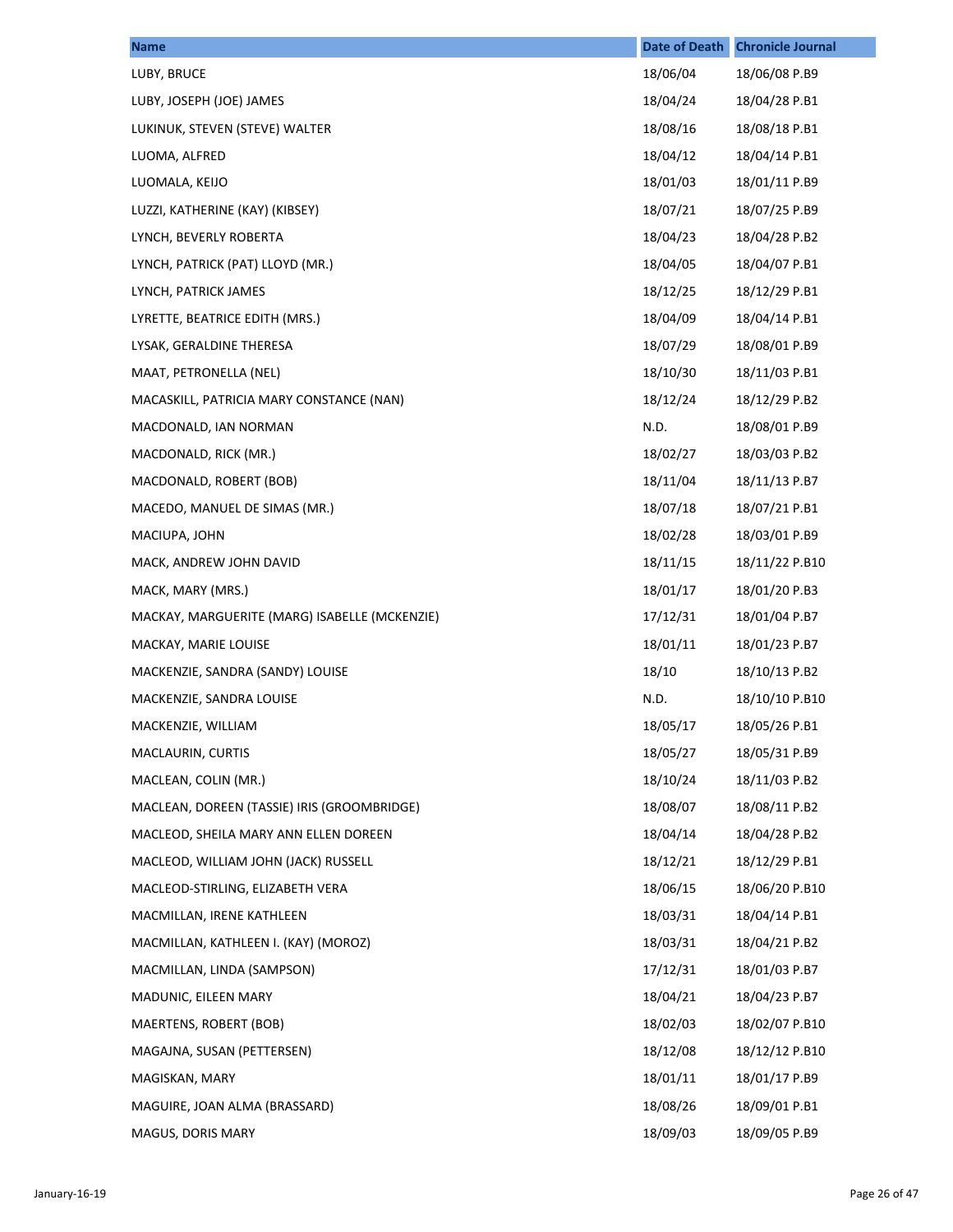| <b>Name</b>                                     | <b>Date of Death</b> | <b>Chronicle Journal</b> |
|-------------------------------------------------|----------------------|--------------------------|
| MAGUS, DORIS MAY                                | 18/09/03             | 18/09/08 P.B1            |
| MAHONEY, BRYAN (MR.)                            | 18/10/25             | 18/10/30 P.B7            |
| MAIJALA, RAUHA INKERI                           | 18/11/17             | 18/11/21 P.B11           |
| MAIN, LORRAINE FRANCE                           | 18/02/10             | 18/02/15 P.B10           |
| MAIN, OLIVE AMBROSE (GREEN)                     | 18/12/07             | 18/12/12 P.B10           |
| MAJISKON, ISAAC                                 | 18/04/20             | 18/04/26 P.B10           |
| MAKI, ANNE (MARGARET) (KEMPINSKI)               | 18/05/21             | 18/05/25 P.B10           |
| MAKI, GORDON ERNEST                             | 18/04/09             | 18/05/12 P.B1            |
| MAKI, LARRY JAMES                               | 18/05/08             | 18/05/12 P.B2            |
| MAKI, TRAVIS (MR.)                              | 18/09/02             | 18/09/11 P.B9            |
| MAKINEN, MARJATTA (MRS.)                        | 18/11/03             | 18/11/10 P.B1            |
| MALLINEN, STELLA (MRS.)                         | 18/12/17             | 18/12/22 P.B1            |
| MANAIGRE, DEBRA ANN (PELLIZZARI)                | 18/09/13             | 18/09/15 P.B2            |
| MANARY, LYLE                                    | 18/06/14             | 18/06/16 P.B1            |
| MANCUSO, DOMENICA (VITA)                        | 18/08/04             | 18/08/07 P.B9            |
| MANNILA, MAINO (MR.)                            | 18/11/12             | 18/11/17 P.B1            |
| MANNISTO, LOIS MICHELE (MIROWSKI)               | 18/07/25             | 18/07/28 P.B1            |
| MANSON, DOROTHY BRONWEN                         | 18/04/10             | 18/04/14 P.B1            |
| MAPLEDORAM, SHIRLEY ANN                         | 18/01/04             | 18/01/06 P.B1            |
| MARASCO, MARIA CONCETTA (BURAGINA)              | 18/11/07             | 18/11/10 P.B1            |
| MARCH, VICTORIA                                 | 18/07/19             | 18/09/25 P.B9            |
| MARCHAND, LEO JOSEPH (REV.) (MR.)               | 18/12/05             | 18/12/08 P.B2            |
| MARCHAND, LEO JOSEPH (REV.) (MR.)               | 18/12/05             | 18/12/09 P.B8            |
| MARCHANT, BARRY CLAYTON                         | 18/01/04             | 18/01/15 P.B7            |
| MARINARO, FRANCESCA                             | 18/09/18             | 18/09/22 P.B1            |
| MARKHAM, HAROLD CHARLES (BUD)                   | 18/10/31             | 18/11/07 P.B9            |
| MARKS, KATHLEEN (KATHY) HELEN (MAHONEY) (MRS.)  | 18/06/18             | 18/06/23 P.B2            |
| MARKS, KATHY HELEN (MAHONEY) (MRS.)             | 18/06/18             | 18/06/21 P.B10           |
| MARONESE, CATHERINE ANN (NIECKARZ)              | 18/12/09             | 18/12/14 P.B10           |
| MARONEY, FRANK W. (MR.)                         | 18/09/04             | 18/09/08 P.B2            |
| MARSH, MELBOURNE                                | 17/10/02             | 18/04/17 P.B9            |
| MARTEL, NICOLE (GUERTIN) (MRS.)                 | 18/10/17             | 18/10/20 P.B1            |
| MARTIN, ANGELINE (ACHNEEPINESKUM)               | 18/02/21             | 18/02/24 P.B1            |
| MARTIN, JACK LEE (MR.)                          | 18/09/06             | 18/09/08 P.B2            |
| MARTIN, JESSICA RHODA MELISSA (THOMPSON) (MRS.) | 18/09/21             | 18/09/27 P.B10           |
| MARTIN, PATRICIA ELIZABETH (RANDLE)             | 18/09/30             | 18/10/06 P.B1            |
| MARTYN, ELIZABETH JANNETTE                      | 18/11/04             | 18/11/07 P.B9            |
| MASNICA, MARIA (MRS.)                           | 17/12/28             | 18/01/06 P.B1            |
| MASON, AUDREY JEAN (PRETTIE)                    | 18/02/25             | 18/03/03 P.B1            |
| MASON, EDITH STELLA                             | 18/08/01             | 18/08/11 P.B2            |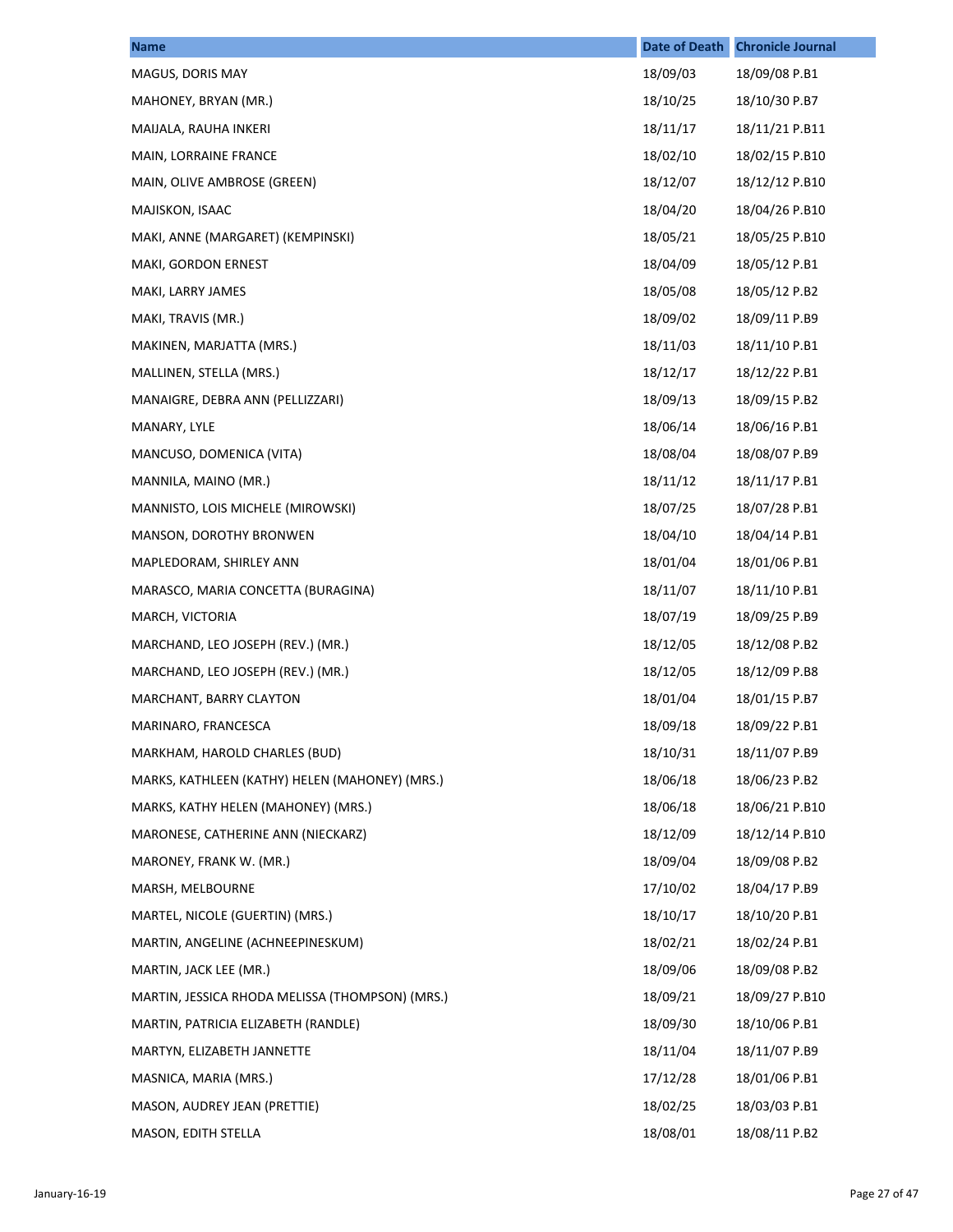| <b>Name</b>                               | <b>Date of Death</b> | <b>Chronicle Journal</b> |
|-------------------------------------------|----------------------|--------------------------|
| MASTRANGELO, FRANK (MR.)                  | 18/06/07             | 18/06/09 P.B1            |
| MATSON, IRENE FRANCES (TRAER) (MRS.)      | 18/06/04             | 18/06/06 P.B10           |
| MATSON, MARY MCGREGOR                     | 18/06/01             | 18/06/06 P.B10           |
| MATTHEWS, EVELYN AIRTH (BIGGS)            | 18/04/21             | 18/04/25 P.B10           |
| MATTHEWS, HOWARD (HOWIE)                  | N.D.                 | 18/12/19 P.B10           |
| MAUNU, ALLAN                              | 18/04/01             | 18/04/04 P.B9            |
| MAYBRODA, WALTER GEORGE (MAX)             | 17/12/29             | 18/01/06 P.B1            |
| MAYBRODA, WALTER GEORGE (MAX)             | 17/12/29             | 18/01/03 P.B7            |
| MAZNYK, SONJA (MRS.)                      | 18/04/28             | 18/05/05 P.B2            |
| MCALLISTER, DONNA MAY (CAISSIE)           | 18/03/13             | 18/04/28 P.B3            |
| MCBLAIN, DAVID MCKEE                      | 18/12/05             | 18/12/08 P.B2            |
| MCBRIDE, LUCY JEAN (MISS)                 | 18/03/08             | 18/03/10 P.B3            |
| MCCALL, RUTH ANN                          | 18/06/29             | 18/07/07 P.B2            |
| MCCARTNEY, CLARA (SIS) MAY                | 18/12/25             | 18/12/29 P.B1            |
| MCCLELLAND, VALERIE (VAL) IRENE           | 18/01/09             | 18/01/13 P.B3            |
| MCCORMACK, CYNTHIA ANNE (KRIVOSHEIN)      | 18/07/16             | 18/07/21 P.B1            |
| MCCUAIG, CHRISTOPHER LLOYD (MR.)          | 18/07/23             | 18/07/28 P.B1            |
| MCCULLOCH, DONALD                         | 18/12/22             | 18/12/26 P.B9            |
| MCDONALD, FREDA (MRS.)                    | 18/01/01             | 18/01/04 P.B7            |
| MCDONALD, WAYNE WILLIAM                   | 18/04/01             | 18/04/07 P.B2            |
| MCDONALD, ZOEY                            | 18/07/07             | 18/07/13 P.B10           |
| MCFARLANE, TIM                            | 18/02/07             | 18/02/10 P.B1            |
| MCGAULEY, DENNIS (MR.)                    | 18/04/06             | 18/04/10 P.B7            |
| MCGOWAN, ALANA (MRS.)                     | 18/03/10             | 18/03/17 P.B2            |
| MCGUIRE, MICHAEL LORNE                    | 18/04/23             | 18/04/27 P.B10           |
| MCGUIRE, WILLIAM (BILL) CORNELIUS (MR.)   | 18/10/24             | 18/10/27 P.B1            |
| MCINNIS, MARIE HELEN (BARD)               | 18/11/30             | 18/12/05 P.B9            |
| MCINNIS, TERRY (MR.)                      | 18/09/02             | 18/09/08 P.B1            |
| MCKAY, HOWARD (HOWIE) (REV.)              | 18/04/13             | 18/04/16 P.B7            |
| MCKAY, HOWARD (HOWIE) (REV.)              | 18/04/13             | 18/04/15 P.B8            |
| MCKAY, MARGARET ISOBEL (MICHELS)          | 18/05/29             | 18/06/02 P.B1            |
| MCKAY, ROBERT (BOB) CHARLES (SENATOR BOB) | 18/01/08             | 18/01/13 P.B3            |
| MCKAY, TONY (MR.)                         | 18/01/17             | 18/01/25 P.B10           |
| MCKEEVER, PRESTON                         | 18/05/28             | 18/07/06 P.B8            |
| MCKERCHER, DORIS (LEGROW)                 | 18/06/02             | 18/06/06 P.B10           |
| MCKIE, WILLIAM (BILL)                     | 18/07/01             | 18/07/04 P.B9            |
| MCLAUGHLIN, CHEYANNE NIKKOAL (MISS)       | 18/01/13             | 18/01/20 P.B2            |
| MCLAUGHLIN, DUSTIN DON (MR.)              | 18/01/13             | 18/01/20 P.B2            |
| MCLEAN, ALFRED (ALFIE)                    | 18/11/16             | 18/11/17 P.B3            |
| MCLEAN, CRAIG FRANCIS                     | 18/07/12             | 18/07/26 P.B9            |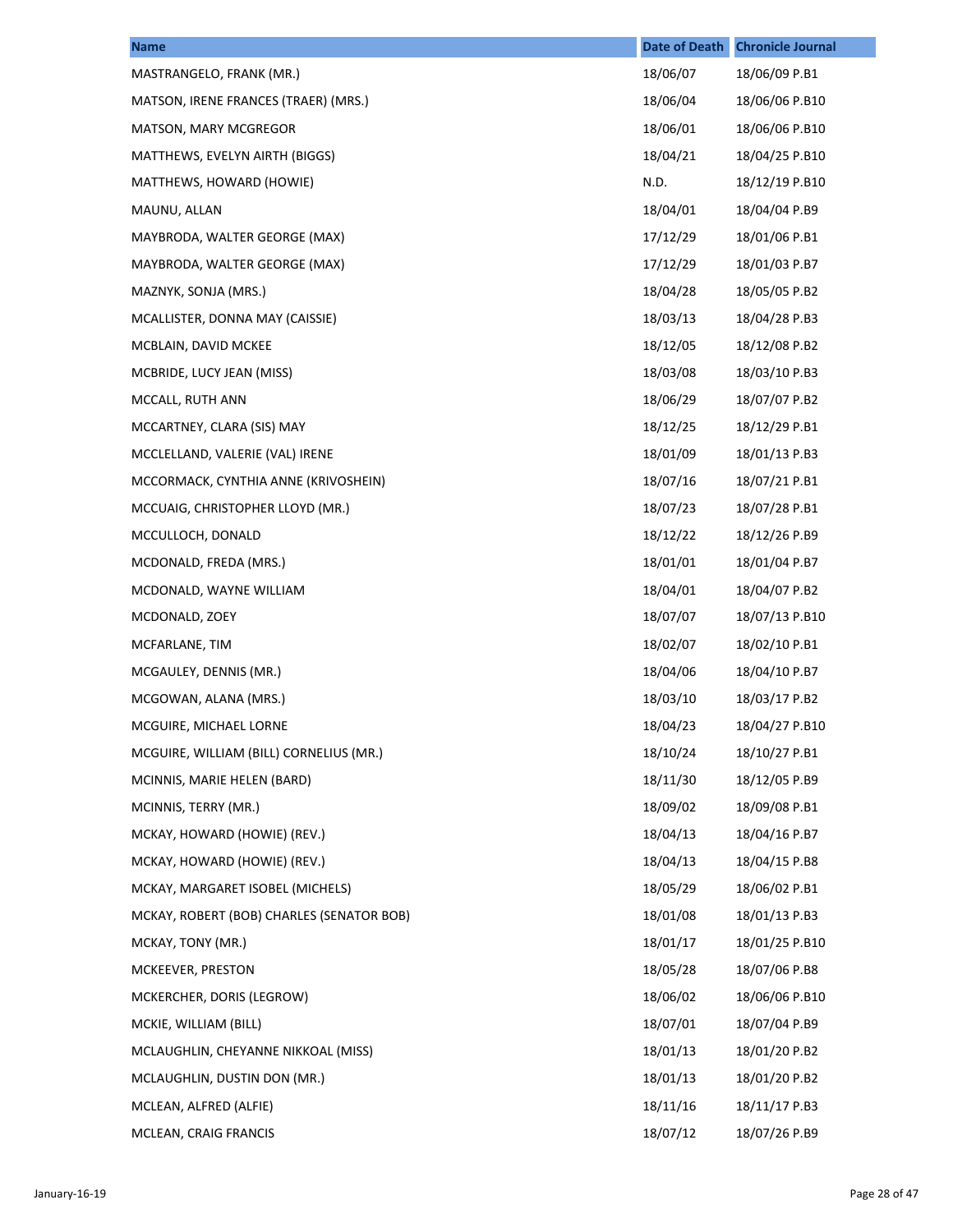| <b>Name</b>                             | <b>Date of Death</b> | <b>Chronicle Journal</b> |
|-----------------------------------------|----------------------|--------------------------|
| MCLELLAN/HAMLIN, GEORGINA               | 18/11/16             | 18/11/20 P.B7            |
| MCLEOD, COLLEEN                         | 18/03/30             | 18/04/03 P.B7            |
| MCLEOD, MARTHA MARY MACKENZIE (MRS.)    | 18/10/17             | 18/10/20 P.B2            |
| MCMARTIN, NANCY (WHITE) (MRS.)          | 18/06/19             | 18/06/23 P.B2            |
| MCMARTIN, SHIRLEY                       | 18/07/09             | 18/07/14 P.B1            |
| MCMENEMY, MARVIN ROBERT (SR.) (MR.)     | 18/09/20             | 18/09/25 P.B9            |
| MCMENEMY, MARVIN ROBERT (SR.) (MR.)     | 18/09/20             | 18/09/23 P.B8            |
| MCMINN, CAROLINE (MRS.)                 | 18/09/11             | 18/09/15 P.B2            |
| MCNALLY, BENITA (SMITH)                 | 18/03/16             | 18/03/20 P.B9            |
| MCNAUGHTON, LLOYD ALEXANDER             | 18/11/14             | 18/11/16 P.B10           |
| MCNAUGHTON, LLOYD ALEXANDER             | 18/11/14             | 18/11/17 P.B2            |
| MCQUEEN, BRYAN LAWRENCE (MR.)           | 18/05/28             | 18/06/02 P.B2            |
| MCQUEEN, HARRISON (MR.)                 | 18/10/12             | 18/10/15 P.B7            |
| MCQUILTER, JOHN ALEXANDER               | 18/10/22             | 18/11/10 P.B1            |
| MEADER, JOHN HENRY (DOOK) (KUKKULA)     | 18/03/26             | 18/03/29 P.B12           |
| MEADOWS, WAYNE MORRIS                   | 18/01/18             | 18/01/22 P.B7            |
| MEHAGAN, ELDA (MS.)                     | 18/04/17             | 18/04/21 P.B2            |
| MELITA, MARGUERITE HELEN (MEYER) (MRS.) | 18/05/04             | 18/05/06 P.B7            |
| MENARD, ARTHUR (MR.)                    | 18/09/11             | 18/09/15 P.B1            |
| MERCURE, RUBY MARTON (PARSONS)          | 18/03/23             | 18/03/28 P.B10           |
| MERENDA, VINCENZO                       | 18/01/03             | 18/01/05 P.B7            |
| MERRITT, ANNIE (ANNA)                   | 18/12/09             | 18/12/15 P.B1            |
| MESERVIER, WILHEMINA ANGELA (BILLIE)    | 18/11/27             | 18/02/21 P.B9            |
| MESIC, MARIA (EMELIA) (VECCHIO)         | 18/11/16             | 18/11/18 P.B8            |
| MICHIELI, FERRUCCIO (MR.)               | N.D.                 | 18/02/25 P.B8            |
| MICHIELI, FERRUCCIO (MR.)               | 18/02/23             | 18/02/25 P.B8            |
| MICKELSON, ENNI (MRS.)                  | 18/12/28             | 18/12/31 P.B7            |
| MICSKO, TED (TIVADAR)                   | 18/12/23             | 18/12/31 P.B7            |
| MIDDLETON, OLGA BASNAN                  | 18/08/08             | 18/09/01 P.B1            |
| MIEDEMA, ANDREW JAMES                   | 18/03/07             | 18/03/11 P.B7            |
| MIKKOLA, RITVA ESTERI                   | 18/08/16             | 18/12/01 P.B2            |
| MIKUCKI, KRYSTYNA (MRS.)                | 18/03/30             | 18/04/01 P.B7            |
| MIKUS, JOHN                             | 18/02/04             | 18/02/07 P.B10           |
| MILLAR, ALLAN JAMES                     | 18/05/04             | 18/05/10 P.B10           |
| MILLEN, RICHARD                         | 18/01/17             | 18/02/10 P.B1            |
| MILLER, ALAN REID                       | 18/11/13             | 18/11/24 P.B1            |
| MILLER, MARILYN DONNA (MRS.)            | 18/06/17             | 18/06/21 P.B10           |
| MILLER, MICHAEL (KIM)                   | 18/01/21             | 18/01/25 P.B10           |
| MILLER, SHIRLEY (KYDD)                  | 18/07/18             | 18/07/28 P.B2            |
| MILLER, SHIRLEY (KYDD)                  | 18/07/18             | 18/07/27 P.B10           |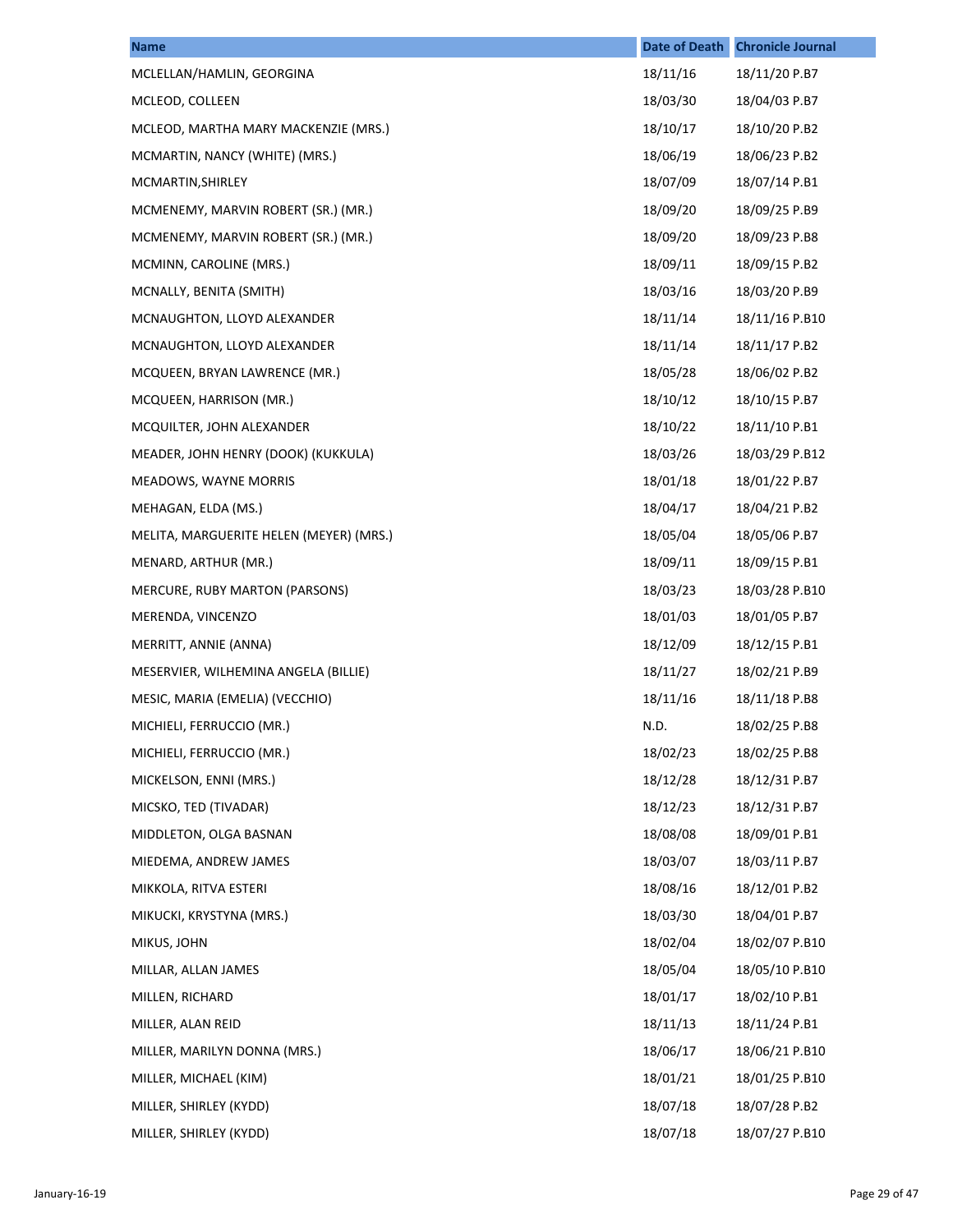| <b>Name</b>                                           | <b>Date of Death</b> | <b>Chronicle Journal</b> |
|-------------------------------------------------------|----------------------|--------------------------|
| MILLER, WESLEY                                        | 18/06/25             | 18/06/30 P.B1            |
| MILLS, JANICE                                         | 18/07/21             | 18/07/28 P.B1            |
| MINA, ROMANO (MR.)                                    | 18/08/17             | 18/08/21 P.B9            |
| MINOLETTI, YVETTE JEANNINE (VICTORIA) (WEST, LALONDE) | 18/02/16             | 18/02/19 P.B9            |
| MINOR, JOHN (JACK) GERALD (MR.)                       | 18/01/18             | 18/01/27 P.B1            |
| MINORE, JAMES BRUCE (DR.)                             | N.D.                 | 18/06/30 P.B2            |
| MODESTO, LUIGINO (LOUIS) (MR.)                        | 18/11/29             | 18/12/01 P.B1            |
| MOFFATT, JOHN                                         | 18/10/16             | 18/10/21 P.B8            |
| MOGK, WILLIAM (BILL)                                  | 17/12/29             | 18/01/06 P.B2            |
| MONKMAN, GARY ROBERT LIONEL (JR.)                     | 18/05/15             | 18/05/26 P.B1            |
| MONTEITH, FLORENCE                                    | 18/05/07             | 18/05/12 P.B3            |
| MONTEITH, FLORENCE                                    | 18/05/07             | 18/05/11 P.B10           |
| MONTROY, WILFRED (MONTY)                              | 18/08/24             | 18/08/28 P.B9            |
| MOONIAS, THADIUS D. (S.C.) (MR.)                      | 18/05/13             | 18/05/20 P.B7            |
| MOORE, MARGARET JUDITH                                | N.D.                 | 18/01/25 P.B10           |
| MOORE, MARION ELIZABETH (PEGGY)                       | N.D.                 | 18/03/07 P.B9            |
| MORABITO, VINCENZO (MR.)                              | 18/03/17             | 18/03/20 P.B9            |
| MORANCY, BARBARA LYNNE                                | 18/06/02             | 18/06/05 P.B9            |
| MORANCY, HELEN MARY                                   | 18/08/18             | 18/08/21 P.B9            |
| MOREAU, RONALD ALFRED                                 | 18/02/15             | 18/02/24 P.B2            |
| MORGAN, PHILIP GEORGE                                 | 18/05/20             | 18/05/26 P.B1            |
| MORISSETTE, LISA                                      | 18/12/10             | 18/12/13 P.B10           |
| MOROZIUK, MAURICE                                     | 18/04/02             | 18/04/04 P.B9            |
| MORRIS, BERNICE                                       | 18/08/09             | 18/08/25 P.B1            |
| MORRISEAU, BRIAN ALAN                                 | 18/07/11             | 18/07/14 P.B1            |
| MORROW, ANDY                                          | 18/11/23             | 18/11/26 P.B7            |
| MORTON, EVERETT EDWARD (MR.)                          | 18/02/19             | 18/02/24 P.B1            |
| MOSCHUK, JEANIE SOFIA                                 | 17/12/22             | 18/02/17 P.B2            |
| MOSHER, DONALD BRUCE                                  | 18/12/12             | 18/12/18 P.B9            |
| MOSKALYK, JOAN BERNICE                                | 18/01/31             | 18/05/19 P.B1            |
| MOSKALYK, JOAN BERNICE                                | 18/01/31             | 18/02/03 P.B1            |
| MOTYKA, JOHN                                          | 18/07/11             | 18/07/14 P.B1            |
| MOULAND, EVA MAE                                      | 18/10/03             | 18/10/10 P.B10           |
| MUIR, TERRANCE (TERRY) ROBERT CHARLES                 | 18/06/18             | 18/06/23 P.B2            |
| MUKALA, MARY-JO (FORTIER-COCHRANE) (MRS.)             | 18/10/06             | 18/10/18 P.B10           |
| MULLIGAN, MICHAEL                                     | 18/06/04             | 18/06/06 P.B10           |
| MULOIN, ZELLA                                         | 18/11/05             | 18/11/14 P.B9            |
| MUNRO, PATRICIA (PAT) (DOUGHERTY)                     | 18/09/20             | 18/09/29 P.B1            |
| MURPHY, MARIE (FELTMATE)                              | 18/09/16             | 18/09/19 P.B9            |
| MURPHY, VERN (MR.)                                    | 18/03/07             | 18/03/10 P.B2            |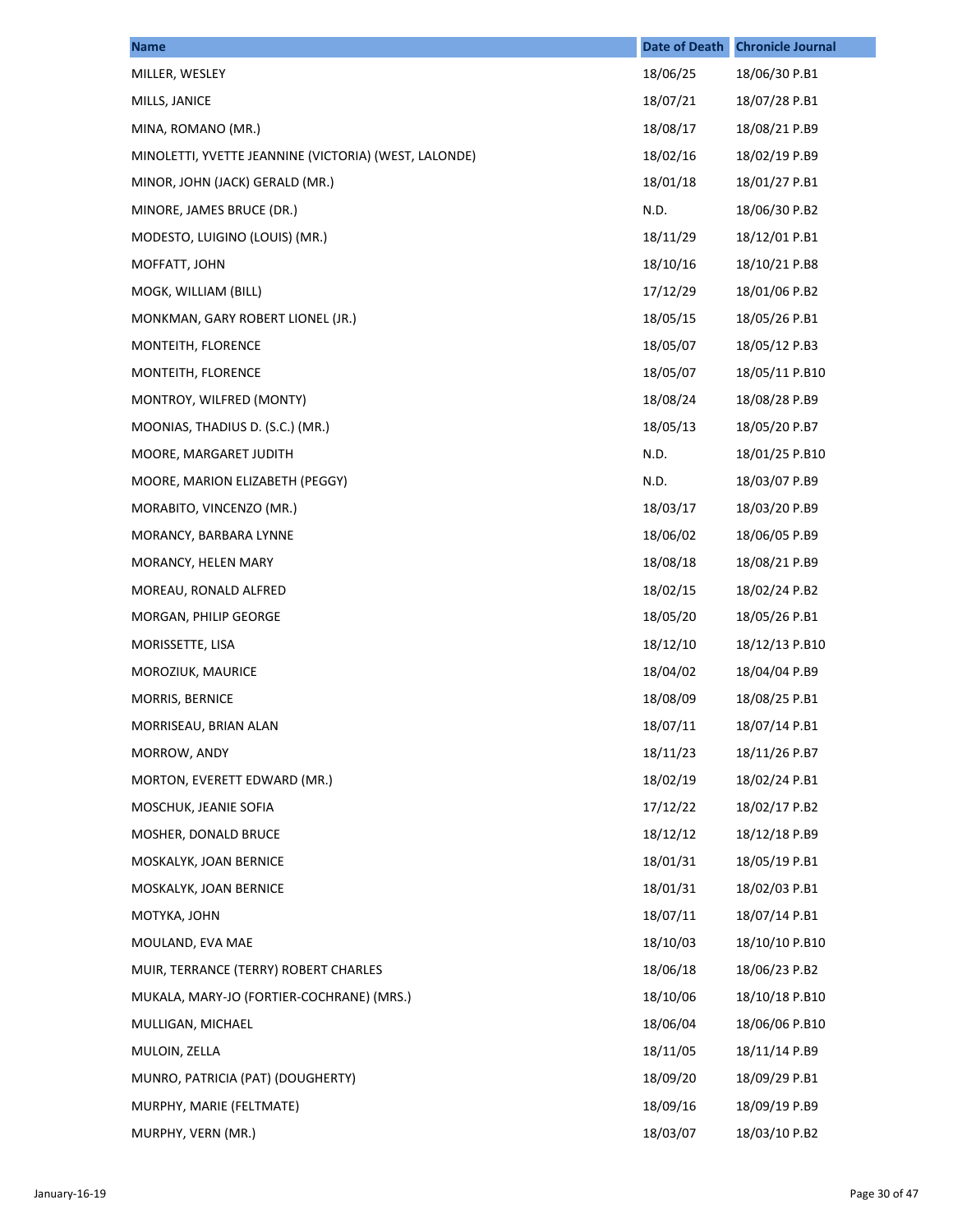| <b>Name</b>                              | <b>Date of Death</b> | <b>Chronicle Journal</b> |
|------------------------------------------|----------------------|--------------------------|
| MURPHY, VERN (MR.)                       | 18/03/07             | 18/03/11 P.B7            |
| MURRAY, DAVID WILLIAM                    | 18/03/31             | 18/04/07 P.B1            |
| MURRAY, JAMES (JIM) LEWIS                | 18/01/16             | 18/01/19 P.B9            |
| MURRAY, JOHN TERENCE (MR.)               | 18/06/17             | 18/06/21 P.B10           |
| MYERS, ARLENE                            | 18/10/08             | 18/10/16 P.B7            |
| MYLLARI, VALMA                           | 18/11/29             | 18/12/01 P.B1            |
| NACINOVIC, FRANK                         | 18/05/23             | 18/05/26 P.B1            |
| NADEAU, ARMAND                           | 18/03/05             | 18/03/10 P.B2            |
| NADIN, ANTONIETTA                        | 18/10/24             | 18/10/26 P.B8            |
| NAMESTNIK, ANDRIJA (ANDY)                | 18/08/08             | 18/08/11 P.B1            |
| NAMESTNIK, ANDRIJA (ANDY)                | 18/08/08             | 18/08/10 P.B10           |
| NARYTNYK, MARIA (MRS.)                   | 18/09/28             | 18/10/02 P.B7            |
| NASON, MAIJA (MARY) LIISA (MRS.)         | 18/05/21             | 18/05/26 P.B2            |
| NASON, MAIJA (MARY) LIISA (MRS.)         | 18/05/21             | 18/05/24 P.B10           |
| NATE, CORNELIUS (CORNY) (MISSEWACE)      | 18/04/14             | 18/04/17 P.B9            |
| NATRASANY, ANNIKI VIENO (RANTALA) (MRS.) | 18/07/23             | 18/07/28 P.B2            |
| NAZVESKY, GLENN                          | 18/04/25             | 18/04/28 P.B2            |
| NEGLEY, CALVIN                           | 17/12/01             | 18/03/03 P.B2            |
| NELSON, CLARA JOSEPHINE (MRS.)           | 18/12/16             | 18/12/19 P.B10           |
| NESBITT, RUSSELL                         | 18/03/30             | 18/04/04 P.B9            |
| NETEMEGESIC, PAUL (MR.)                  | 18/09/11             | 18/09/17 P.B7            |
| NEUMANN, PERRY                           | 18/06/08             | 18/06/30 P.B2            |
| NICCOLI, GIOVANNI (JOHN)                 | 18/05/26             | 18/05/29 P.B7            |
| NICHOLAS, ELIZABETH R.                   | 18/11/14             | 18/11/17 P.B1            |
| NICHOLLS, CHARLOTTE REBECCA (BRAY)       | 18/02/10             | 18/02/23 P.B9            |
| NICHOLS, TAMMY KATHLEEN                  | 18/03/27             | 18/04/03 P.B8            |
| NICOL, ANNE (MIHAICHUK)                  | 18/04/15             | 18/04/21 P.B1            |
| NICOLAICHUK, AINI MINERVA (WUORELA)      | 18/11/30             | 18/12/04 P.B9            |
| NIEMI, AARON JAMES (MR.)                 | 18/09/16             | 18/09/20 P.B10           |
| NIEMI, SANDRA ANN                        | 18/10/14             | 18/10/17 P.B10           |
| NIGIDJA, MIRANDA ROSS (MISS)             | 18/11/13             | 18/11/17 P.B3            |
| NIVEN, MARY ANN                          | 18/02/22             | 18/02/24 P.B1            |
| NOBIS, ANDRE JOSEPH                      | 18/01/18             | 18/01/22 P.B7            |
| NOBIS, WAYNE MICHAEL RICHARD             | 18/06/08             | 18/06/10 P.B7            |
| NOJONEN, DENNIS JACK MATT                | 18/03/24             | 18/03/28 P.B10           |
| NOLAN, BERNICE CLAIR (LOVEY)             | 18/05/10             | 18/05/15 P.B9            |
| NOLET, WENDY EILEEN                      | 18/11/18             | 18/11/24 P.B2            |
| NORDSTROM, BRUCE FREDERICK               | 18/01/04             | 18/01/10 P.B9            |
| NORDSTROM, BRUCE JAMES (JIM)             | 18/11/07             | 18/11/14 P.B9            |
| NORLAND, RONALD (RON) (MR.)              | 18/12/01             | 18/12/03 P.B7            |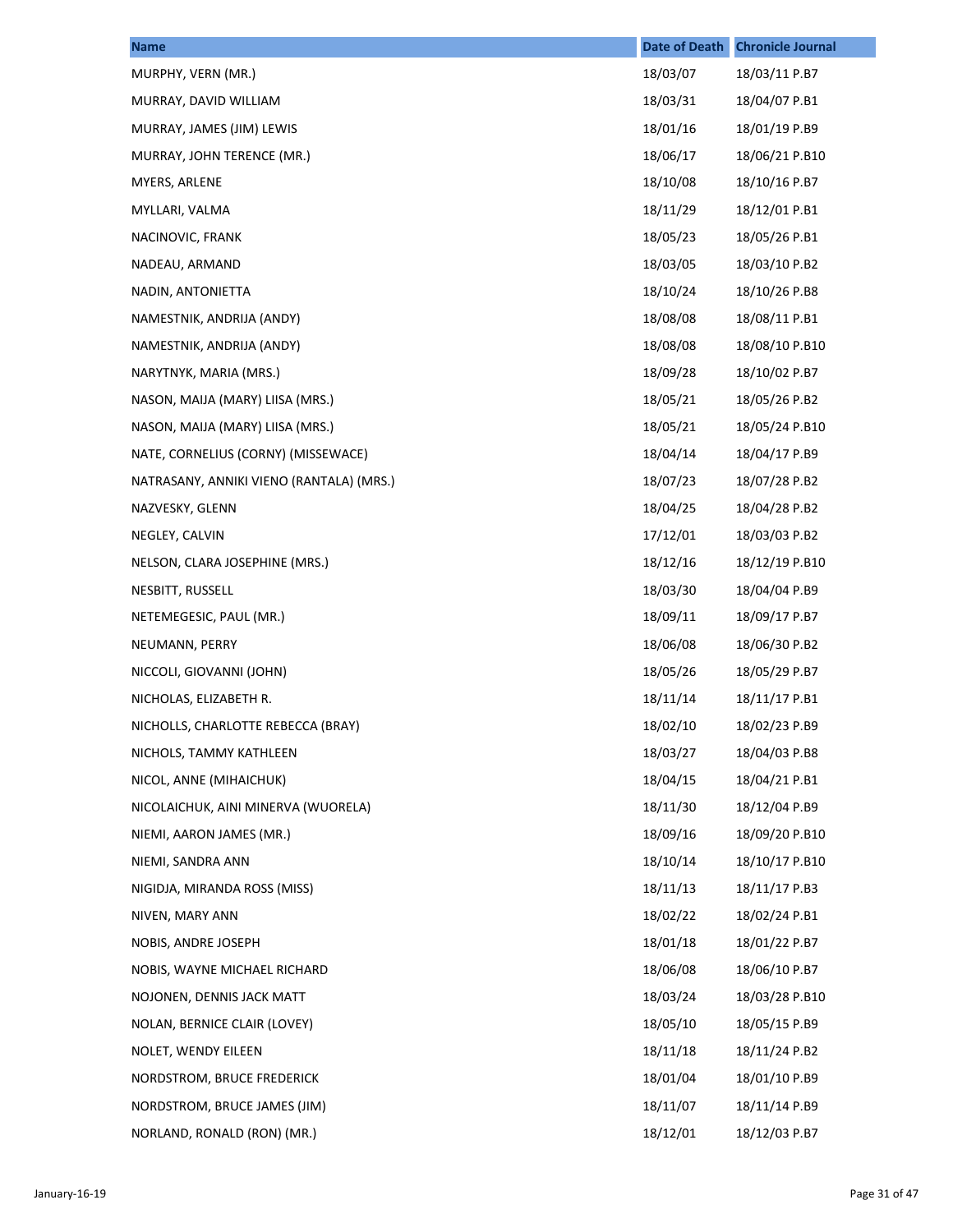| <b>Name</b>                             | <b>Date of Death</b> | <b>Chronicle Journal</b> |
|-----------------------------------------|----------------------|--------------------------|
| NORLUND, ARTHUR JOHN                    | 18/10/05             | 18/10/13 P.B2            |
| NORTHWAY, DOREEN AUDREY (KIDDER) (MRS.) | 18/08/22             | 18/08/24 P.B10           |
| NOVAK, ALAN STEVEN                      | 18/05/05             | 18/05/12 P.B3            |
| NOWICKI, GERALDINE (MRS.)               | 18/03/30             | 18/04/01 P.B9            |
| NOY, RONALD (MR.)                       | 18/11/09             | 18/11/14 P.B9            |
| NUMMIKOSKI, FRANK                       | 18/08/17             | 18/08/22 P.B10           |
| NUTTALL, JOHN WILLIAM ALLAN             | 18/03/10             | 18/03/12 P.B7            |
| NYBERG, LARRY                           | 17/12/31             | 18/01/06 P.B2            |
| OBERGH, JIM (JAMES) LEONARD             | 18/09/20             | 18/09/29 P.B2            |
| O'CONNOR, COREEN RENEE (MRS.)           | 18/10/10             | 18/10/13 P.B3            |
| O'CONNOR, COREEN RENEE (MRS.)           | 18/10/10             | 18/10/14 P.B7            |
| ODAWA, PAUL BENEDICT (MR.)              | 18/04/15             | 18/04/18 P.B9            |
| O'DONNELL-MAJOR, JOHANNA PAUL (PAULINE) | 18/01/15             | 18/02/03 P.B1            |
| O'DONNELL-MAJOR, JOHANNA PAUL (PAULINE) | 18/01/15             | 18/02/02 P.B9            |
| OFF, JOHN GEORGE                        | 18/10/30             | 18/11/03 P.B1            |
| OFF, JOHN GEORGE                        | 18/10/30             | 18/11/06 P.B7            |
| OGDEN, MARGARET ANNE (MACDONALD)        | 18/01/22             | 18/01/25 P.B10           |
| OIKONEN, HELVI MARIA (NIKUNEN) (MRS.)   | 18/01/02             | 18/01/05 P.B7            |
| OJA, GARY WAYNE (MR.)                   | 18/04/22             | 18/04/26 P.B10           |
| OJA, GARY WAYNE (MR.)                   | 18/04/22             | 18/04/28 P.B1            |
| OJALA, ELVI ESTER (MS.)                 | 18/02/26             | 18/03/17 P.B1            |
| OKSANEN, RAYMOND                        | 18/09/06             | 18/09/11 P.B9            |
| OLDALE, RICHARD DAVID                   | 18/09/01             | 18/09/05 P.B10           |
| OLDALE, THOMAS (TOM) WILLIAM            | 18/10/30             | 18/11/02 P.B8            |
| OLDALE, THOMAS (TOM) WILLIAM            | 18/10/30             | 18/11/03 P.B2            |
| OLENIK, YVONNE MARIE DELORES (PILON)    | 18/06/30             | 18/07/04 P.B9            |
| OLESAK, JOSEPH PAUL                     | 18/01/17             | 18/01/20 P.B3            |
| OLINYK, NICKOLAS                        | 18/11/28             | 18/12/01 P.B1            |
| OLNEY, HELEN PATRICIA (PAT) (SALLY)     | 18/03/04             | 18/03/07 P.B9            |
| OLSON, HAROLD ALBERT                    | 18/04/28             | 18/05/30 P.B10           |
| ONCHULENKO, WILLIAM (UNCLE BILL)        | 18/03/18             | 18/03/11 P.B7            |
| O'NEILL, TERRANCE (TERRY) ARTHUR        | 18/11/09             | 18/11/13 P.B7            |
| ONSKI, JUNE CHRISTINE (MRS.)            | 18/04/30             | 18/05/05 P.B4            |
| OOMBASH, DENNIS (MR.)                   | 18/04/30             | 18/05/03 P.B9            |
| OOMBASH, DENNIS (MR.)                   | 18/04/30             | 18/05/02 P.B9            |
| OOSTRA, ELIZABETH ANN                   | 18/08/27             | 18/08/30 P.B9            |
| O'QUINN, JOSEPH VICTOR                  | 18/10/18             | 18/10/20 P.B8            |
| OROK, HARRY                             | 18/08/10             | 18/08/15 P.B9            |
| ORR, LUELLA (LU) (NEELY)                | 18/12/09             | 18/12/19 P.B11           |
| ORSER, MARGARET ROSE (MARNIE)           | 18/05/23             | 18/06/15 P.B8            |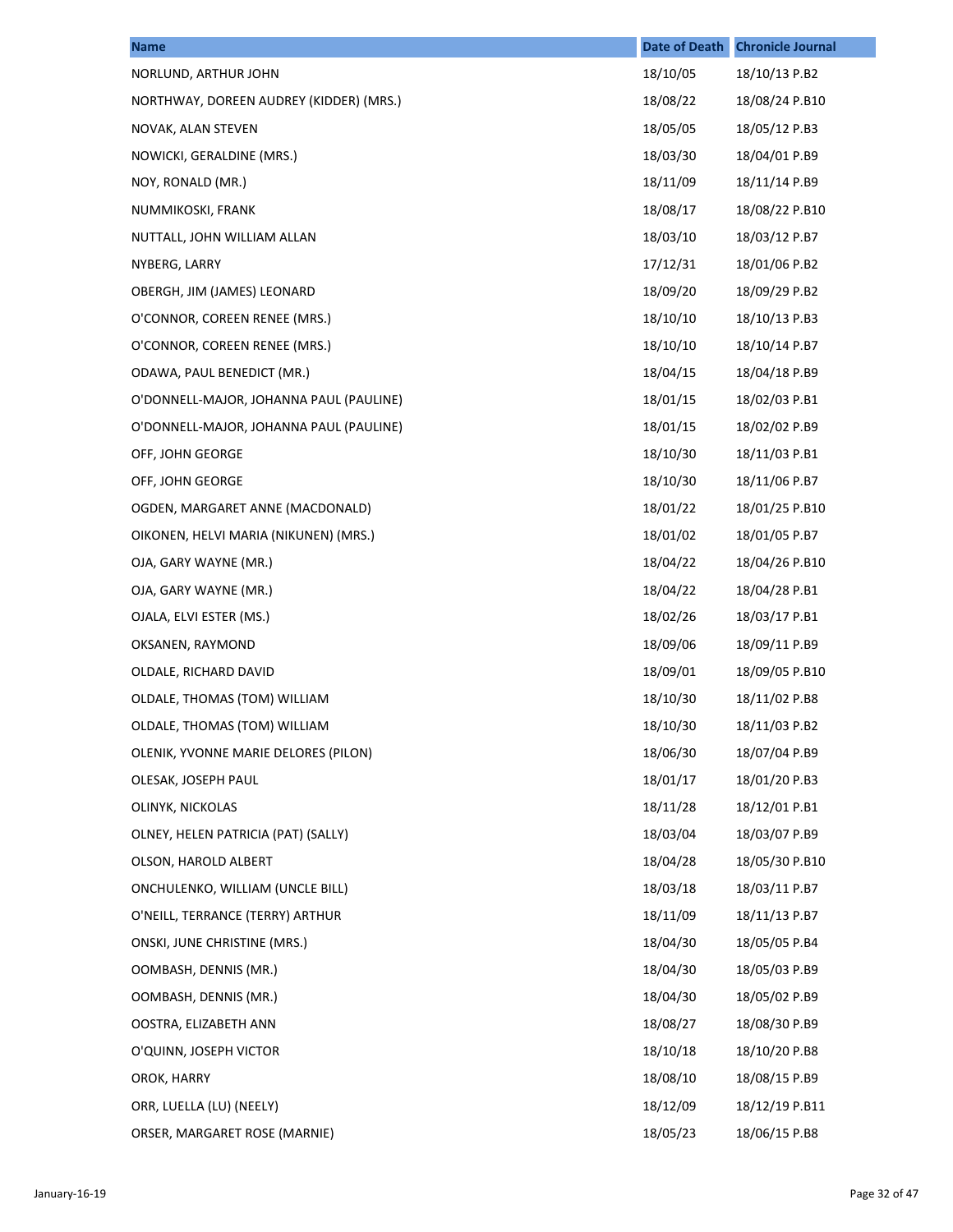| <b>Name</b>                                  | <b>Date of Death</b> | <b>Chronicle Journal</b> |
|----------------------------------------------|----------------------|--------------------------|
| OSESKY, THEODORE (TED)                       | 18/11/14             | 18/11/17 P.B2            |
| OSTAPOW, JAMES PETER                         | 18/10/17             | 18/10/23 P.B9            |
| <b>OUELLET, FRANCIS GILLES (TINOU)</b>       | 18/07/23             | 18/07/25 P.B9            |
| <b>OUELLET, REGINE</b>                       | 18/08/12             | 18/08/16 P.B10           |
| <b>OUELLET, ROGER</b>                        | 18/07/25             | 18/07/27 P.B10           |
| OWENS, TREVOR LLOYD                          | 17/12/03             | 18/12/08 P.B2            |
| PACHOLCZAK, LYLE THOMAS (MR.)                | 18/01/17             | 18/01/20 P.B2            |
| PARKER, CATHARINE ELIZABETH                  | 18/12/10             | 18/12/18 P.B9            |
| PARKER, GERALD (JERRY)                       | 18/12/19             | 18/12/29 P.B1            |
| PARKER, LORRAINE (BOUTIN)                    | 18/11/18             | 18/11/21 P.B10           |
| PARKER, MARY ALICE                           | 18/03/13             | 18/03/17 P.B1            |
| PARNELL, LOIS ANN (MCCORMICK, TAYLOR) (MRS.) | 18/09/12             | 18/09/15 P.B2            |
| PARR, CANDICE (CASHABACK)                    | 18/06/09             | 18/06/16 P.B2            |
| PARRY, EDWARD ROY (BUD) (MR.)                | 18/09/05             | 18/09/12 P.B10           |
| PARSONS, CLIFFORD GORDON                     | 18/10/22             | 18/10/25 P.B10           |
| PARSONS, DAVID BRUCE                         | 18/08/31             | 18/09/02 P.B7            |
| PASCH, TONY (MR.)                            | N.D.                 | 18/06/16 P.B2            |
| PASKALIS, CHRIS                              | 18/11/22             | 18/11/27 P.B9            |
| PASKE, EMERSON (EMMY)                        | 18/02/12             | 18/02/24 P.B1            |
| PASQUALINO, IOLANDA                          | 18/03/03             | 18/03/05 P.B7            |
| PASQUALINO, MARIETTA (MRS.)                  | 18/09/09             | 18/09/12 P.B10           |
| PASZTOR, ERNO                                | 17/07/12             | 18/04/28 P.B3            |
| PASZTOR, MERILYN JEAN (PIPER)                | 18/03/12             | 18/04/28 P.B3            |
| PATRANIUK, TONIA (MRS.)                      | 18/11/20             | 18/11/24 P.B2            |
| PATTERSON, LARRY                             | 18/11/20             | 18/12/15 P.B1            |
| PATTYSON, KATHLEEN MARY (KEOWN)              | 18/05/23             | 18/05/26 P.B2            |
| PAULIN, SHIRLEY                              | 18/04/29             | 18/05/09 P.B10           |
| PEDERO, SAMANTHA JEAN (SMITH)                | 18/08/26             | 18/08/30 P.B9            |
| PEDWYSOCKI, KAREN ROSE (MISS)                | 18/05/20             | 18/05/23 P.B10           |
| PEEL, HENRIETTA (ETTA) LOUISE (CHENIER)      | 18/10/16             | 18/10/17 P.B10           |
| PEET, TERENCE HUGH                           | 18/02/21             | 18/02/24 P.B2            |
| PELLA, GLORIA MARIE                          | 18/10/26             | 18/10/28 P.B8            |
| PELLETIER, BARBARA LOLA (LEFROY)             | 18/01/22             | 18/01/27 P.B2            |
| PELLETIER, THOMAS H. (BUTCH)                 | 18/03/30             | 18/04/01 P.B7            |
| PELLETIER-STADEY, GREGORY (MR.)              | 18/07/18             | 18/07/20 P.B8            |
| PENTNEY, JAMES (MR.)                         | 18/09/30             | 18/10/06 P.B1            |
| PEPLER, D. GEORGE                            | 18/04/29             | 18/05/02 P.B9            |
| PEREIRA, FELIZA PEDROSA DUARTE CASALEIRO     | 18/10/06             | 18/10/20 P.B8            |
| PERNA, MICHELE                               | 18/12/17             | 18/12/19 P.B10           |
| PERO, ANNIE ELIZABETH (COVINO)               | 18/11/07             | 18/11/17 P.B1            |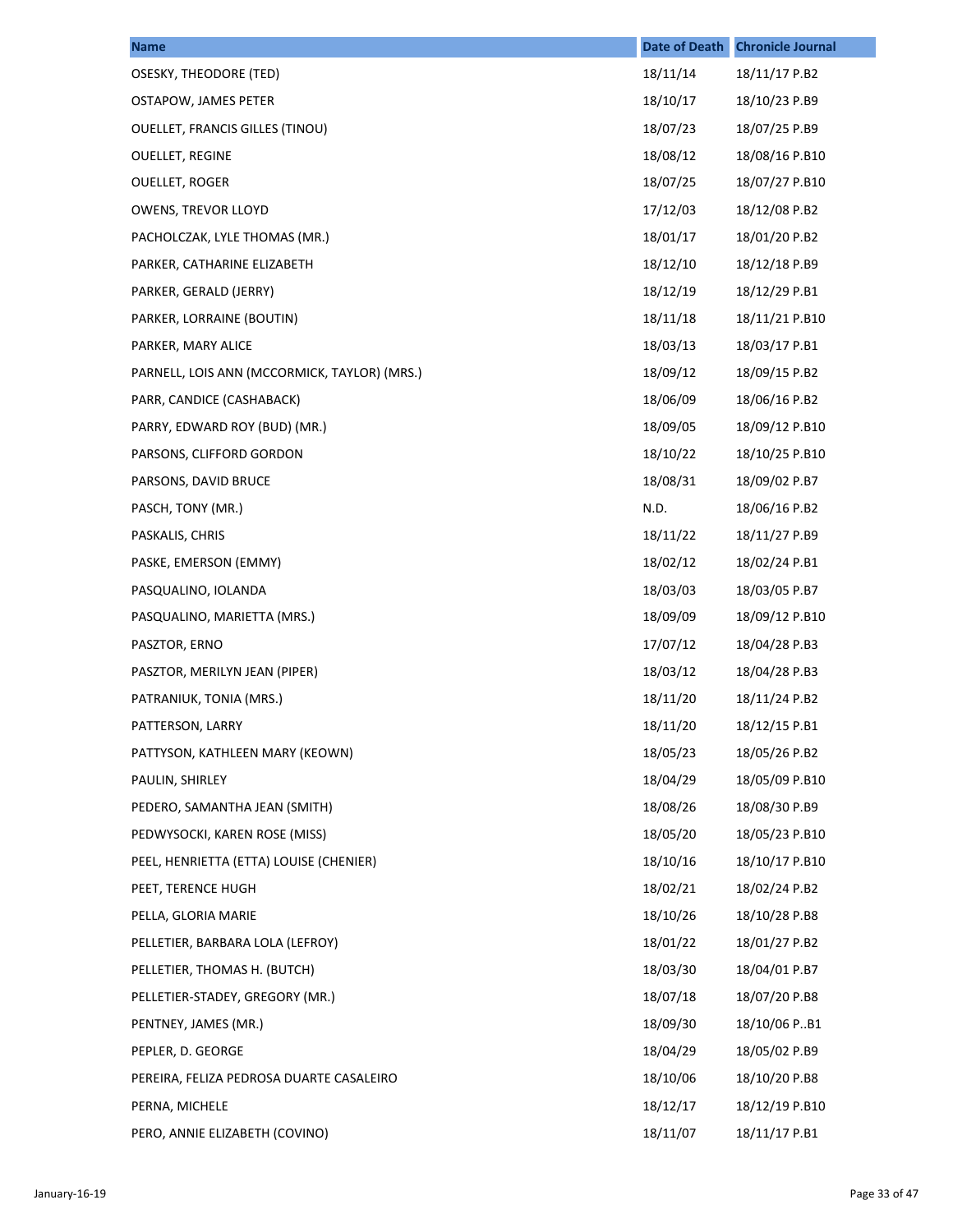| <b>Name</b>                        | <b>Date of Death</b> | <b>Chronicle Journal</b> |
|------------------------------------|----------------------|--------------------------|
| PERRIER, CAROL                     | 18/07/31             | 18/08/11 P.B1            |
| PERRIER, LOUISE R. (VEILLETTE)     | 18/08/07             | 18/08/11 P.B1            |
| PERRIER, LOUISE R. (VEILLETTE)     | 18/08/07             | 18/08/12 P.B8            |
| PETERS, JAMES (JIM) (MR.)          | 18/12/19             | 18/12/22 P.B 1           |
| PETERSEN, BRUCE (MR.)              | 18/06/18             | 18/06/21 P.B10           |
| PETERSEN, BRUCE (MR.)              | 18/06/18             | 18/06/22 P.B10           |
| PETERSON, KEN                      | 18/08/27             | 18/08/31 P.B8            |
| PETERSON, WILBERT RICHARD          | 18/05/30             | 18/06/02 P.B1            |
| PETRICK, JOSEPH                    | 18/07/15             | 18/07/21 P.B2            |
| PETRONE, MARCELLA (MCCART) (R.N.)  | 18/06/04             | 18/06/14 P.B1            |
| PETROVIC, SUSAN (PALOVIC)          | 17/12/29             | 18/01/06 P.B2            |
| PETRYNA, PETER JULIAN              | 18/02/19             | 18/02/24 P.B2            |
| PETTIT, FRED                       | 18/06/04             | 18/06/06 P.B10           |
| PETTIT, GLADYS GWENDOLYN           | 18/11/23             | 18/11/27 P.B9            |
| PHILLIPS, DONNA JANE (SCHINKEL)    | 18/10/02             | 18/10/06 P.B1            |
| PHILLIPS, GERALD (JERRY) E.        | 18/02/28             | 18/03/10 P.B2            |
| PHILLIPS, JOHN (PIPER) (MR.)       | 18/09/08             | 18/09/15 P.B1            |
| PHILLIPS, RAYMOND (RAY) JOSEPH     | 18/11/19             | 18/11/24 P.B2            |
| PICARD, LOIS JEANNE (ROSS)         | 18/07/17             | 18/07/20 P.B8            |
| PICCININ, LUIGINA GIUSTINA         | 18/07/26             | 18/07/28 P.B1            |
| PICCININ, ROBERT PETER (BOB)       | 18/02/08             | 18/02/10 P.B1            |
| PIKE, MARY MARGARETT (MRS.)        | 18/08/24             | 18/08/28 P.B9            |
| PINEAU, HEIDI GAIL (ROSENBAUM)     | 18/10/04             | 18/10/10 P.B10           |
| PINKOWSKI, ROGER                   | 18/02/12             | 18/02/15 P.B10           |
| PIUCA, MARIA (PAOLETTI) (MRS.)     | 18/10/11             | 18/10/20 P.B8            |
| POIRIER, HENRY                     | 18/05/25             | 18/06/02 P.B1            |
| POLHILL, NORMA RUTH (MRS.)         | 18/11/27             | 18/12/01 P.B1            |
| POLINI, ROBERTO                    | 18/02/27             | 18/03/01 P.B9            |
| PONKA, WILLIAM (BILL) EDWIN        | 18/02/01             | 18/02/05 P.B7            |
| PONTO, ARTHUR JOHN                 | 18/08/12             | 18/08/15 P.B9            |
| PONTYNEN, EERO WILLIAM             | 18/03/31             | 18/04/07 P.B2            |
| PORTER, JACK DENNIS                | 18/08/19             | 18/08/21 P.B9            |
| POSTROZNY, MICHELE ANNE (MESERVIA) | 18/07/17             | 18/08/09 P.B9            |
| POTAN, STUART (ZUM) ANDREW (MR.)   | 18/12/05             | 18/12/08 P.B2            |
| POTHIER, EILEEN MARIE (DE VILLER)  | 18/11/27             | 18/12/01 P.B2            |
| POTHOF, MARIE ANNE ADELA (MRS.)    | 18/04/06             | 18/04/09 P.B9            |
| POTTER, DARLENE ROSE (MRS.)        | 18/08/01             | 18/08/04 P.B1            |
| POTVIN, EDWARD BENOIT              | 18/08/13             | 18/08/18 P.B1            |
| POWELL, DAVID EVAN                 | N.D.                 | 18/12/01 P.B1            |
| POWELL, ROBERT (BOBBY) CHARLES     | 18/12/24             | 18/12/29 P.B1            |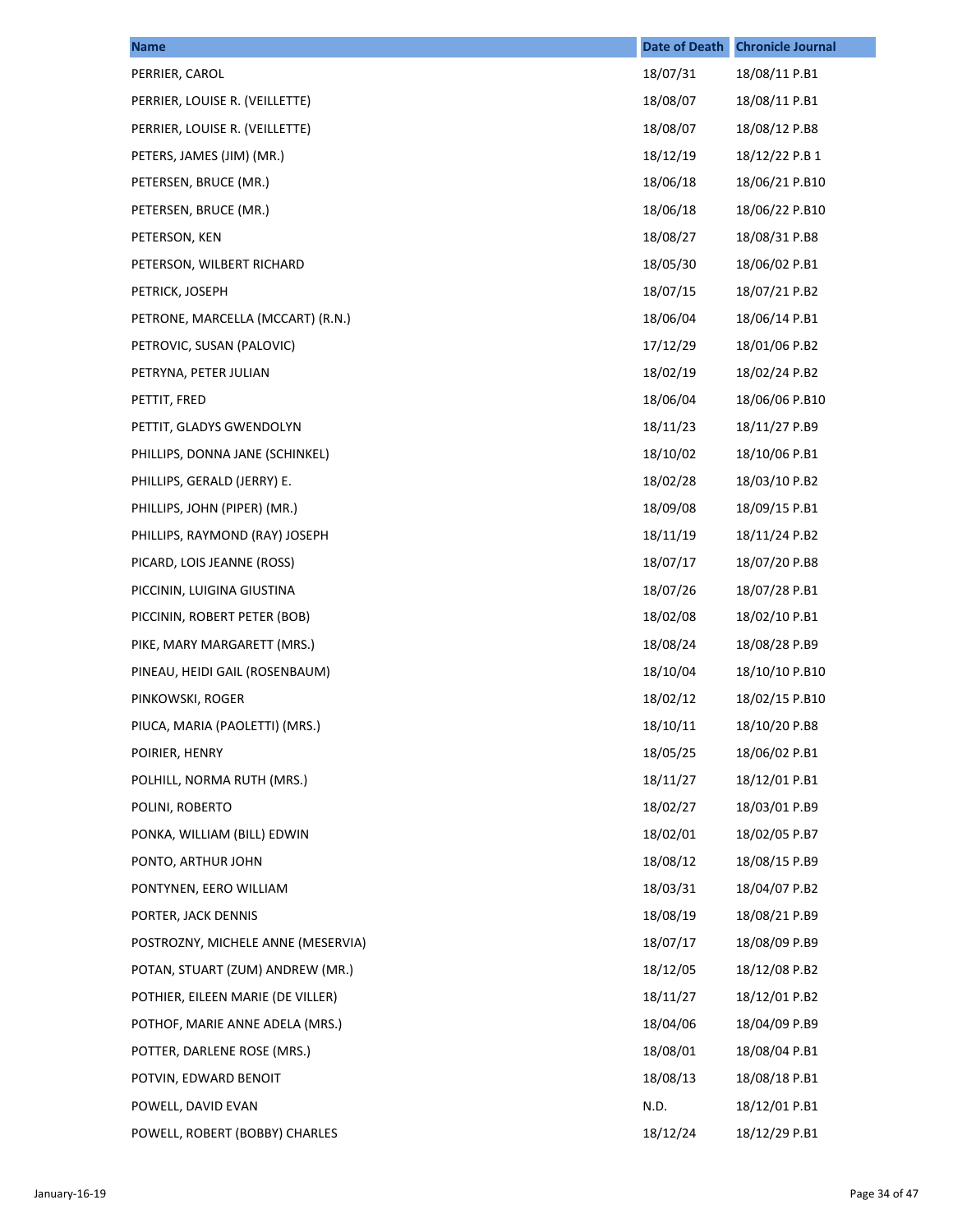| <b>Name</b>                        | <b>Date of Death</b> | <b>Chronicle Journal</b> |
|------------------------------------|----------------------|--------------------------|
| POWERS, JODY LEE                   | 18/06/07             | 18/06/12 P.B7            |
| POWERS, JODY LEE                   | 18/06/07             | 18/06/13 P.B10           |
| PRAIRIE, MARY (IVANEK)             | 18/07/22             | 18/08/04 P.B3            |
| PRAYMAK, MICHAEL DONALD (DON)      | 18/01/24             | 18/02/21 P.B9            |
| PRETLAC, BARBARA JOAN              | 18/05/17             | 18/05/19 P.B1            |
| PRIEN, ANNE (ANNIE) MARY (MUIR)    | 18/08/20             | 18/08/28 P.B9            |
| PRIEN, ANNE (ANNIE) MARY (MUIR)    | 18/08/20             | 18/08/29 P.B9            |
| PROCHNICKI, EDWARD LORNE           | 18/03/31             | 18/04/04 P.B9            |
| PROCIW, TATIANA                    | 18/11/03             | 18/11/06 P.B7            |
| PROCTOR, ROBERT JAMES              | 18/12/22             | 18/12/26 P.B9            |
| PROKOPETZ, CHERRY LYNN             | 18/02/21             | 18/02/27 P.B7            |
| PROSSER, GARY JULIAN (MR.)         | 18/06/13             | 18/06/16 P.B2            |
| PROVENZANO, GIACINTO (JACK) (MR.)  | 18/07/11             | 18/07/13 P.B10           |
| PROVENZANO, UGO OTTAVIO (MR.)      | 18/10/31             | 18/11/01 P.B9            |
| PROWD, ELGIN WILSON                | 18/06/25             | 18/06/30 P.B2            |
| PRPIC, BRANKO (MR.)                | 18/02/20             | 18/02/24 P.B1            |
| PRUS, BORIS PETER                  | 18/05/26             | 18/05/29 P.B7            |
| PRUYS, JOSEPH HARRY (MR.)          | 18/02/26             | 18/03/01 P.B9            |
| PUCCI, LUCIANA MARIA               | 18/12/13             | 18/12/18 P.B9            |
| PUMPHREY, EMMA                     | 18/08/29             | 18/10/20 P.B2            |
| PUSSINEN, VIKTOR                   | 18/03/21             | 18/03/24 P.B1            |
| PYHTILA, REIJO LEO                 | 18/01/06             | 18/01/13 P.B2            |
| PYLYPCHUK, ANNA                    | 18/02/17             | 18/02/20 P.B8            |
| QUENNELL, NANCY ELLEN (MARTIN)     | 18/04/06             | 18/04/10 P.B7            |
| <b>QUINTON, SANDRA MARGARET</b>    | 18/03/02             | 18/03/06 P.B9            |
| RACIC, GEORGE NICHOLAS             | 18/06/27             | 18/06/30 P.B1            |
| RACKEL, KEITH GLEN                 | 18/12/06             | 18/12/18 P.B9            |
| RAHMER, MONA (SHIRLEY) FAYE (MRS.) | 18/09/23             | 18/09/27 P.B10           |
| RAJALA, AINI KAY (TOIVONEN) (MRS.) | 18/08/30             | 18/09/05 P.B9            |
| RAJALA, LYNN                       | 18/08/02             | 18/08/11 P.B2            |
| RANDLE, MAUREEN GEORGINA (MRS.)    | 18/07/11             | 18/07/28 P.B2            |
| RANGER, GUY LIONEL JOSEPH (MR.)    | 18/02/25             | 18/02/28 P.B9            |
| RANTA, MARIE MARTHA (MRS.)         | 18/03/26             | 18/04/07 P.B2            |
| RANTALA, KERTTU HILMA              | 18/11/24             | 18/11/30 P.B10           |
| RATZ, GORDON HARVEY                | 18/11/05             | 18/11/06 P.B7            |
| RAWNSLEY, HAROLD (HATCH)           | 18/11/05             | 18/11/20 P.B7            |
| RAY, FLORENCE HILDA (MRS.)         | 18/08/19             | 18/08/21 P.B9            |
| RAYNAK, SONIA LENORE               | 18/01/13             | 18/01/17 P.B9            |
| REICH, HILBERT (MR.)               | 18/06/01             | 18/06/26 P.B7            |
| REID, GARRY WILBERT                | 18/12/14             | 18/12/19 P.B10           |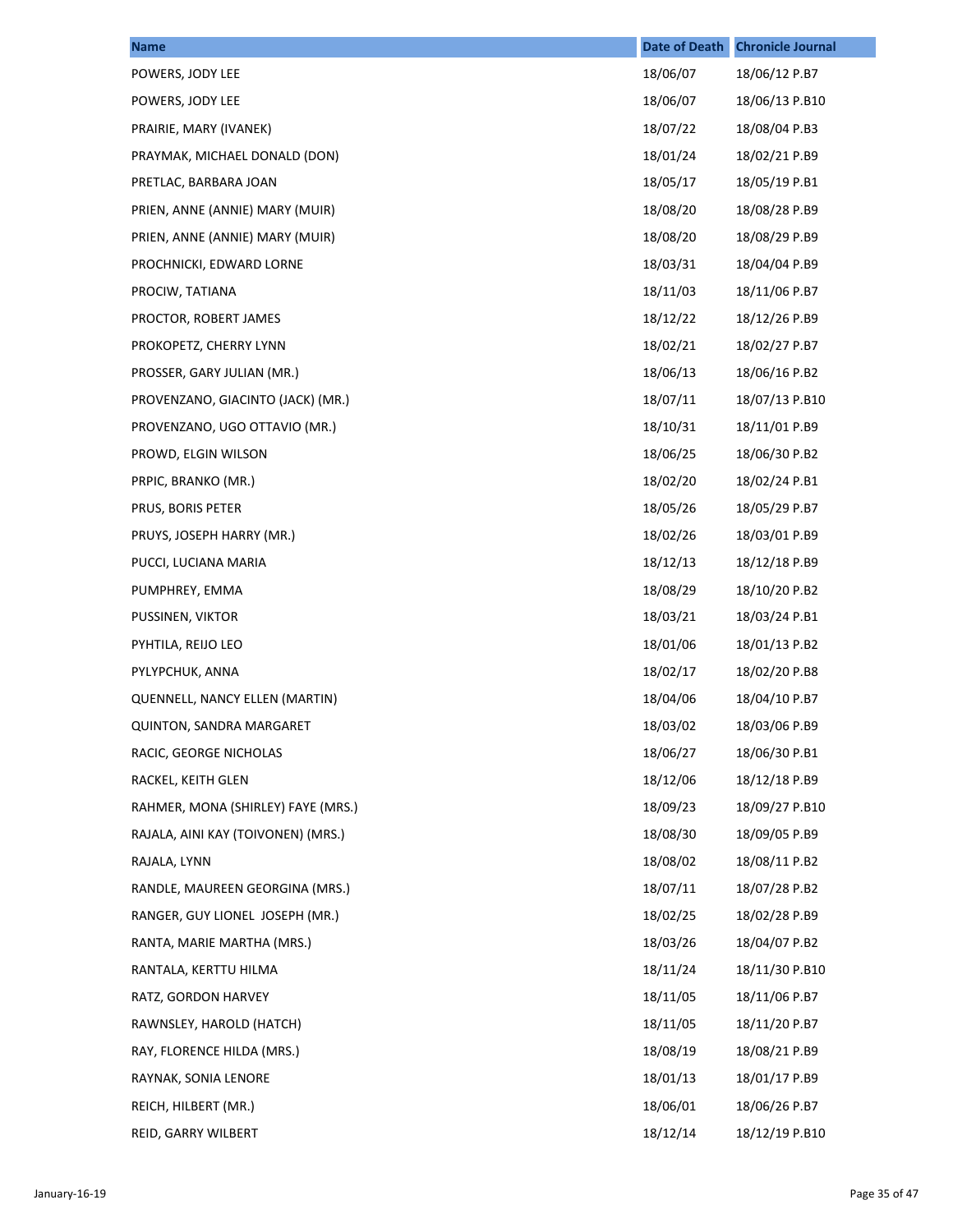| <b>Name</b>                                       | <b>Date of Death</b> | <b>Chronicle Journal</b> |
|---------------------------------------------------|----------------------|--------------------------|
| REID, PATRICIA JOAN TUMBER LORAINE                | 18/05/08             | 18/05/12 P.B1            |
| REINIKKA, PAAVO                                   | 18/01/19             | 18/01/20 P.B1            |
| REINIKKA, PAAVO EVERT (MR.)                       | 18/01/19             | 18/01/23 P.B7            |
| REINKE, WILMA ALMA                                | 18/02/13             | 18/02/15 P.B10           |
| REINSALU, MARTIN JAMES                            | 18/03/08             | 18/03/11 P.B7            |
| REINSALU, MARTIN JAMES                            | 18/03/08             | 18/03/10 P.B1            |
| REINSALU, UDO JAMES                               | 18/02/17             | 18/02/26 P.B9            |
| REINSALU, UDO JAMES                               | 18/02/17             | 18/02/24 P.B2            |
| RENAUD, TERRY GILBERT                             | 18/08/07             | 18/08/10 P.B10           |
| RENTON, JANET LORRAINE                            | 18/01/05             | 18/01/13 P.B2            |
| REPENDA, VIRVE (MRS.)                             | 18/08/03             | 18/08/11 P.B1            |
| REPO, GERTRUDE (KERTTU) ALIINA (MISS)             | 18/09/01             | 18/09/05 P.B9            |
| RETAR, ANA (STRMEC)                               | 17/12/28             | 18/01/03 P.B7            |
| RETAR, ANA (STRMEC)                               | 17/12/28             | 18/01/02 P.B7            |
| REVESZ, MARIA KATALIN                             | 18/05/10             | 18/05/19 P.B2            |
| RICARD, FRANCOIS (FRANK) ROBERT                   | N.D.                 | 18/07/07 P.B2            |
| RICHARDS, BRIAN JOSEPH                            | 18/12/24             | 18/12/29 P.B2            |
| RICHARDSON, GRACIE (MACGREGOR)                    | 18/04/20             | 18/04/26 P.B10           |
| RICHARDSON, PATRICIA (PAT) MARY LOUISE (TUHKANEN) | 18/03/19             | 18/03/24 P.B2            |
| RICHARDSON, ROBERT WARREN                         | 18/07/23             | 18/07/28 P.B2            |
| RICHARDSON, VICTORIA ELLEN (STEWART)              | 18/09/29             | 18/10/03 P.B9            |
| RICHMOND, CAROLE (STEPHENS)                       | 18/02/11             | 18/02/15 P.B10           |
| RICKARD, SIOBHAN VIVIEN                           | 18/09/25             | 18/10/02 P.B7            |
| RICKARDS, ELSIE IRENE                             | 18/11/13             | 18/11/17 P.B2            |
| RIEDER, JAMES (JIM) (PASTOR)                      | 18/04/04             | 18/04/06 P.B10           |
| RIEGER, JAMES LEO                                 | 18/03/13             | 18/04/07 P.B2            |
| RINSMA, HESSIE (MISS)                             | 18/04/08             | 18/04/11 P.B10           |
| RIPA, PETER (MR.)                                 | 18/03/16             | 18/03/31 P.B1            |
| RISSANEN, CARL                                    | 18/06/27             | 18/07/04 P.B9            |
| RISSANEN, JUDY (BERNON)                           | 18/09/13             | 18/09/19 P.B9            |
| RITCHIE, CHRISTINA SIMPSON                        | 18/01/06             | 18/01/10 P.B9            |
| RITCHIE, ELSIE MAUD                               | 18/10/14             | 18/10/20 P.B2            |
| RITCHIE, LEAH ROSE                                | N.D.                 | 18/06/21 P.B10           |
| RIZZO, GIUSEPPE (JOE)                             | 18/08/20             | 18/08/22 P.B10           |
| ROACH, ANN KARLYN                                 | 18/10/12             | 18/10/16 P.B7            |
| ROBILLARD, LARRY BRYAN                            | 18/07/01             | 18/07/06 P.B8            |
| ROBINSON, ROBERT (BOB) AUGUSTA                    | 18/05/08             | 18/05/12 P.B1            |
| ROBITAILLE, TERRY (TINKER)                        | 18/08/17             | 18/09/15 P.B1            |
| ROGERS, JEAN ETHEL (MRS.)                         | 18/08/05             | 18/08/09 P.B9            |
| ROLFE, NORMA MARLENE (MRS.)                       | 18/04/23             | 18/04/28 P.B2            |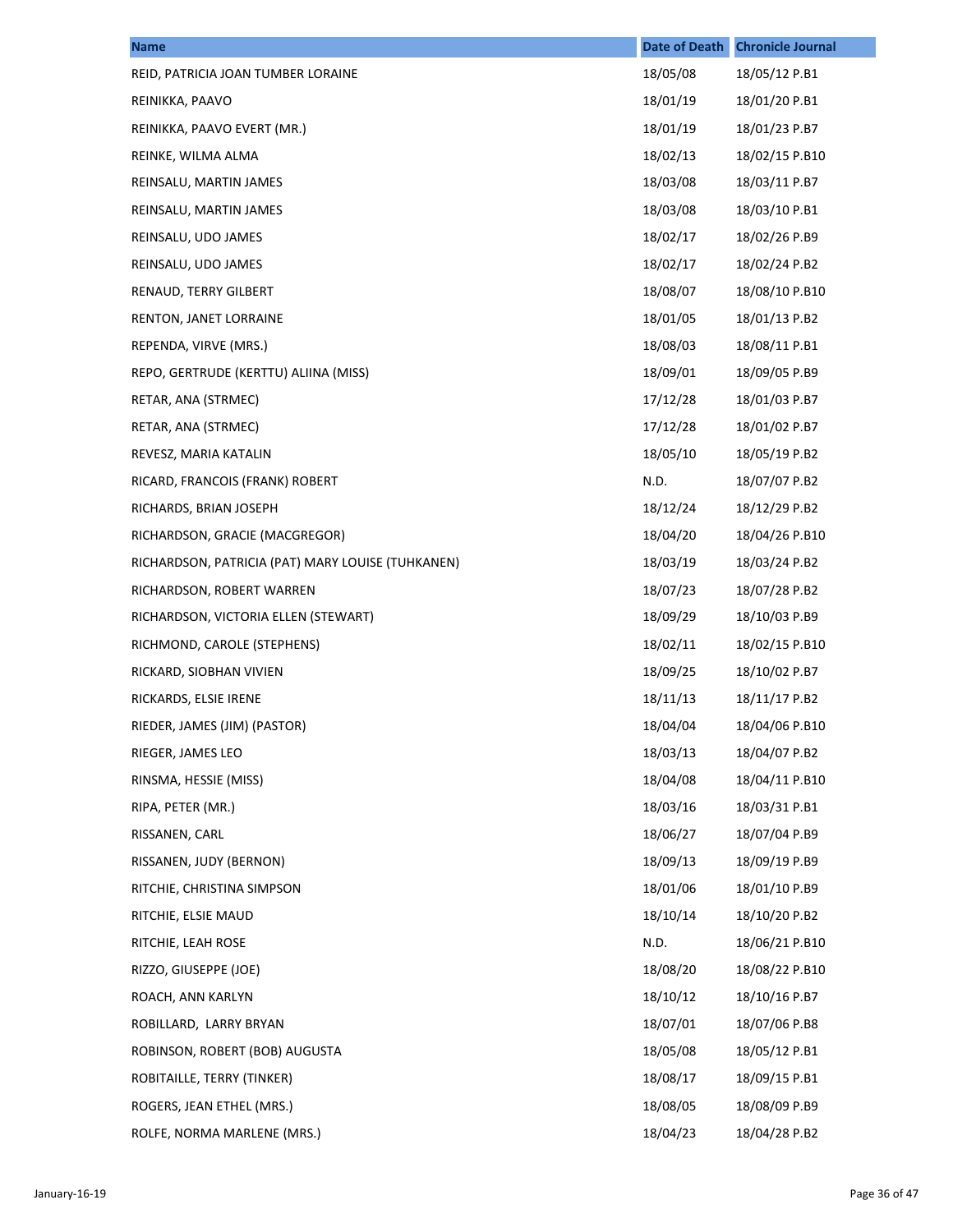| <b>Name</b>                            | <b>Date of Death</b> | <b>Chronicle Journal</b> |
|----------------------------------------|----------------------|--------------------------|
| ROMANCHUK, JOHN STEPHEN                | 18/12/10             | 18/12/22 P.B1            |
| ROMANOFF, DON                          | 18/01/29             | 18/01/31 P.B9            |
| ROMANOFF, DON                          | 18/01/29             | 18/02/03 P.B1            |
| ROMU, ERIC ARMAS                       | 18/07/08             | 18/07/11 P.B10           |
| ROONEY, MARGARET ANN (MYSLICKI) (MRS.) | 18/08/17             | 18/08/19 P.B7            |
| ROONEY, WALLACE                        | 18/01/03             | 18/01/05 P.B7            |
| ROOS, ALAN MICHAEL                     | N.D.                 | 18/11/23 P.B1            |
| ROOS, ALAN MICHAEL                     | N.D.                 | 18/11/22 P.B10           |
| ROSE, MICHAEL (MIKE) (MR.)             | 18/09/17             | 18/09/22 P.B1            |
| ROSS, ANN                              | 18/04/05             | 18/04/07 P.B2            |
| ROSS, GUY                              | 18/06/16             | 18/06/20 P.B10           |
| ROSS, ISABEL VIOLA (RORAPH) (MRS.)     | 18/12/13             | 18/12/14 P.B10           |
| ROSS, KENNETH (KENNY) GEORGE           | 18/11/10             | 18/11/17 P.B2            |
| ROSS, LILIAN (MRS.)                    | 18/05/17             | 18/05/24 P.B10           |
| ROTHSCHILD, DAVID (MR.)                | 18/05/30             | 18/06/02 P.B2            |
| ROUTHIER, AIME                         | 18/05/10             | 18/05/12 P.B3            |
| ROWSON, ELSIE ELIZABETH ANNIE (MRS.)   | 18/05/18             | 18/05/26 P.B2            |
| RUBERTO, ANNA                          | 18/04/06             | 18/04/09 P.B9            |
| RUBLETZ, MICHAEL (MR.)                 | 18/06/19             | 18/06/23 P.B1            |
| RUEL, GERMAIN                          | 18/06/09             | 18/06/16 P.B2            |
| RUMMERFIELD, PATSY (MCPHERSON) (MRS.)  | 18/09/09             | 18/09/14 P.B10           |
| RUOH, CAROL                            | 18/04/09             | 18/04/28 P.B1            |
| RUSNAK, ALICE MARIE (VAILLANT)         | 18/12/02             | 18/12/08 P.B1            |
| RUSNAK, ALICE MARIE (VAILLANT)         | 18/12/02             | 18/12/07 P.B10           |
| RUSSELL, ORVAL (MR.)                   | 18/02/01             | 18/02/02 P.B9            |
| RUSSO, ANNUNZIATA (D'AVANZO)           | 18/02/08             | 18/02/09 P.B9            |
| RUTHERFORD, SAM (MR.)                  | 18/09/05             | 18/09/12 P.B10           |
| RUTTAN, ALDANA DAWN (MRS.)             | 18/07/13             | 18/07/18 P.B9            |
| RUTTER, LEONARD (BRUCE) (MR.)          | 18/06/02             | 18/06/09 P.B1            |
| RYAN, JOHN                             | 18/12/22             | 18/12/26 P.B9            |
| RYAN, PHILLIPE (MR.)                   | 18/07/07             | 18/07/10 P.B9            |
| RYBAR, ELIZABETH (MISS)                | 18/10/04             | 18/10/06 P.B2            |
| RYDER, ANDREW                          | 18/07/09             | 18/07/28 P.B1            |
| SAARI, JAMES DAVID                     | 18/11/30             | 18/12/05 P.B9            |
| SAASTO, ALICE MARY ENSI                | 18/05/08             | 18/05/12 P.B1            |
| SABO, ZLATAN (MIKE)                    | 18/05/07             | 18/05/12 P.B2            |
| SACCHETTI, EVA                         | 18/02/24             | 18/03/01 P.B9            |
| SAGURI, ALAR (AL)                      | 18/01/30             | 18/02/15 P.B10           |
| SAJNA, JOHN                            | 18/11/05             | 18/11/08 P.B10           |
| SALATINO, ALFRED                       | 18/10/08             | 18/10/10 P.B10           |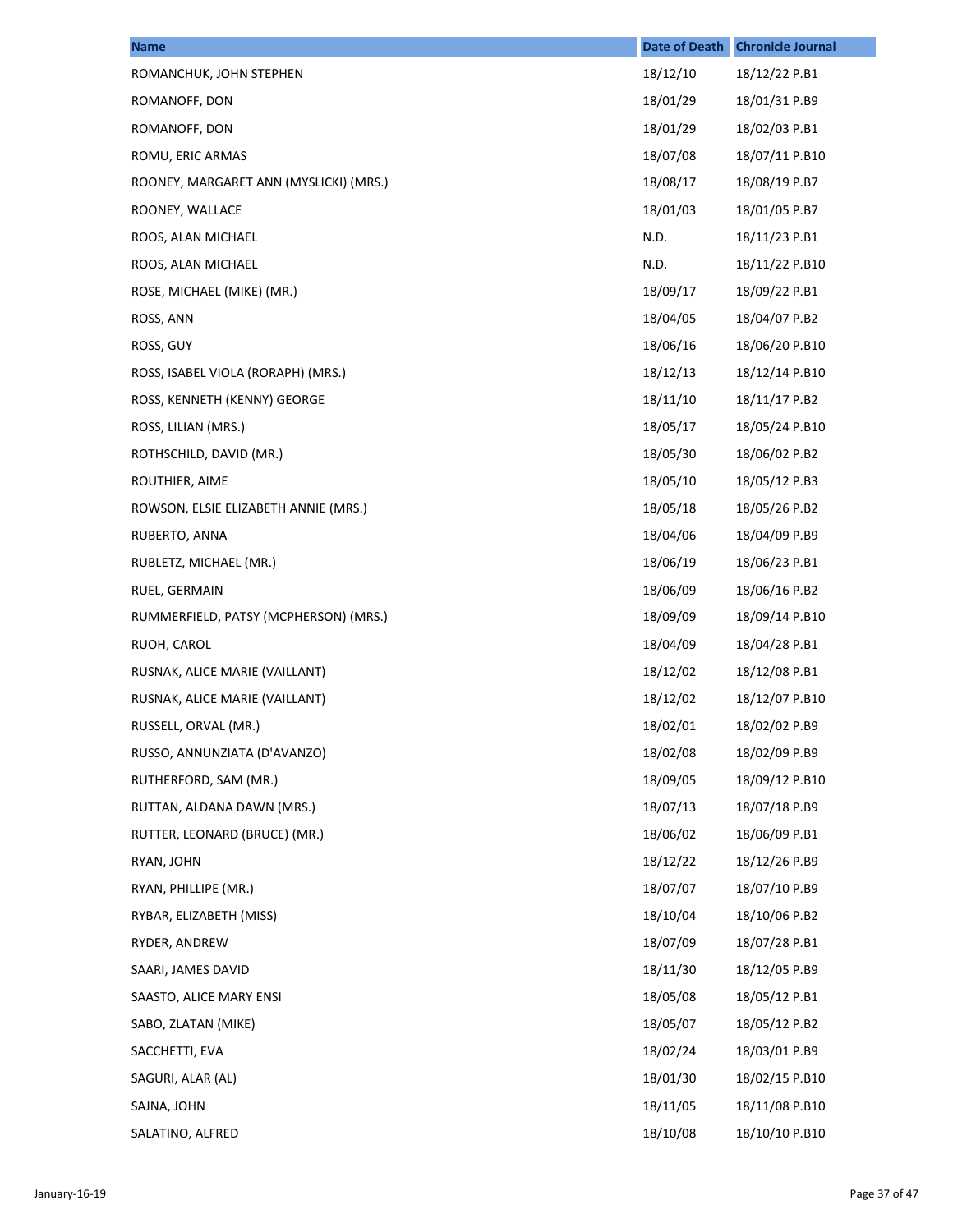| <b>Name</b>                        | <b>Date of Death</b> | <b>Chronicle Journal</b> |
|------------------------------------|----------------------|--------------------------|
| SALO, REINO                        | 18/09/01             | 18/09/15 P.B1            |
| SANDERSON, DOUGLAS JOHN (MR.)      | 18/08/30             | 18/09/05 P.B10           |
| SANTIN, ELSO (MR.)                 | 18/12/16             | 18/12/19 P.B11           |
| SAULT, BETTY                       | 18/10/26             | 18/10/30 P.B7            |
| SAUNDERS, ELIZABETH (BETTY)        | 18/09/10             | 18/09/15 P.B1            |
| SAVARD, ROBERT (BOBBY) (MR.)       | 18/07/23             | 18/07/28 P.B1            |
| SAVAS, ELSIE (KOSOLOWSKI)          | 18/07/17             | 18/07/28 P.B1            |
| SAVELA, EDITH                      | 18/04/14             | 18/04/21 P.B1            |
| SAVOIE, LEONARD JOSEPH             | 18/11/19             | 18/11/21 P.B10           |
| SAVOY, GALE GEORGE                 | 18/05/02             | 18/05/04 P.B10           |
| SAWATZKY, MARY (MRS.)              | 18/01/12             | 18/01/27 P.B2            |
| SAWCHYN, MAXINE IDA (MRS.)         | 18/08/31             | 18/10/06 P.B1            |
| SAWCHYN, MAXINE IDA (MRS.)         | 18/08/31             | 18/10/09 P.B2            |
| SAWCHYN, MAXINE IDA (MRS.)         | 18/08/31             | 18/09/01 P.B2            |
| SCALI, JOSEPH (JOE) PATRICK (MR.)  | 18/02/04             | 18/02/10 P.B2            |
| SCALI, JOSEPH PATRICK (MR.)        | 18/02/04             | 18/02/06 P.B9            |
| SCARCELLO, GILIO (MR.)             | 18/06/01             | 18/06/03 P.B8            |
| SCHELLA, JOHN EDWARD (SHOTGUN)     | 18/08/03             | 18/08/25 P.B2            |
| SCHINDELHAUER, HERBERT H.          | 18/06/05             | 18/06/13 P.B10           |
| SCHLERETH, ALBERT E.               | 18/06/30             | 18/07/07 P.B1            |
| SCHLERETH, ALBERT E.               | 18/06/30             | 18/07/05 P.B9            |
| SCHWEITZER, BLAKE DOUGLAS (MR.)    | 18/12/13             | 18/12/15 P.B2            |
| SCOLLIE, MILDRED CHRISTINA (MRS.)  | 18/09/16             | 18/09/22 P.B2            |
| <b>SCOTT, BETTY AIKEN</b>          | 18/01/15             | 18/01/17 P.B9            |
| SCOTT, HEATHER LINDA               | 18/04/08             | 18/04/12 P.B10           |
| SCOTT, JASON                       | 18/06/11             | 18/06/15 P.B8            |
| SCOTT, PHYLLIS DIANE (MONCRIEFF)   | 18/09/15             | 18/09/21 P.B10           |
| SEATON, GEORGE                     | N.D.                 | 18/08/01 P.B9            |
| SEATON, GEORGE                     | N.D.                 | 18/08/04 P.B2            |
| SEGGEWISS, GERDA WILHELMINA (MRS.) | 18/02/21             | 18/02/27 P.B7            |
| SEGUYN, DAVID (MESEEN)             | 18/06/04             | 18/06/06 P.B10           |
| SEPPALA, LORRAINE MARY LYDIA       | 18/07/29             | 18/08/08 P.B9            |
| SEPPALA, LORRAINE MARY LYDIA       | 18/07/29             | 18/08/04 P.B1            |
| SEPULCHRE, CONSTANCE MARGARET BURK | 18/02/23             | 18/02/28 P.B9            |
| SEREDA, PETER DAVID                | 18/05/10             | 18/05/12 P.B3            |
| SEREDA, TED                        | 18/06/11             | 18/06/16 P.B1            |
| SERRAVALLE, EUGENIO                | 18/09/07             | 18/09/10 P.B7            |
| SERVI, DARIO ANDREA                | 18/08/01             | 18/08/04 P.B1            |
| SHABAKJICK, EMILY (FISHER) (MS.)   | 18/12/11             | 18/12/15 P.B2            |
| SHAEN, MARY ELIZABETH (MAHON)      | 18/04/03             | 18/04/04 P.B9            |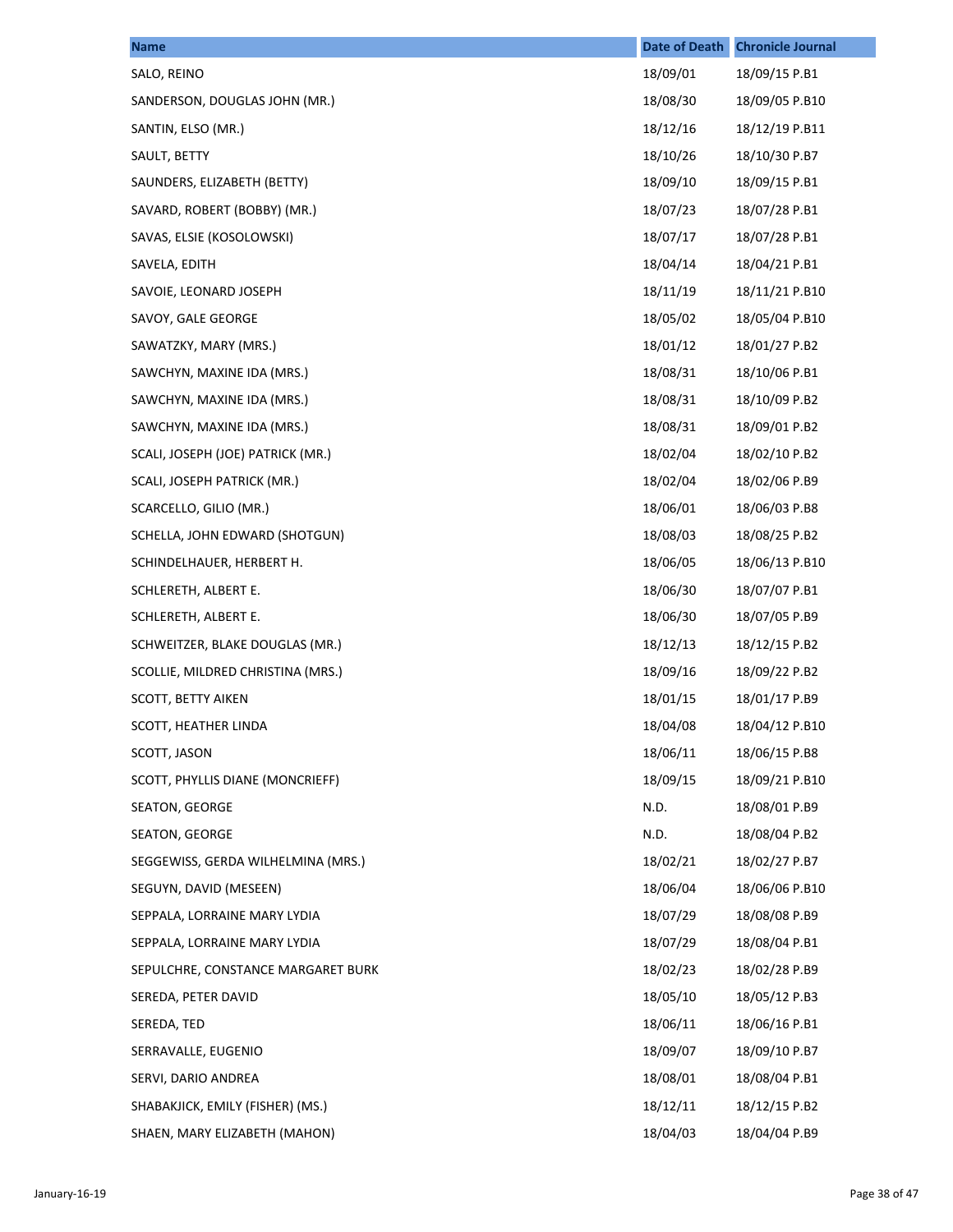| <b>Name</b>                          | <b>Date of Death</b> | <b>Chronicle Journal</b> |
|--------------------------------------|----------------------|--------------------------|
| SHARP, SHIRLEY MERCEDES (MS.)        | 18/12/17             | 18/12/22 P.B1            |
| SHASKO, BERTRAND                     | 17/12/31             | 18/01/04 P.B7            |
| SHASKO, BERTRAND (BERT)              | 17/12/31             | 18/01/05 P.B7            |
| SHCHEPANIK, HELEN ANNE (SEKULICH)    | 18/02/28             | 18/03/03 P.B1            |
| SHIELDS, DANIEL BRYAN                | 18/05/05             | 18/05/08 P.B9            |
| SHIPPAM, PHYLLIS ELIZABETH           | 18/11/26             | 18/11/28 P.B9            |
| SHIPSTON, JUNE HILDA                 | 18/06/03             | 18/06/16 P.B2            |
| SIDDALL, ASHTON LEIGH                | 18/02/11             | 18/02/17 P.B1            |
| SIDDALL, ASHTON LEIGH                | 18/02/11             | 18/02/18 P.B9            |
| SIIVONEN, EERO (ERIC) OLAVI (MR.)    | 18/11/14             | 18/11/17 P.B2            |
| SILVENNOINEN, OSSI ILMARI            | 18/11/10             | 18/11/24 P.B2            |
| SIMAN, ANDREW (ANDY)                 | 18/10/07             | 18/10/10 P.B10           |
| SIME, IRENE ELIZABETH                | 18/12/04             | 18/12/08 P.B3            |
| SIMENAC, STACY LIN ADELLE            | 18/04/06             | 18/04/17 P.B9            |
| SIMENAC, STACY LIN ADELLE (JONES)    | 18/04/06             | 18/04/18 P.B9            |
| SIMEONI, ARMANDO (MR.)               | 18/03/08             | 18/03/10 P.B1            |
| SIMPSON, ARLENE (WEBSTER)            | 18/01/07             | 18/01/10 P.B9            |
| SIMPSON, ARLENE (WEBSTER)            | 18/01/07             | 18/01/09 P.B7            |
| SIMPSON, DOREEN (ALEXANDER)          | 18/06/19             | 18/06/23 P.B1            |
| SINFIELD, HAROLD OSBORNE (CHUCKER)   | 18/04/24             | 18/04/26 P.B11           |
| SINGLETON, ROLAND ALLEN (SR.)        | 18/02/04             | 18/02/07 P.B11           |
| SIPPALA, PETER (MR.)                 | 18/08/01             | 18/08/04 P.B1            |
| SISKO, MILA (MRS.)                   | 18/01/24             | 18/01/27 P.B1            |
| SISKO, MILA (MRS.)                   | 18/01/24             | 18/01/26 P.B9            |
| SITKO, WALTER                        | 18/02/06             | 18/02/09 P.B9            |
| SKINNER, DUNCAN                      | 18/03/23             | 18/03/31 P.B1            |
| SKRILEC, STEVE                       | 18/04/29             | 18/05/15 P.B9            |
| SLANEY, TRACY NADENA                 | 18/09/18             | 18/10/02 P.B7            |
| SLATER, ROBERT (BOB) ALLAN (MR.)     | 18/11/15             | 18/11/20 P.B7            |
| SLIPPERJACK, PEARL (KEEASH)          | 18/08/21             | 18/08/23 P.B10           |
| SLIVCHAK, STEVE                      | 18/04/13             | 18/04/18 P.B9            |
| SLUSAR, IRENE AGNES GRACE (MCKINNON) | 18/10/20             | 18/10/23 P.B9            |
| SMALL, MARY (MRS.)                   | 18/03/20             | 18/03/24 P.B1            |
| SMIGEL, ALBERT (AL)                  | 18/04/21             | 18/04/25 P.B10           |
| SMITH, ALBERT                        | 18/12/10             | 18/12/15 P.B2            |
| SMITH, CHARLENE ANN                  | 18/05/28             | 18/06/02 P.B2            |
| SMITH, DOUGLAS F. (DR.)              | 18/02/03             | 18/02/08 P.B10           |
| SMITH, ELEANOR (ELLIE)               | 18/09/08             | 18/09/11 P.B9            |
| SMITH, EUGENE JOSEPH (MR.)           | 18/01/15             | 18/01/20 P.B1            |
| SMITH, FREDERICK JAMES (JIM)         | 18/05/24             | 18/05/28 P.B7            |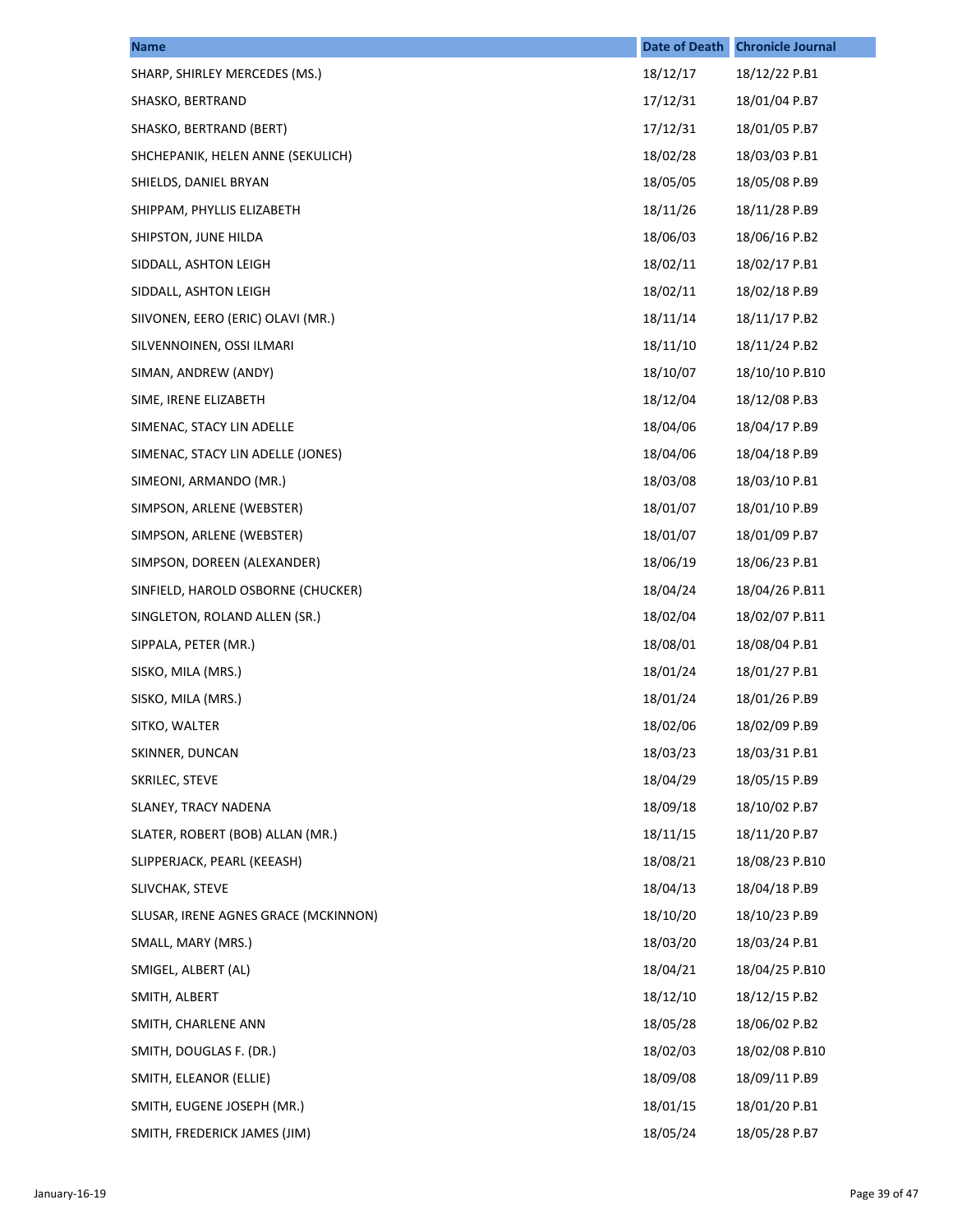| <b>Name</b>                                           | <b>Date of Death</b> | <b>Chronicle Journal</b> |
|-------------------------------------------------------|----------------------|--------------------------|
| SMITH, FREDERICK JAMES (JIM)                          | 18/05/24             | 18/05/29* P.B7 *Chron    |
| SMITH, FREDERICK JAMES (JIM)                          | 18/05/24             | 18/05/26 P.B2            |
| SMITH, JOYCE (WOLDEN)                                 | 18/06/17             | 18/06/20 P.B10           |
| SMITH, JUDY LOIS (BRIGHT)                             | 18/07/17             | 18/07/21 P.B1            |
| SMITH, LOIS (CORNFIELD) (MRS.)                        | 18/05/05             | 18/05/12 P.B2            |
| SMITH, MILLIE (OINONEN)                               | 18/05/18             | 18/05/26 P.B2            |
| SMITH, PATRICK (MR.)                                  | 18/01/26             | 18/02/08 P.B10           |
| SMITH, STELLA                                         | 18/11/20             | 18/11/22 P.B10           |
| SMITH, WILLIAM (BILL) MCIVOR (MR.)                    | 18/10/26             | 18/10/28 P.B8            |
| SMYK, DENNIS WILLIAM ANTHONY                          | 18/11/06             | 18/11/09 P.B8            |
| SMYK, DENNIS WILLIAM ANTHONY                          | 18/11/06             | 18/11/13 P.B7            |
| SMYKALSKI, RITA CATARINA (PELLEGRINO)                 | 18/09/18             | 18/09/22 P.B1            |
| SMYTH, LAURETTA (MRS.)                                | 18/01/30             | 18/01/31 P.B9            |
| SMYTH, LAURETTA JOYCE (BRECKON)                       | 18/01/30             | 18/02/03 P.B2            |
| SOBKOWICH, MARY (MARTA)                               | 18/02/20             | 18/02/21 P.B9            |
| SOKOLAN, MERVIN (MR.)                                 | 18/07/11             | 18/07/12 P.B10           |
| SOOT, HERBERT FRANCIS                                 | 18/12/19             | 18/12/22 P.B1            |
| SOTTILE, BARBARA (MRS.)                               | 18/07/13             | 18/07/17 P.B7            |
| SOUTHCOTT, JUNE                                       | 18/12/07             | 18/12/15 P.B2            |
| SPAIN, ANGELA KATHLEEN MOIRA (KENNEDY)                | 18/02/14             | 18/03/17 P.B1            |
| SPAIN, ANGELA KATHLEEN MOIRA (KENNEDY)                | 18/02/14             | 18/03/16 P.B10           |
| SPAULDING, LILY (MRS.)                                | 08/03/14             | 08/03/17 P.B1            |
| SPEAK, SYLVIA PATRICIA (MRS.)                         | 18/11/28             | 18/12/01 P.B1            |
| SPERO, GRANT WILLIS (PETERSON)                        | 18/08/29             | 18/09/15 P.B2            |
| SPINA, GIUSEPPINA (JOSEPHINE) (MRS.)                  | 18/12/01             | 18/12/04 P.B9            |
| SPIVAK, GREGORY JOSEPH (DR.)                          | 18/08/21             | 18/08/25 P.B1            |
| SPOON, HAROLD JAMES (MR.)                             | 18/09/20             | 18/09/22 P.B2            |
| SPROULE, VALERIE GAYLE (MCFARLANE) (MRS.)             | 18/09/01             | 18/09/15 P.B3            |
| SPYRKA, MARGARET ROSE                                 | 18/04/12             | 18/04/21 P.B1            |
| STADEY, KENNETH (KEN) JAMES (MR.)                     | 18/06/01             | 18/06/12 P.B7            |
| STADEY, KENNETH (MR.)                                 | 18/06/02             | 18/06/05 P.B9            |
| STAJKOWSKI, MARTIN WESLEY                             | 18/11/26             | 18/12/03 P.B7            |
| STANLEY, WILLIAM (BILL) JESSE CARL (RCAF)(RET'D) (CD) | 18/04/08             | 18/04/11 P.B10           |
| START, ARLENE JOYCE (SAMEC)                           | 18/08/08             | 18/08/11 P.B1            |
| STEC, MARY ELIZA (FLEMING)                            | 18/10/22             | 18/10/24 P.B9            |
| STECHESON, VIRGINIA (GINNY) (ERECHOOK)                | 17/05/25             | 18/05/25 P.B10           |
| STECHYSHYN, RONALD (RON)                              | 18/02/13             | 18/02/14 P.B10           |
| STEELE, GARY WAYNE                                    | 18/09/21             | 18/09/27 P.B10           |
| STEFANILE, GIUSEPPE (PAPPA JOE)                       | 18/10/09             | 18/10/13 P.B2            |
| STEFANOWSKI, WLADYSLAWA (MARY) (MRS.)                 | 18/08/02             | 18/08/05 P.B7            |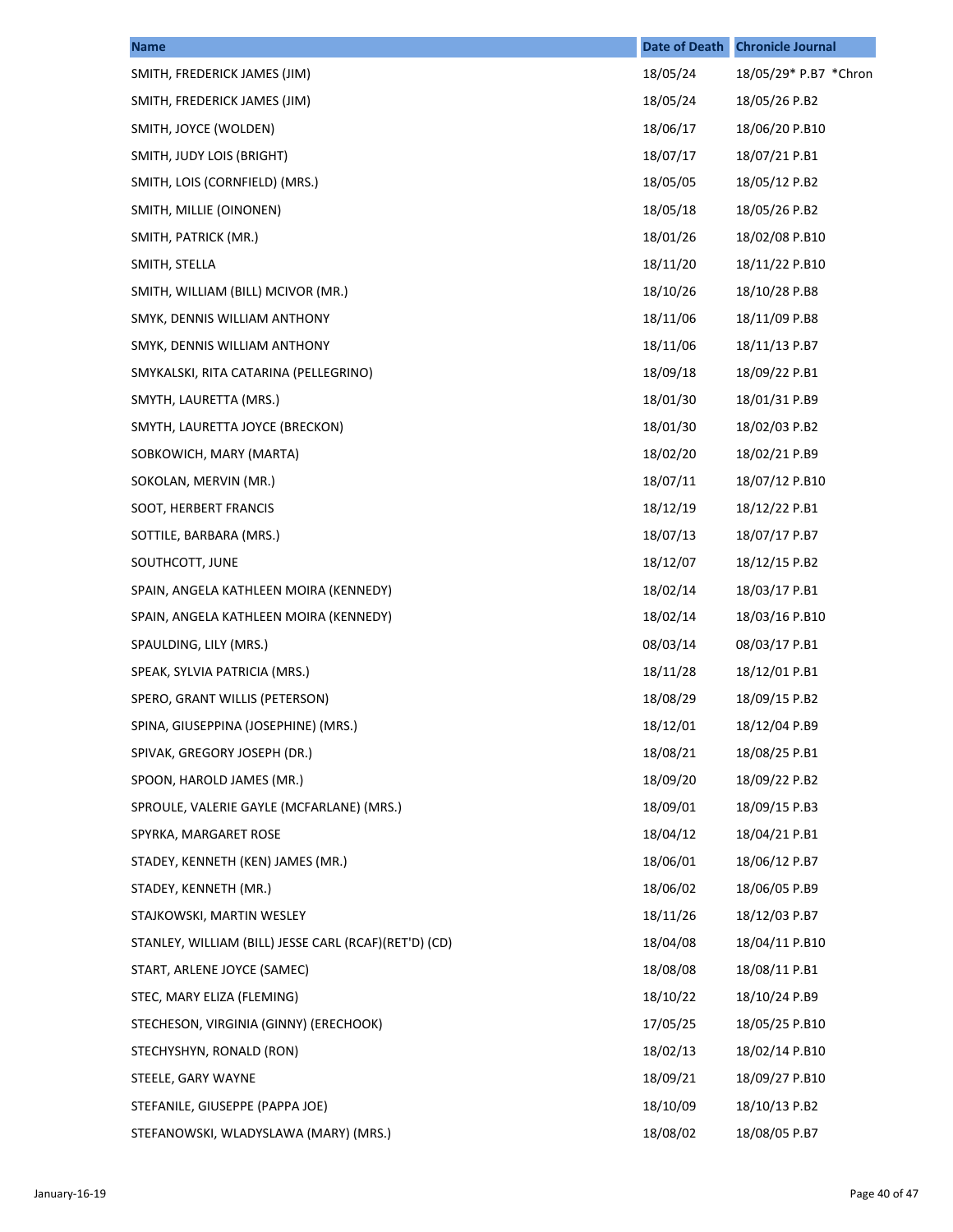| <b>Name</b>                                  | <b>Date of Death</b> | <b>Chronicle Journal</b> |
|----------------------------------------------|----------------------|--------------------------|
| STEGNER, GRETE (OBJARTEL)                    | 18/03/15             | 18/03/17 P.B2            |
| STENCER, EMIL (MR.)                          | 18/08/09             | 18/08/14 P.B9            |
| STEPHENS, VERLENE ANNE (MCEACHERN) (MRS.)    | 18/05/31             | 18/06/09 P.B1            |
| STEVENS, AGNES MCDOUGALL (ROBERTSON)         | 18/02/25             | 18/03/03 P.B2            |
| STEVENS, ALAN (AL)                           | 18/01/23             | 18/01/30 P.B7            |
| STEVENSON, PETER PATRICK                     | 18/10/25             | 18/11/01 P.B9            |
| STEWART, EDWARD (ED) (ROOTS) (JR.)           | 18/01/19             | 18/01/24 P.B9            |
| STEWART, GREGORY SCOTT (MR.)                 | 18/01/19             | 18/01/27 P.B2            |
| STEWART, JUDY (L'ESPERANCE) (MRS.)           | 17/12/27             | 18/01/18 P.B9            |
| STEWART, KENNY                               | 18/01/02             | 18/01/10 P.B9            |
| STEWART, PAUL DAVID                          | 18/06/09             | 18/06/12 P.B7            |
| STIEH, NORMAN (BUTCH)                        | 18/11/09             | 18/11/17 P.B3            |
| STIJEPIC, MILE (MR.)                         | 18/03/17             | 18/03/21 P.B11           |
| STINSON, JOHN GORDON                         | 18/12/10             | 18/12/12 P.B10           |
| STINSON, MARGARET RUTH (JONES)               | 18/01/07             | 18/01/10 P.B9            |
| STIRRETT, FRANCES MARGARET (THOMPSON)        | 18/12/20             | 18/12/26 P.B9            |
| STIRRUP, RHONDA LYNN                         | 18/09/26             | 18/10/03 P.B9            |
| STITT, JERRY (DR.)                           | 18/07/23             | 18/07/26 P.B9            |
| STITT, MARY                                  | 18/01/16             | 18/01/26 P.B9            |
| STOJKO, SANDRA (LAINE)                       | 18/10/10             | 18/10/19 P.B8            |
| STOKES, JOSEPH JAMES                         | 18/03/05             | 18/03/17 P.B1            |
| STONE, ALMA KENNEDY (BRYCE)                  | 18/02/13             | 18/02/17 P.B1            |
| STORKSON, CYRIL JAMES ARCHIBALD              | 18/03/15             | 18/03/24 P.B1            |
| STOYKA, ZENOVIA (ZINNY) DOKUCHIC             | 18/07/25             | 18/08/04 P.B2            |
| STRBAVY, INGA RUTH (ENGBLOM) (MRS.)          | 18/12/05             | 18/12/08 P.B2            |
| STUPENDEK, ROSANNE (MARGUERITE) CSJ (SISTER) | 18/05/30             | 18/06/01 P.B8            |
| SUAREZ, MIGUEL ANTONIO                       | 18/02/04             | 18/02/07 P.B10           |
| SULKKO, LUISE (LUCY) CHRISTINE               | 18/05/14             | 18/05/17 P.B10           |
| SUMMERS, PAUL WILLIAM                        | 18/10/18             | 18/10/24 P.B9            |
| SUMMERS, PAUL WILLIAM                        | 18/10/18             | 18/10/20 P.B2            |
| SUNOHARA, JOHN FUJIO                         | 18/09/09             | 18/09/15 P.B1            |
| SUNOHARA, JOHN FUJIO                         | 18/09/09             | 18/09/29 P.B1            |
| SUTHERLAND, ANNIE (MRS.)                     | 18/01/13             | 18/01/16 P.B7            |
| SUTHERLAND, PHYLLIS EILEEN (CHALLANS)        | 18/06/27             | 18/06/30 P.B2            |
| SUTTON, RONALD ALVIN                         | 18/08/27             | 18/08/28 P.B9            |
| SVENSSON, HENRY NILS                         | 18/12/07             | 18/12/16 P.B9            |
| SWAN, GEORGE                                 | 18/05/29             | 18/06/09 P.B1            |
| SWANSON, TERRANCE (TERRY) B.                 | 18/12/04             | 18/12/15 P.B2            |
| SWAREN, EDWARD HUGH (MR.)                    | 18/05/26             | 18/06/02 P.B2            |
| SWAREN, MILTON                               | 18/04/07             | 18/04/11 P.B10           |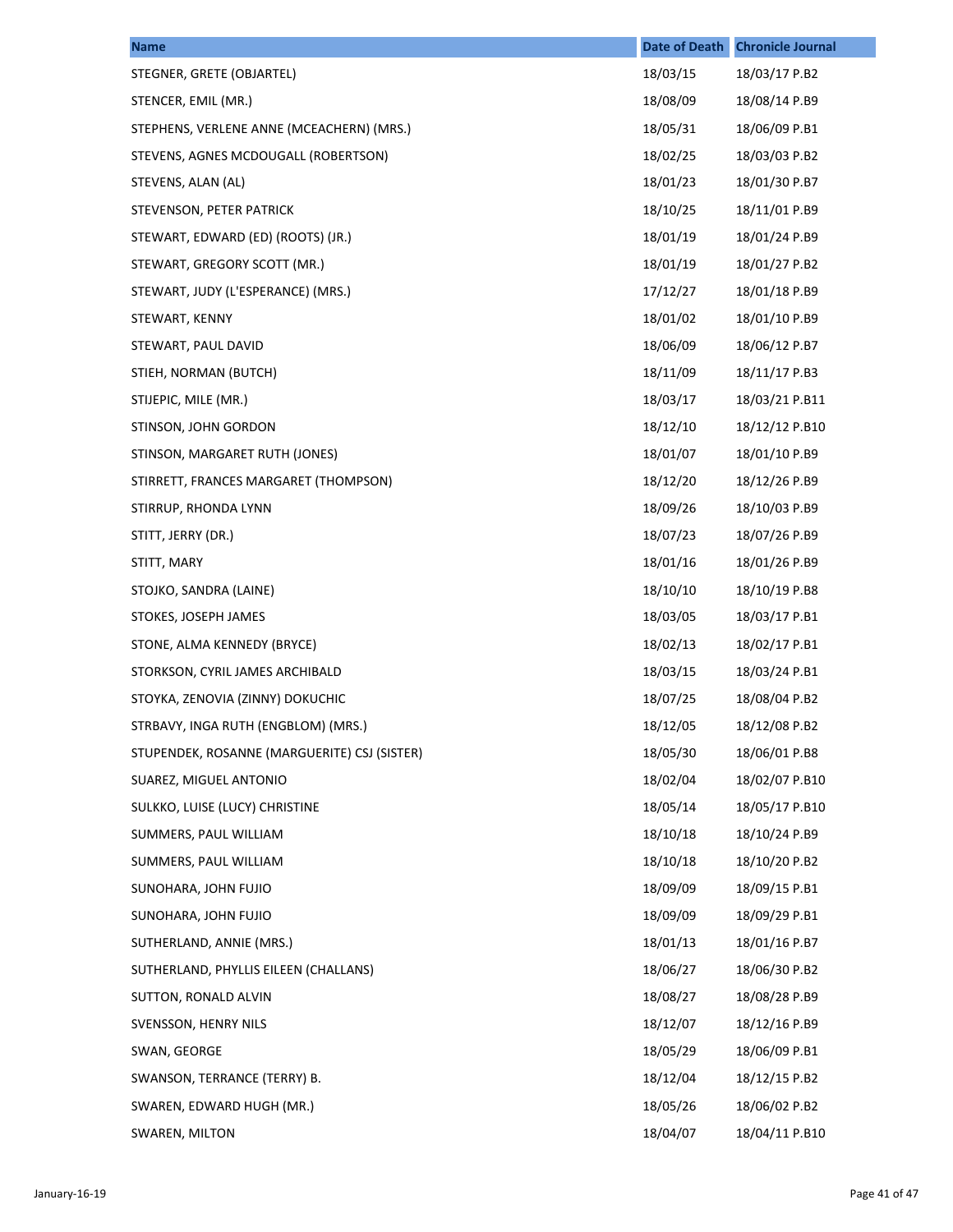| <b>Name</b>                            | <b>Date of Death</b> | <b>Chronicle Journal</b> |
|----------------------------------------|----------------------|--------------------------|
| SWAREN, STANLEY                        | 18/09/25             | 18/09/29 P.B2            |
| SWEENEY, JAMES GERARD                  | 18/10/14             | 18/10/20 P.B8            |
| SYMAK, RICHARD (RIC) BRIAN             | 18/01/15             | 18/01/24 P.B9            |
| SYMINGTON, ARLINE (SHIRLEY) (RICKETTS) | 18/07/13             | 18/07/15 P.B7            |
| SYROID, WILLIAM (BILLY)                | 18/02/04             | 18/02/07 P.B10           |
| SYROID, WILLIAM JOHN (BILLY)           | 18/02/05             | 18/02/06 P.B9            |
| SZEZPANSKI, WILMA LOUISE               | 18/09/19             | 18/09/29 P.B1            |
| SZWACZKA, ANNA                         | 18/11/25             | 18/12/07 P.B10           |
| SZYMANKIEWICZ, EDWARD GLEN             | 18/09/10             | 18/09/27 P.B10           |
| TAIT, THOMAS (TOM)                     | 18/08/28             | 18/09/01 P.B1            |
| TALAKOSKI, PENTTI                      | 18/04/26             | 18/05/05 P.B3            |
| TALARICO, GIUSEPPE (JOE)               | 18/07/12             | 18/07/17 P.B7            |
| TALARICO, LINA (MRS.)                  | 18/03/29             | 18/04/01 P.B8            |
| TALBOT, ALEXANDER (SANDY) ROSS         | 18/08/23             | 18/09/15 P.B3            |
| TAMBLYN, MARGUERITE SEALY              | 18/03/03             | 18/03/10 P.B1            |
| TANGUAY, PAULINE (MRS.)                | 18/09/25             | 18/09/27 P.B10           |
| TANSER, PAMELA (PAM) BRENDA (MISS)     | 18/01/03             | 18/01/13 P.B2            |
| TAPSAY, GREG                           | 18/04/04             | 18/04/07 P.B2            |
| TASSONE, ANTONIO                       | 18/11/25             | 18/11/29 P.B10           |
| TASSONE, ANTONIO                       | 18/11/25             | 18/11/28 P.B9            |
| TASSONE, FILOMENA                      | 18/05/01             | 18/05/03 P.B9            |
| TAYLOR, DARLENE VIVIAN MARIANNE        | 18/04/19             | 18/04/13 P.B10           |
| TAYLOR, WESLEY THOMAS                  | 18/05/08             | 18/05/12 P.B3            |
| TEEPLE, STEPHANIE (KOZLOWSKI)          | 18/08/23             | 18/08/29 P.B9            |
| TERRA, FRANCISCUS (FRANK) CORNELIS     | 18/06/13             | 18/06/16 P.B1            |
| TERVO, BRADLEY (BRAD) CARL             | 18/01/11             | 18/01/20 P.B3            |
| TESSIER, CHAD RYAN                     | 18/11/22             | 18/11/27 P.B9            |
| THAIN, MARY                            | 18/05/25             | 18/05/31 P.B9            |
| THERRIEN, ANNE MARY                    | 18/08/04             | 18/08/07 P.B9            |
| THIBODEAU, DENNIS                      | 18/08/07             | 18/08/09 P.B9            |
| THIVIERGE, LILLIAN PEARL (MRS.)        | 18/03/17             | 18/03/24 P.B1            |
| THOMASEVIC, MARGARET (GRETE) (MRS.)    | 18/04/04             | 18/04/07 P.B2            |
| THOMPSON, GEORGE STALKER               | 18/05/22             | 18/05/24 P.B10           |
| THOMPSON, JESSE                        | 18/12/12             | 18/12/15 P.B1            |
| THOMPSON, MYRA EVELYN (MRS.)           | 18/02/21             | 18/02/24 P.B1            |
| THORNBURROW, MORLEY ALLAN              | 18/12/08             | 18/12/12 P.B10           |
| THORNBURROW, WILLIAM JAMES             | 18/10/12             | 18/10/16 P.B7            |
| THORNHILL, WILLIAM ROBERT (BILL)       | 18/03/09             | 18/03/14 P.B9            |
| THORSON, ROBERT (BOB SWEDE)            | 18/01/06             | 18/01/13 P.B3            |
| THURGOOD, GRACE PATRICIA               | 18/04/13             | 18/04/21 P.B2            |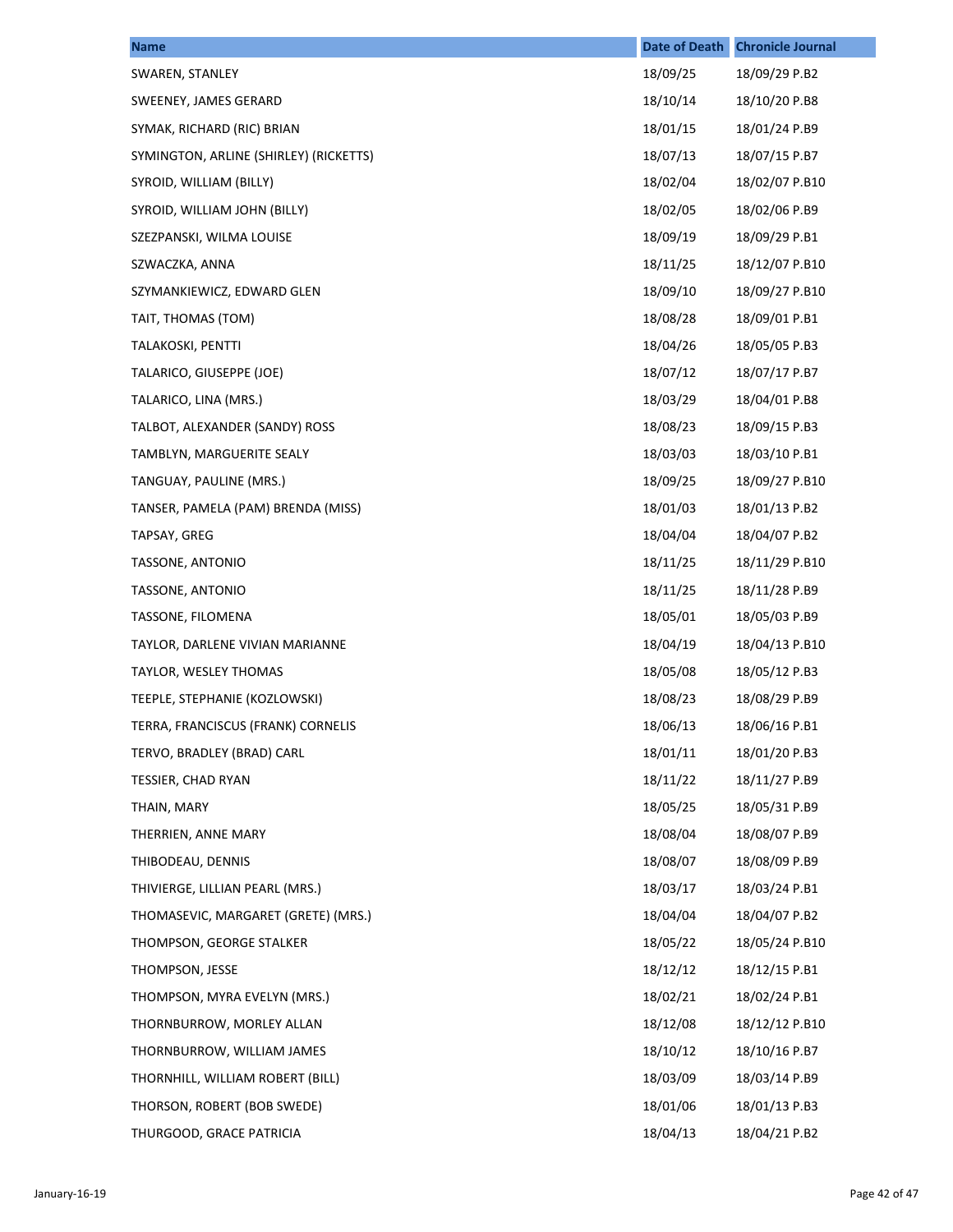| <b>Name</b>                                       | <b>Date of Death</b> | <b>Chronicle Journal</b> |
|---------------------------------------------------|----------------------|--------------------------|
| TIENHAARA, LISA SHANNON PEARL                     | 18/01/21             | 18/01/23 P.B7            |
| TIITO, EEVA IRENE                                 | 18/09/04             | 18/10/13 P.B1            |
| TILBURY, EILEEN VERONICA (O'BRIEN) (MRS.)         | 18/08/16             | 18/08/25 P.B2            |
| TIMMERMANS, ROCH (ROCKY) EUGENE                   | 18/07/11             | 18/08/11 P.B1            |
| TINSLEY, DENNIS                                   | 18/11/14             | 18/11/21 P.B10           |
| TKACHYK, WALTER                                   | 18/05/30             | 18/06/02 P.B1            |
| TOKAR, WALLY JOSEPH                               | 18/10/19             | 18/10/25 P.B10           |
| TOMIAK, EUGENIA JENNIE (MRS.)                     | 18/02/27             | 18/03/03 P.B1            |
| TOOHEY, MICHAEL PETER (MR.)                       | 18/05/02             | 18/05/05 P.B2            |
| <b>TORKKELI, OLAVI OUTI</b>                       | 18/10/05             | 18/10/10 P.B10           |
| TORNBLOM, HELEN (MACLENNAN)                       | 18/02/03             | 18/02/10 P.B2            |
| TOWEDO, ALICE THERESA                             | 18/09/12             | 18/09/19 P.B9            |
| TOWNS, THOMAS (TOM) WILBERT                       | 18/12/08             | 18/12/12 P.B10           |
| TOWNS, THOMAS WILBERT                             | 18/12/08             | 18/12/13 P.B10           |
| TOWNSON, JOHANNA (RIKI) HENDRIKA CHRISTINA (MRS.) | 18/03/03             | 18/03/07 P.B9            |
| TOWNSON, SAMUEL C.                                | 18/07/08             | 18/07/14 P.B1            |
| TOZER, FERN A. (MRS.)                             | 18/07/24             | 18/07/26 P.B9            |
| TREMBLAY, DEBBIE                                  | 18/01/02             | 18/01/06 P.B1            |
| TREMELLS, KENNETH LYLE JOHN                       | 18/11/28             | 18/12/15 P.B2            |
| TREMONTI, MARINA (MISS)                           | 18/09/02             | 18/10/06 P.B1            |
| TREMONTI, MARINA (MISS)                           | 18/09/02             | 18/09/05 P.B9            |
| TRIBE, F. MARTYN                                  | 18/04/16             | 18/04/24 P.B10           |
| TRIPP, GARY WILLIAM                               | 18/09/30             | 18/10/02 P.B7            |
| TROPEA, LAURINA (MRS.)                            | 18/06/28             | 18/07/04 P.B9            |
| TROTTIER, ARMAND JOSEPH GREGOIRE (MR.)            | 18/11/15             | 18/11/19 P.B7            |
| TROTTIER, THERESA LOUISE (TOWEDO)                 | 18/03/27             | 18/03/31 P.B1            |
| TRUAX, EDNA                                       | 18/03/02             | 18/03/07 P.B9            |
| TRUSZ, ANIELA                                     | 18/04/25             | 18/05/05 P.B3            |
| TUCCI, BRUNO                                      | 18/06/14             | 18/06/16 P.B2            |
| TUCKER, COLIN                                     | 18/09/16             | 18/09/19 P.B9            |
| TUCKER, RONALD THOMAS                             | 17/12/31             | 18/01/04 P.B7            |
| TUHKANEN, MARK (PRIEST) (METAL GOD)               | 18/11/14             | 18/11/21 P.B10           |
| TURCOTTE, CHARLY                                  | 18/07/24             | 18/07/27 P.B10           |
| TURNER, JOYCE JUNE (FROST)                        | 18/05/20             | 18/06/16 P.B2            |
| TWEEDIE, TOM                                      | 18/04/23             | 18/04/28 P.B3            |
| TYCHOLIZ, LANA CHRISTINE                          | N.D.                 | 18/08/23 P.B10           |
| TYSKA, JOHN                                       | 18/04/03             | 18/04/10 P.B7            |
| TYSOSKI, KENNY (MR.)                              | 18/01/17             | 18/01/19 P.B9            |
| TYSOSKI, KENNY (MR.)                              | N.D.                 | 18/01/22 P.B7            |
| UHLIG, HEIDI MARIE                                | 18/10/06             | 18/10/13 P.B2            |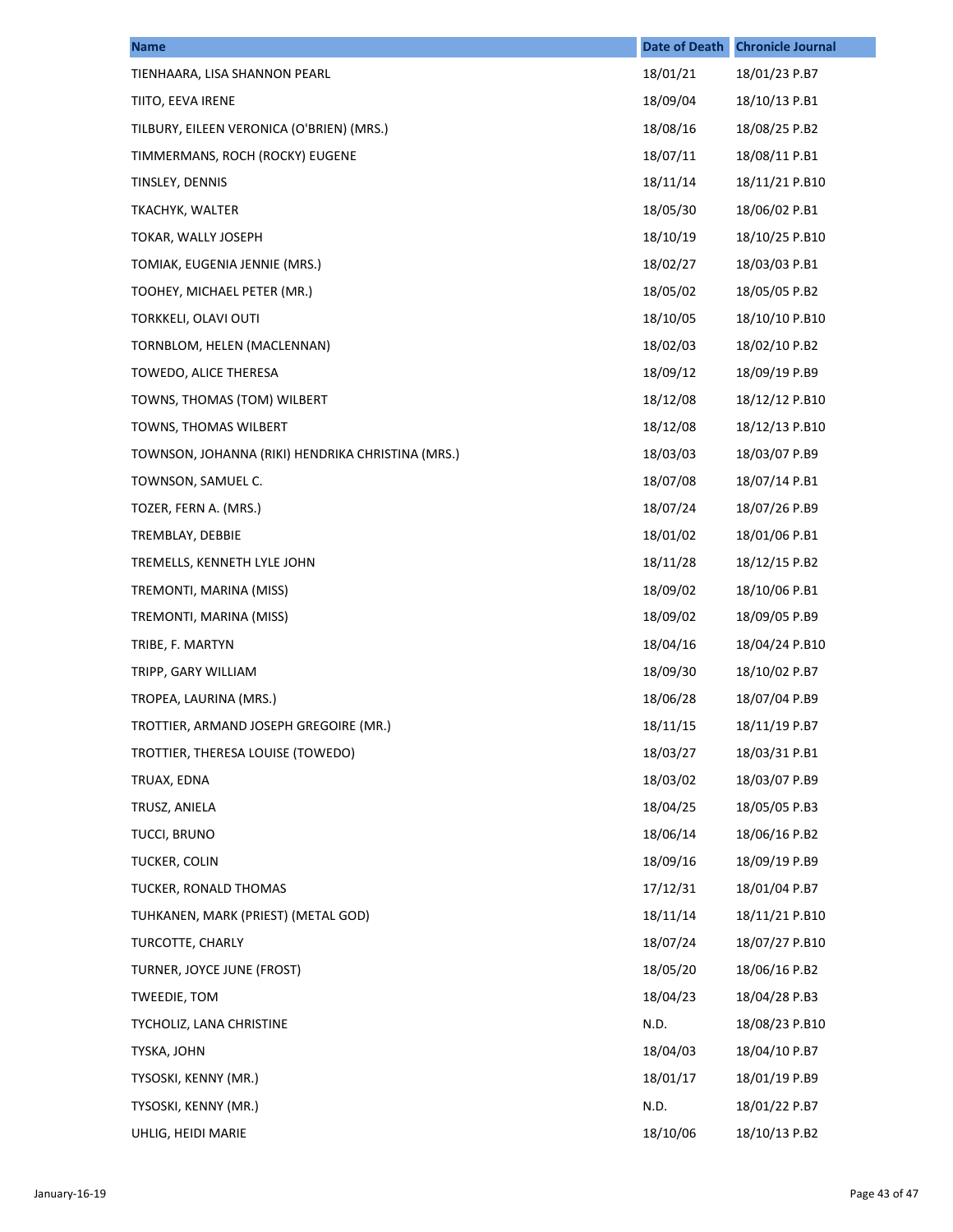| <b>Name</b>                                 | <b>Date of Death</b> | <b>Chronicle Journal</b> |
|---------------------------------------------|----------------------|--------------------------|
| ULICHNOWSKI, LOUISE                         | 18/02/06             | 18/02/13 P.B9            |
| UPTON, ELIZABETH JANE (STYLES)              | 18/05/07             | 18/05/12 P.B4            |
| UUSITALO, EINO JOHANNES                     | 18/02/17             | 18/02/21 P.B9            |
| UVANILE, TINA                               | 18/07/17             | 18/07/21 P.B1            |
| VAILLANT, JOHN (JACK) PATRICK               | 18/08/05             | 18/08/08 P.B9            |
| VAILLANT, JULIAN MARK                       | N.D.                 | 18/11/03 P.B1            |
| VAINIO, TAITO AARRE (JOHN) (MR.)            | 18/10/22             | 18/10/25 P.B10           |
| VAINO, TAITO AARE (JOHN) (MR.)              | 18/10/22             | 18/10/24 P.B9            |
| VALE, SHARON LORRAINE (MRS.)                | 18/12/21             | 18/12/22 P.B1            |
| VALENTE, VALERIANO SALVATORE (MR.)          | 18/11/05             | 18/11/09 P.B8            |
| VALENTE, VALERIANO SALVATORE (MR.)          | 18/11/05             | 18/11/08 P.B10           |
| VALIHARJU, PAAVO ARMAS                      | 18/05/20             | 18/06/30 P.B1            |
| VAN BRUNT, LAURIE ELIZABETH RITA (DEL PINO) | 18/06/19             | 18/07/07 P.B1            |
| VAN TEEFFELEN, VINCE                        | N.D.                 | 18/03/07 P.B9            |
| VAN TEEFFELEN, VINCENT                      | 18/03/02             | 18/03/05 P.B7            |
| VAN VORIS, MICHAEL GEORGE                   | 18/11/20             | 18/11/27 P.B9            |
| VAN ZWOL, DIANE                             | 18/01/14             | 18/01/27 P.B3            |
| VANDERWATER, ROSEMARY ANNE (MRS.)           | 18/01/26             | 18/01/31 P.B9            |
| VANDERZWAAG, JOHN (JOHNNY) (JR.)            | 18/05/09             | 18/05/12 P.B3            |
| VANSKA, VESA (MR.)                          | 18/04/18             | 18/04/21 P.B2            |
| VAREY, CALUM LAWRENCE                       | 18/05/29             | 18/06/02 P.B2            |
| VASANELLI, ANNA                             | 18/04/16             | 18/04/19 P.B10           |
| VASSEUR, (BEAVER) RICHARD JOSEPH            | 18/12/17             | 18/12/21 P.B10           |
| VEINOT, BLAKE DANIEL RALPH                  | 18/03/10             | 18/03/15 P.B9            |
| VELTRI, GIOVANNI (JOHN)                     | 18/10/06             | 18/10/10 P.B10           |
| VELTRI, GIOVANNI (JOHN)                     | 18/10/05             | 18/10/09 P.B2            |
| VERBOOM, SIMON                              | N.D.                 | 18/09/01 P.B1            |
| VERDENIK, WILLIAM DENNIS (DENNY) (MR.)      | 18/10/22             | 18/10/24 P.B10           |
| VESA, DEBBIE                                | 18/11/10             | 18/11/17 P.B3            |
| VIBERT, GERALDINE (GERRY)                   | 18/10/08             | 18/10/13 P.B2            |
| VICOL, GHEORGHE                             | 18/05/07             | 18/05/10 P.B10           |
| VIDLAK, LIESELOTTE (LILO)                   | 18/09/16             | 18/09/19 P.B9            |
| VIGNUDA, PETER FRANKLIN                     | 18/09/25             | 18/10/02 P.B7            |
| VIGNUDA, PETER FRANKLIN                     | 18/09/25             | 18/10/10 P.B11           |
| VIKLEN, JAMES OTTO (MR.)                    | 18/04/13             | 18/04/17 P.B9            |
| VILCEK, JAN (JOHN)                          | 18/01/17             | 18/01/20 P.B1            |
| VODOPIVEC, JOZE (MR.)                       | 18/03/19             | 18/03/21 P.B11           |
| VOWLES, SPENCER                             | 18/04/11             | 18/04/21 P.B1            |
| VRUNA, SALVATORE (SAM)                      | 18/05/19             | 18/07/12 P.B10           |
| VUOTARI, ASKO TIMO                          | N.D.                 | 18/02/24 P.B2            |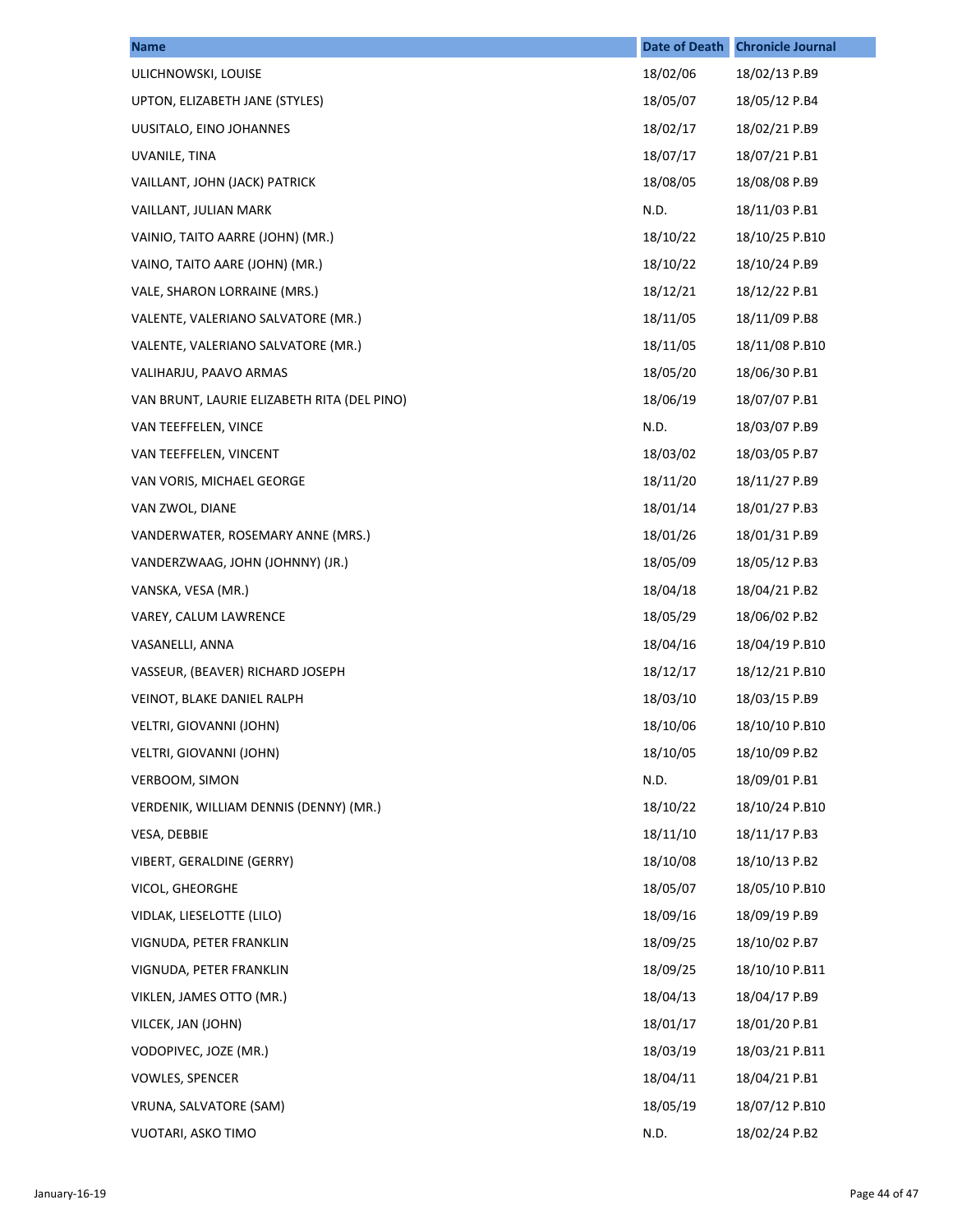| <b>Name</b>                           | <b>Date of Death</b> | <b>Chronicle Journal</b> |
|---------------------------------------|----------------------|--------------------------|
| VUOTARI, ASKO TIMO                    | 18/02/20             | 18/02/24 P.B2            |
| WADE, BRUCE                           | 18/09/12             | 18/09/15 P.B2            |
| WAISANEN, RODNEY ALLEN                | 18/06/18             | 18/06/20 P.B10           |
| WALENCIEJ, KRYSTYNA (LOTYSZ)          | 18/03/13             | 18/03/14 P.B9            |
| WALIMAA, AINO                         | 18/01/22             | 18/01/27 P.B1            |
| WALKER, RON                           | 18/01/05             | 18/01/19 P.B9            |
| WALKER, RON                           | 18/01/05             | 18/01/18 P.B9            |
| WALLACE, MARGARET (MRS.)              | 18/03/13             | 18/04/04 P.B9            |
| WALLACE, WILLIAM HAROLD (BILL)        | 18/04/26             | 18/06/16 P.B1            |
| WALLACE, WILLIAM HAROLD (BILL)        | 18/04/26             | 18/06/23 P.B1            |
| WALSH, JOHN BARRY LYONS               | 18/04/21             | 18/04/24 P.B9            |
| WAND, GEORGE                          | 18/04/19             | 18/05/30 P.B10           |
| WARBIN, THOMAS (TOM) STEPHEN          | 18/12/10             | 18/12/22 P.B2            |
| WARD, ALLAN                           | N.D.                 | 18/12/15 P.B1            |
| WARD, GLENN RICHARD                   | 18/05/06             | 18/05/08 P.B9            |
| WARD, WILLIAM (BILL) (MR.)            | 18/02/14             | 18/02/17 P.B2            |
| WARDLE, LILIAN (MRS.)                 | 18/12/08             | 18/12/22 P.B1            |
| WARK, ARTHUR (ART) JOHN               | 18/04/15             | 18/04/18 P.B9            |
| WARREN, LYNDA MAE                     | 18/10/21             | 18/10/30 P.B7            |
| WARREN, SANDRA-JO                     | 18/07/29             | 18/08/22 P.B10           |
| WARUK, ANNE (MARAK) (MRS.)            | 18/07/21             | 18/08/11 P.B2            |
| WARWICK, AILEEN MARY (LAWRENCE)       | 18/01/27             | 18/01/30 P.B7            |
| WATSON, JOAN (MS.)                    | 18/07/05             | 18/07/14 P.B1            |
| WATSON, KEITH ANDREW                  | 18/12/16             | 18/12/19 P.B10           |
| WATT, RENA EVELYNE (PERCY)            | 18/09/11             | 18/09/19 P.B9            |
| WATT, TAMMY (VESCIO)                  | 18/11/18             | 18/11/27 P.B9            |
| WAVEY, SHAWON (SHAWN) (MR.)           | 18/06/06             | 18/06/13 P.B10           |
| WAVEY, SHAWON (SHAWN) (MR.)           | 18/06/06             | 18/06/12 P.B7            |
| WAWIA, CLAYTON ELDON DEAN             | 18/12/05             | 18/12/14 P.B10           |
| WEATHERBY, DIANE PATRICIA             | 18/03/30             | 18/04/03 P.B7            |
| WEBB, TRISTAN JOSEPH                  | 18/04/12             | 18/04/18 P.B9            |
| WEBSTER, MARGARET (RYAN)              | 18/01/30             | 18/02/10 P.B1            |
| WEDDING, MARY JANE                    | 18/03/04             | 18/03/10 P.B3            |
| WEDDING, MARY JANE (M.J.) (GAMBLE)    | 18/03/04             | 18/03/24 P.B1            |
| WEINGARDEN, LESLEY WEST               | 18/05/25             | 18/07/24 P.B7            |
| WEKNER, JOANIE ELIZABETH (GEHL)       | 18/11/02             | 18/11/06 P.B7            |
| WESTERBACK, ANITA LYDIA HELENA (MRS.) | 18/10/13             | 18/10/17 P.B10           |
| WHEAL, WALTER DENIS JOHN HARRY        | 18/10/11             | 18/10/17 P.B10           |
| WHEAL, WALTER DENIS JOHN HARRY        | 18/10/11             | 18/10/18 P.B10           |
| WHITE, GLADYS A.                      | 18/07/22             | 18/07/28 P.B2            |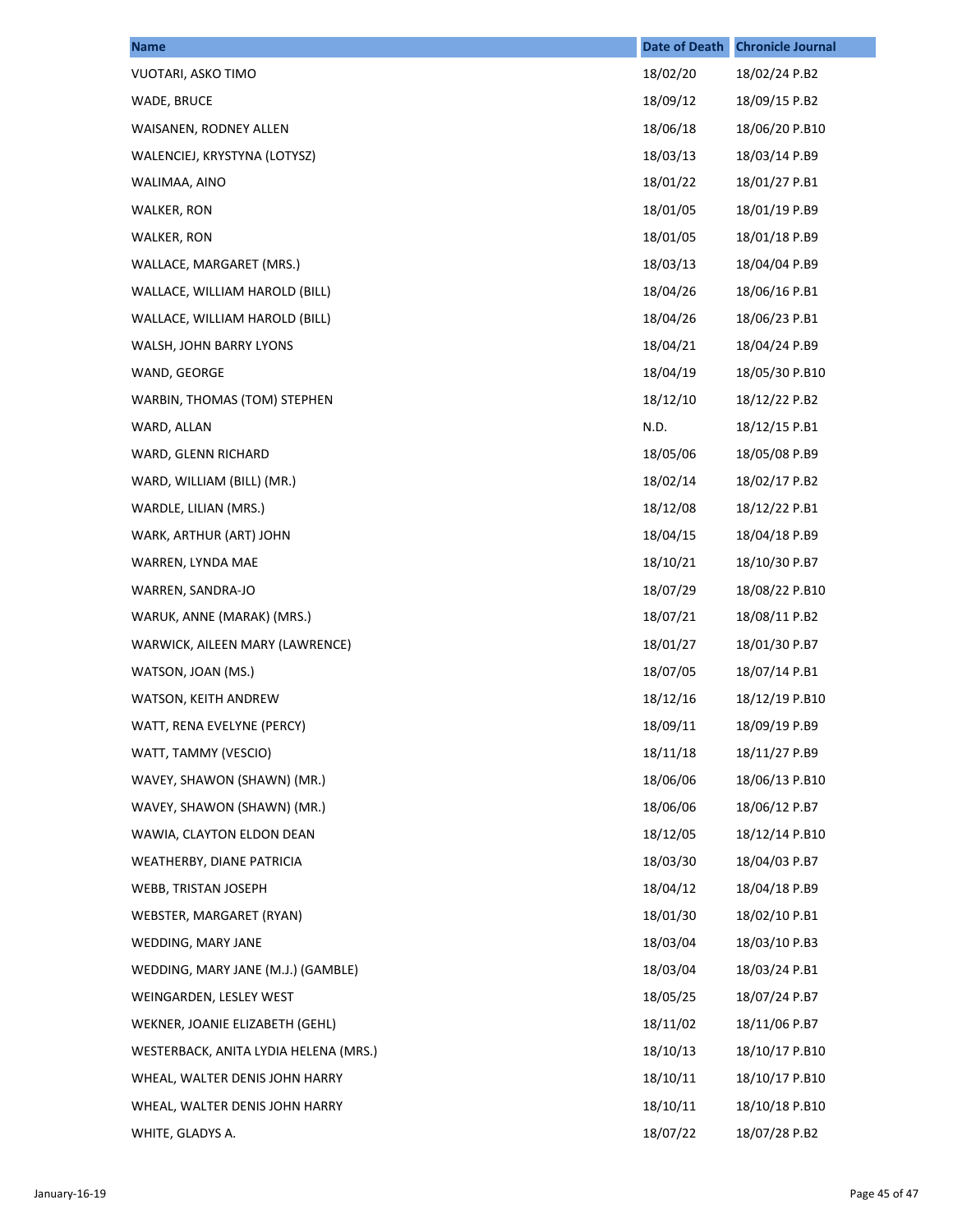| <b>Name</b>                                              | <b>Date of Death</b> | <b>Chronicle Journal</b> |
|----------------------------------------------------------|----------------------|--------------------------|
| WHITTINGHAM, MORRIS (MOE)                                | 18/03/15             | 18/03/27 P.B10           |
| WHYTE, MARY (MOLLY) MISS                                 | 18/11/22             | 18/12/14 P.B10           |
| WIDLA, WALTER (SR.) (MR.)                                | 18/02/13             | 18/02/14 P.B11           |
| WILKIE, DAVID ALLAN (MR.)                                | 18/10/12             | 18/10/17 P.B10           |
| WILKIE, WILLIAM (BILLY) (MR.)                            | 18/05/10             | 18/05/15 P.B9            |
| WILKINS, GRACE MARGARET (MRS.)                           | 18/01/08             | 18/01/13 P.B2            |
| WILLIAMS, DOUGLAS SCOTT (MR.)                            | 18/04/25             | 18/04/28 P.B2            |
| WILLIAMS, HAROLD                                         | 18/04/24             | 18/04/28 P.B1            |
| WILLIAMS, JOHN                                           | 18/03/08             | 18/03/18 P.B7            |
| WILLIAMS, KATHLEEN (KATHY) (MUNROE, SASS)                | 18/04/30             | 18/05/02 P.B9            |
| WILLIAMSON, COLLEEN TRENCH (MRS.)                        | 18/08/19             | 18/08/22 P.B10           |
| WILLIAMSON, EDMUND (ED) ALFRED                           | 18/05/03             | 18/05/05 P.B 1           |
| WILLIS, MARION                                           | 18/03/24             | 18/03/28 P.B10           |
| WILLOUGHBY, PAUL JOHNSON III                             | 18/11/13             | 18/11/19 P.B7            |
| WILLS, ELSIE (GOYMAN)                                    | 18/02/03             | 18/02/06 P.B9            |
| WILSON, (LESLIE) SHIRLEY (KNOWLES)                       | 18/09/11             | 18/09/29 P.B2            |
| WILSON, BARRY (THE COLONEL) (COL.) (RET'D) (SB St J, CD) | 18/01/22             | 18/01/30 P.B7            |
| WILSON, BARRY (THE COLONEL) (COL.) (RET'D) (SB St J, CD) | 18/01/22             | 18/01/31 P.B9            |
| <b>WILSON, CRAIG BEATTIE</b>                             | 18/12/03             | 18/12/22 P.B1            |
| WILSON, DAVID HENRY                                      | 18/12/12             | 18/12/15 P.B1            |
| <b>WILSON, GENEVIEVE</b>                                 | N.D.                 | 18/05/22 P.B10           |
| WILSON, GENEVIEVE (GENE) (MRS.)                          | 18/05/19             | 18/05/20 P.B7            |
| WILSON, HELEN ISABEL                                     | 18/05/02             | 18/05/05 P.B3            |
| WILSON, KENNETH (KEN) R.                                 | 18/05/21             | 18/05/24 P.B10           |
| WINFIELD, WILMA                                          | 18/09/28             | 18/10/10 P.B10           |
| WINSLOW, FRANCES (FRAN)                                  | 18/12/11             | 18/12/22 P.B2            |
| WINTERMUTE, SHARON                                       | 18/08/10             | 18/08/14 P.B9            |
| WINTERMUTE, SHARON (HORDY)                               | 18/08/11             | 18/08/25 P.B1            |
| WINTERS, ROGER (MR.)                                     | 18/12/22             | 18/12/29 P.B1            |
| WIRKKUNEN, JANET ELIZABETH                               | N.D.                 | 18/07/18 P.B9            |
| WISE, BRAD (MR.)                                         | 18/12/16             | 18/12/19 P.B10           |
| WIWCHARYK, ETHEL (MRS.)                                  | 18/07/22             | 18/08/04 P.B1            |
| WIWCHARYK, WILLIAM WALTER (MR.)                          | 18/07/24             | 18/07/28 P.B1            |
| WOIT, ANNE                                               | 18/06/02             | 18/06/05 P.B9            |
| WOLOTKO, RAYMOND (RAY)                                   | 18/01/03             | 18/01/13 P.B1            |
| WOOD, LUCY                                               | 18/01/07             | 18/01/10 P.B9            |
| WOODCOCK, DARRYL EDWARD                                  | 18/08/15             | 18/08/21 P.B9            |
| WOODGATE, JOYCE                                          | 18/12/21             | 18/12/26 P.B9            |
| WOOLER, JOYCE CAROL (KING) (MRS.)                        | 18/09/05             | 18/09/08 P.B2            |
| WORONIUK, GENOVEFA (JENNY)                               | 18/01/25             | 18/01/27 P.B2            |